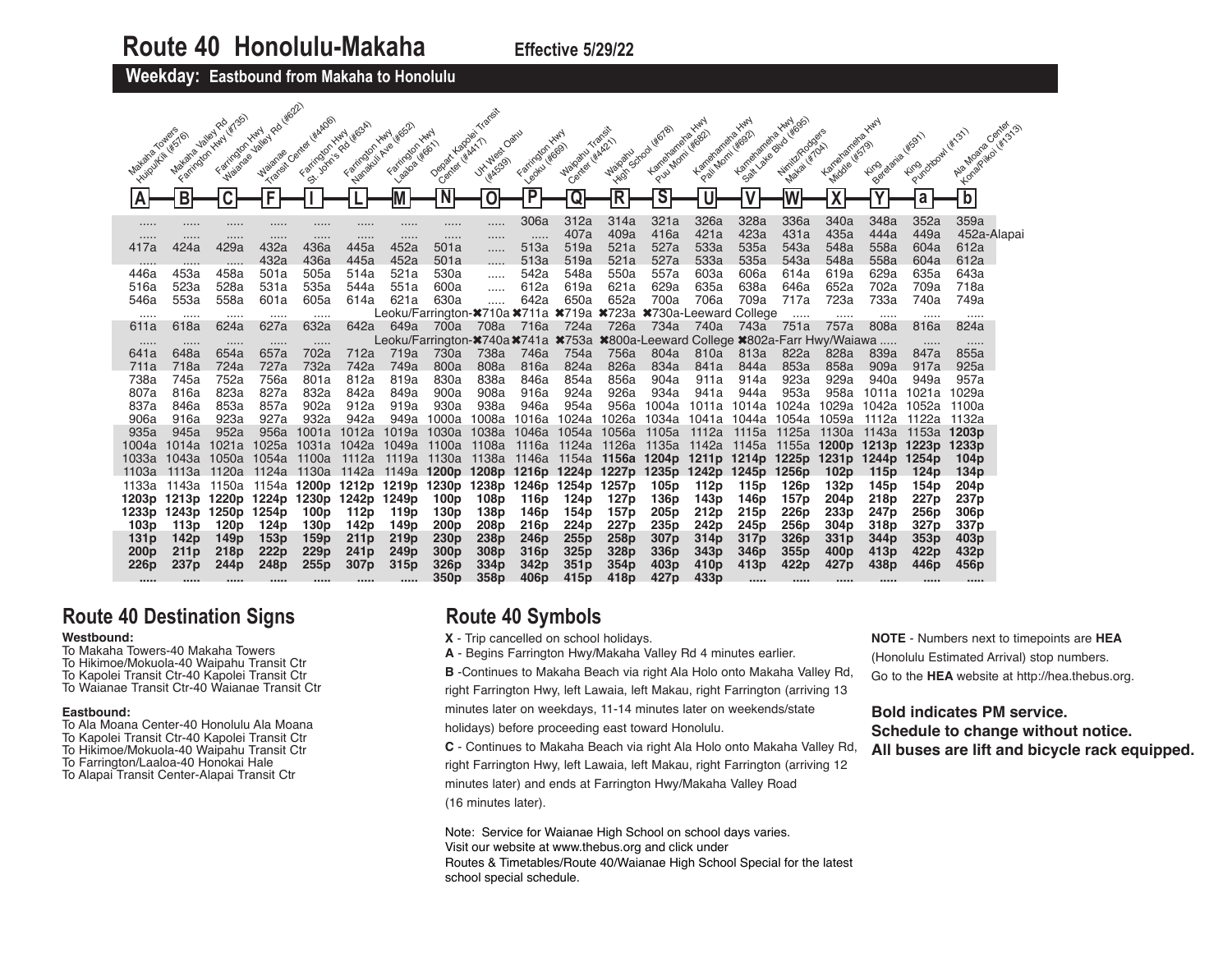**Weekday: Eastbound from Makaha to Honolulu** 

|                                      |                                          | 14/35)<br>Valley Ro<br><b>HAN</b>    | Rd Highl                 | Tracest Center (Kakoe)   |                                       |                                                        |                                      | Transit                              |                                      | <b>HAN</b>                           | Transit              | Kamalanana IIIII                     | Kamelanana Hwy           | Kamelaneha Hund                      | Sail late existates                   |                               | <b>HAN</b>                           |                    | Aig Moans Center        |
|--------------------------------------|------------------------------------------|--------------------------------------|--------------------------|--------------------------|---------------------------------------|--------------------------------------------------------|--------------------------------------|--------------------------------------|--------------------------------------|--------------------------------------|----------------------|--------------------------------------|--------------------------|--------------------------------------|---------------------------------------|-------------------------------|--------------------------------------|--------------------|-------------------------|
| Mataha Towers                        | Huipukin (* 576)<br>Makana<br>Farrington | Farmolon Hwy<br>Maistrae Jailey      | <b>Waianae</b>           |                          | 1 or various diverse<br>Farington Hwy | Nandelin Ave 14652<br>Faritraton Hwy<br>1.82020 416611 | Depart Kapolei<br>Center Hitch17     | J.K. West Oaku<br><b>HEASS9)</b>     | Farrington<br>Legitu (#669)          | Center ( Water )<br><b>Waipanu</b>   | <b>Waipanu</b>       | ivide School Weigh<br>Puu Mom (Koop) | Pail Mont (#692)         |                                      | Niritz/Rodgers<br><b>Makai (#10A)</b> | Lametamena Y<br>Middle (#579) | Kimolagana (Kisat)                   | Firebookstant Wash | Longolita (str.25)      |
| ΙA                                   | B                                        |                                      | F                        |                          |                                       | M                                                      | Ñ                                    | 0                                    | $\overline{P}$                       | Q                                    | R                    | $\overline{\mathsf{s}}$              |                          | v                                    |                                       | $\overline{\phantom{a}}$      |                                      | a                  | $\overline{\mathsf{b}}$ |
| 300 <sub>p</sub><br>330 <sub>p</sub> | 311p<br>340 <sub>p</sub>                 | 318p<br>347 <sub>p</sub>             | 322p<br>351p             | 329p<br>358p             | 341p<br>411 <sub>p</sub>              | 349p<br>419p                                           | 400 <sub>p</sub><br>430p             | 408p<br>438p                         | 416 <sub>p</sub><br>446 <sub>p</sub> | 425 <sub>p</sub><br>455 <sub>p</sub> | 428p<br>458p         | 436p<br>507 <sub>p</sub>             | 442p<br>513 <sub>p</sub> | 445 <sub>p</sub><br>516 <sub>p</sub> | 454p<br>525 <sub>p</sub>              | 459p<br>530 <sub>p</sub>      | 509 <sub>p</sub><br>540 <sub>p</sub> | 517p<br>548p       | 527p<br>558p            |
| 402p                                 | 412p                                     | 418p                                 | 422 <sub>p</sub>         | 429 p                    | 441 <sub>p</sub>                      | 449 <sub>p</sub>                                       | 500 <sub>p</sub>                     | 508p                                 | 516 <sub>p</sub>                     | 523 <sub>p</sub>                     | 525 <sub>p</sub>     | 533 <sub>p</sub>                     | 539p                     | 542p                                 | 551 <sub>p</sub>                      | 556p                          | 606 <sub>p</sub>                     | 613 <sub>p</sub>   | 623p                    |
| 432p                                 | 443 p                                    | 449p                                 | 453 <sub>p</sub>         | 500 <sub>p</sub>         | 512p                                  | 520 <sub>p</sub>                                       | 530 <sub>p</sub>                     | 535 <sub>p</sub>                     | 544p                                 | 551 <sub>p</sub>                     | 553 <sub>p</sub>     | 601 <sub>p</sub>                     | 607 <sub>p</sub>         | 610 <sub>p</sub>                     | 618 <sub>p</sub>                      | 623 <sub>p</sub>              | 633 <sub>p</sub>                     | 640p               | 650 <sub>p</sub>        |
| 502 <sub>p</sub>                     | 513p<br>531 <sub>p</sub>                 | 519p                                 | 523p                     | 530 <sub>p</sub>         | 542p                                  | 550p                                                   | 600p                                 | 605 <sub>p</sub>                     | 614p                                 | 621 <sub>p</sub>                     | 623p                 | 632p                                 | 638 <sub>p</sub>         | 641 <sub>p</sub>                     | 649 <sub>p</sub>                      | 654 p                         | 703 p                                | 710p               | 720p                    |
| 526p<br>533p                         | 544 p                                    | 537 <sub>p</sub><br>550 <sub>p</sub> | 541p<br>554p             | 548p<br>601 <sub>p</sub> | 603p<br>612p                          | 611 <sub>p</sub><br>620 <sub>p</sub>                   | 617 <sub>p</sub><br>630 <sub>p</sub> | <br>635 <sub>p</sub>                 | <br>644 p                            | <br>651 <sub>p</sub>                 | <br>653 <sub>p</sub> | <br>701 p                            | <br>707 p                | <br>709 <sub>p</sub>                 | <br>717p                              | <br>722 p                     | <br>731 p                            | <br>738p           | <br>748 <sub>p</sub>    |
| 607p                                 | 616 <sub>p</sub>                         | 622p                                 | 626p                     | 632p                     | 642p                                  | 650p                                                   | 700p                                 | 705p                                 | 714p                                 | 721 <sub>p</sub>                     | 723p                 | 731p                                 | 737p                     | 739p                                 | 747p                                  | 751p                          | 800 <sub>p</sub>                     | 807 <sub>p</sub>   | 817p                    |
| 623 <sub>p</sub>                     | 628 <sub>p</sub>                         | 634 <sub>p</sub>                     | 638p                     | 645 <sub>p</sub>         | 655 <sub>p</sub>                      | 703p                                                   | 709p                                 |                                      |                                      |                                      |                      |                                      |                          |                                      |                                       |                               |                                      |                    |                         |
| 640 <sub>p</sub>                     | 648p                                     | 654 <sub>p</sub>                     | 658p                     | 704p                     | 714p                                  | 722p                                                   | 730p                                 | 735p                                 | 744p                                 | 750p                                 | 752p                 | 801p                                 | 807p                     | 809p                                 | 816p                                  | 819p                          | 828 <sub>p</sub>                     | 832p               | 841 <sub>p</sub>        |
| 703p                                 | 708p                                     | 714p                                 | 718p                     | 725p                     | 735p                                  | 743p                                                   | 749p                                 |                                      |                                      |                                      |                      |                                      |                          |                                      |                                       |                               |                                      |                    |                         |
| 709 p                                | 717¤                                     | 723 p                                | 727 p                    | 733 p                    | 743 p                                 | 750p                                                   | 800 <sub>p</sub>                     | 805 <sub>p</sub>                     | 814 <sub>p</sub>                     | 819 <sub>p</sub>                     | 821 <sub>p</sub>     | 829 <sub>p</sub>                     | 835 <sub>p</sub>         | 837 <sub>p</sub>                     | 844 <sub>p</sub>                      | 847 <sub>p</sub>              | 856 <sub>p</sub>                     | 900p               | 909 <sub>p</sub>        |
| 729p<br>759p                         | 737p<br>807 <sub>p</sub>                 | 743p                                 | 747 <sub>p</sub><br>816p | 753p<br>822p             | 803p                                  | 810p<br>839 <sub>p</sub>                               | 820 <sub>p</sub><br>850 <sub>p</sub> | 825 <sub>p</sub><br>855 <sub>p</sub> | 834p                                 | 839p<br>909 <sub>p</sub>             |                      | <br>918p                             | <br>924 p                |                                      | <br>935 <sub>p</sub>                  | <br>938p                      | <br>947 p                            | <br>951 p          | <br>1000p               |
| 828p                                 | 837 <sub>p</sub>                         | 812p<br>842 <sub>p</sub>             | 846 <sub>p</sub>         | 852p                     | 832p<br>902p                          | 909 <sub>p</sub>                                       | 919p                                 | 924 <sub>p</sub>                     | 904 <sub>p</sub><br>933p             | 938p                                 | 911p                 |                                      |                          | 927 <sub>p</sub>                     |                                       |                               |                                      |                    |                         |
| 858p                                 | 907 p                                    | 912 <sub>p</sub>                     | 916p                     | 922p                     | 932p                                  | 939p                                                   | 951 <sub>p</sub>                     | 956 <sub>p</sub>                     | 1005 p                               | 1010p                                | <br>12p<br>ıυ        | <br>1020p                            | <br>1026 p               | <br>029p                             | <br>037 <sub>p</sub>                  | <br>040 <sub>p</sub>          |                                      | <br>1053 p         | <br>1102p               |
| 1000 <sub>p</sub>                    | 1008p                                    | 1013p                                | 1016p                    | 1022 <sub>p</sub>        | 031 <sub>p</sub>                      | 1038¤                                                  | 1048 <sub>p</sub>                    | l053p                                | 1102p                                | 1107 p                               | 1109ɒ                | <b>50</b>                            |                          |                                      | 1128 <sub>p</sub>                     | 1131 b                        | 1138 <sub>p</sub>                    |                    | 1151 <sub>p</sub>       |
| B1057p                               | 13 p                                     | 80 l                                 | 1121 <sub>n</sub>        | 1126p                    | 1135p                                 | 42 p                                                   | 1154p                                |                                      | 1205a                                | 210a                                 | 1212a                | 1219a                                | 1223a                    | 225a                                 | 1231a                                 | 1234a                         | 240a                                 | 1244a              | 1251a                   |
| 1219a                                | 226a                                     | 1231a                                | 1234a                    | 239a                     | 1247a                                 | 254a                                                   | 101a                                 | .                                    | 112a                                 | 118a                                 | 120a                 | 124a                                 | 128a                     | 130a                                 | 136a                                  | 139a                          | 145a                                 | 149a               | 156a                    |
| <b>B</b> 1257a                       | 113a                                     | 118a                                 | 121a                     | 125a                     | 133a                                  | 140a                                                   | 146a                                 | .                                    | 157a                                 | 203a                                 | 205a                 | 211a                                 | 215a                     | 217a                                 | 223a                                  | 226a                          | 232a                                 | 236a               | 243a                    |
| 221a                                 | 228a                                     | 232a                                 | 235a                     | 239a                     | 247a                                  | 254a                                                   | 300a                                 | .                                    | 311a                                 | 317a                                 | 319a                 | 323a                                 | 327a                     | 329a                                 | 335a                                  | 338a                          | 344a                                 | 348a               | 355a                    |
| <b>B</b> 312a                        | 328a                                     | 333a                                 | 336a                     | 340a                     | 348a                                  | 355a                                                   | 401a                                 | .                                    | 412a                                 | 418a                                 | 420a                 | 427a                                 | 431a                     | 433a                                 | 439a                                  | 442a                          | 448a                                 | 452a               | 459a                    |

## **Route 40 Destination Signs**

## **Westbound:**

To Makaha Towers-40 Makaha Towers To Hikimoe/Mokuola-40 Waipahu Transit Ctr To Kapolei Transit Ctr-40 Kapolei Transit Ctr

To Waianae Transit Ctr-40 Waianae Transit Ctr

#### **Eastbound:**

- To Ala Moana Center-40 Honolulu Ala Moana
- To Kapolei Transit Ctr-40 Kapolei Transit Ctr To Hikimoe/Mokuola-40 Waipahu Transit Ctr
- To Farrington/Laaloa-40 Honokai Hale
- To Alapai Transit Center-Alapai Transit Ctr

## **Route 40 Symbols**

**X** - Trip cancelled on school holidays.

**A** - Begins Farrington Hwy/Makaha Valley Rd 4 minutes earlier on Saturday, 5 minutes earlier on Sunday.

**B** - Continues to Makaha Beach via right Ala Holo onto Makaha Valley

Rd, right Farrington Hwy, left Lawaia, left Makau, right Farrington (arriving Farrington/Makaha Valley Rd 16 minutes later on weekdays, 14-17 minutes later on weekends/state holidays) before proceeding east toward Honolulu.

**C** - Continues to Makaha Beach via right Ala Holo onto Makaha Valley Rd, right Farrington Hwy, left Lawaia, left Makau, right Farrington (arriving 8-12 minutes later at Farrington/Kili) and ends at Farrington Hwy/Makaha Valley Road 4-7 minutes thereafter).

Note: Service for Waianae High School on school days varies. Visit our website at www.thebus.org and click under Routes & Timetables/Route 40/Waianae High School Special for the latest school special schedule.

**NOTE** - Numbers next to timepoints are **HEA** (Honolulu Estimated Arrival) stop numbers. Go to the **HEA** website at http://hea.thebus.org.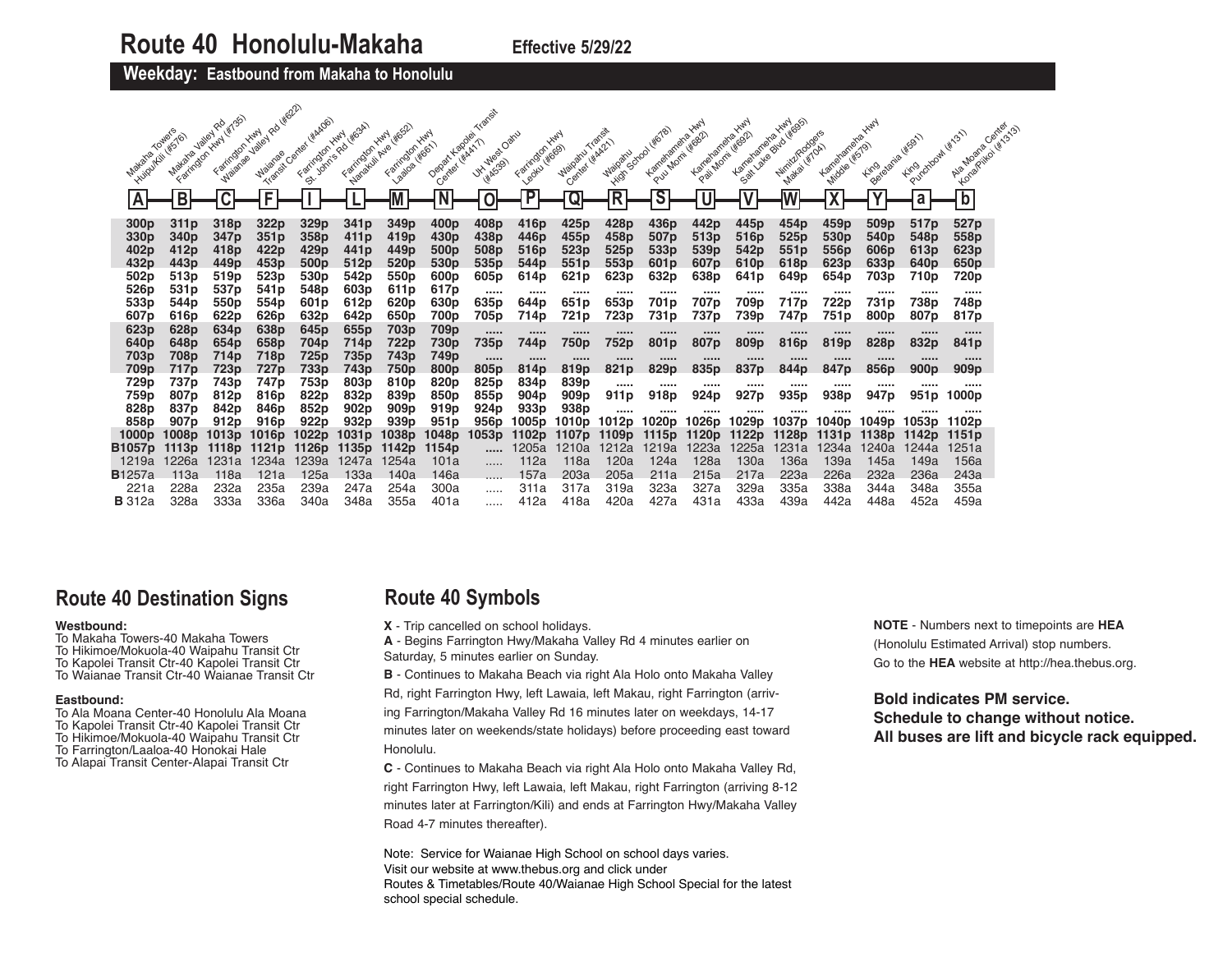**Weekday: Westbound from Honolulu to Makaha** 

|                                 | Center                 |                              | <b>HAN</b>                     |                          |                                                             | <b>HAN</b>                           | <b>HAN</b>                        | <b>HAY</b>                                                   | Waipamu<br><b>School water</b> | Transit                              | <b>HAN</b>                  | Kapolei                  |                                        | Transit                                |                                        | <b>HAN</b>                             |                                  | <b>HAN</b>                            | Rd (#538)<br><b>Valley</b>            | 145691                        |
|---------------------------------|------------------------|------------------------------|--------------------------------|--------------------------|-------------------------------------------------------------|--------------------------------------|-----------------------------------|--------------------------------------------------------------|--------------------------------|--------------------------------------|-----------------------------|--------------------------|----------------------------------------|----------------------------------------|----------------------------------------|----------------------------------------|----------------------------------|---------------------------------------|---------------------------------------|-------------------------------|
| Forma Street Heath<br>Ala Moana | Beretania<br>Purchbowl | Kameranela<br>Middle ( KASS) | Winite Rodgers<br>Mauka 4kx70) | Kametaneha               | Seat Lake Brita (xixtos)<br>Kameraneha<br>Pail Morni (#481) | Kameraneha                           | Kagturianu (kass)<br>Kametaneha Y | Pul Mom ( #490)<br>Opposite<br><b>High</b>                   | Center ( WAR20)<br>Waipamu     | Leaky Likesen<br>Farington           | University<br><b>HAGS9)</b> | Center (#AA16)<br>Arrive | Depart Kepoler<br>Center               | Farington Hary<br>- WAA161<br>Laatoa   | Farrington Hwy<br>Narakuli (#501)      | Join's Rd<br>Farrington                | Transit Center<br><b>Waianae</b> | Majanae Jaliet<br>Farrington          | Farington Hwy<br>Makana               | Makana<br>Huirpulfili<br>1857 |
| $\mathbf b$                     |                        |                              |                                | w                        |                                                             |                                      | $\overline{\mathsf{s}}$           | $\overline{\mathsf{R}}$                                      | Q                              | P                                    |                             | Ñ                        |                                        |                                        |                                        |                                        | F                                |                                       | В                                     | $\overline{A}$                |
| <br>                            | <br>.                  | <br>                         | <br>.                          | <br>                     | .<br>                                                       |                                      |                                   | Makakilo/Farrington Hwy-339a<br>Makakilo/Farrington Hwy-429a |                                |                                      | .<br>.                      | 340a<br>430a             | 340a<br>430a                           | 345a<br>435a                           | 351a<br>441a                           | 359a<br>449a                           | 403a<br>453a                     | 407a<br>457a                          | 412a<br>502a                          | 417a<br>507a                  |
| 343a<br>413a                    | 351a<br>421a           | 406a<br>436a                 | 412a<br>442a                   | 420a<br>450a             | 423a<br>453a                                                | 425a<br>455a                         | 428a<br>458a                      | 435a<br>505a                                                 | 437a<br>507a                   | 442a<br>512a                         | .<br>.                      | 455a<br>525a             | 455a<br>530a                           | 500a<br>535a                           | 506a<br>541a                           | 514a<br>550a                           | 518a<br>554a                     | 522a<br>558a                          | 527a<br>603a                          | 532a<br>608a                  |
| <br>511a                        | <br>519a               | <br>534a                     | <br>540a                       | <br>548a                 | <br>551a                                                    | .<br>554a                            | .<br>557a                         | <br>605a                                                     | 537a<br>607a                   | 542a<br>612a                         | .                           | 555a<br>625a             | 600a<br>630a                           | 605a<br>636a                           | 611a<br>642a                           | 620a<br>652a                           | 624a<br>656a                     | 628a<br>700a                          | 633a<br>705a                          | 638a<br>710a                  |
|                                 |                        |                              |                                |                          |                                                             |                                      |                                   | .                                                            | 629a                           | 634a                                 | <br>642a                    | 650a                     | 655a                                   | 702a                                   | 708a                                   | 718a                                   | 722a                             | 726a                                  | 732a                                  | 737a                          |
| <br>605a                        | <br>613a               | <br>628a                     | .<br>634a                      | .<br>642a                | <br>645a                                                    | 648a                                 | 651a                              | Makakilo/Farrington Hwy-714a<br>659a                         | 701a                           | 707a                                 | <br>715a                    | 715a<br>725a             | 720a<br>730a                           | 726a<br>737a                           | 733a<br>744a                           | 743a<br>754a                           | 747a<br>758a                     | 751a<br>802a                          | 757a<br>808a                          | 802a<br>813a                  |
| 634a                            | 642a                   | 657a                         | 703a                           | 711a                     | 714a                                                        | 717a                                 | 720a                              | 729a                                                         | 731a                           | 737a                                 | 745a                        | 755a                     | 800a                                   | 807a                                   | 814a                                   | 823a                                   | 828a                             | 832a                                  | 838a                                  | 843a                          |
| 705a<br>734a                    | 713a<br>742a           | 729a<br>758a                 | 735a<br>805a                   | 743a<br>813a             | 746a<br>816a                                                | 749a<br>819a                         | 752a<br>822a                      | 801a<br>831a                                                 | 803a<br>833a                   | 809a<br>839a                         | 816a<br>846a                | 825a<br>855a             | 830a<br>900a                           | 836a<br>906a                           | 843a<br>913a                           | 854a<br>924a                           | 859a<br>929a                     | 903a<br>933a                          | 909a<br>939a                          | 915a<br>944a                  |
| 802a                            | 810a                   | 826a                         | 833a                           | 842a                     | 845a                                                        | 848a                                 | 852a                              | 901a                                                         | 903a                           | 909a                                 | 916a                        | 925a                     | 930a                                   | 936a                                   | 943a                                   | 954a                                   | 959a                             | 1003a                                 | 1009a                                 | 1014a                         |
| 831a                            | 839a                   | 855a                         | 902a                           | 911a                     | 914a                                                        | 917a                                 | 921a                              | 930a                                                         | 932a                           | 939a                                 | 946a                        | 955a                     | 1000a                                  | 1006a                                  | 1013a                                  | 1024a                                  | 029a                             | 1033a                                 | 1039a                                 | 1044a                         |
| 900a                            | 909a                   | 925a                         | 932a                           | 941a                     | 944a                                                        | 947a                                 | 951a                              | 000a                                                         | 1002a                          | 1009a                                | 1016a                       | 1025a                    | 1030a                                  | 1036a                                  | 1043a                                  | 1054a                                  | 1059a                            | 1103a                                 | 1109a                                 | 1114a                         |
| 925a                            | 934a                   | 951a                         | 958a                           | 1007a                    | 1010a                                                       | 1013a                                | 1017a                             | 1029a                                                        | 1032a                          | 1039a                                | 1046a                       | 1055a                    | 1100a                                  | 1106a                                  | l3a<br>111                             | 1124a                                  | 1129a                            | 1133a                                 | 1139a                                 | 1144a                         |
| 954a                            | 1003a                  | 1020a                        | 1028a                          | 1037a                    | ⊺040a                                                       | 1043a                                | 104/a                             | l059a                                                        | 1102a                          | 1109a                                | 1116a                       | 1125a                    | 1130a                                  | 1136a                                  | 1143a                                  | 1154a                                  | 1159a                            | 1203p                                 | 1209 <sub>p</sub>                     | 1214p                         |
| 1019a<br>1046a                  | 028a<br>1055a          | 1046a<br>1114a               | 1054a<br>1122a                 | 1103a<br>1132a           | 1106a<br>1135a                                              | 1110a<br>1139a                       | 1114a<br>1144a                    | 1127a<br>1157a                                               | 1131a<br>1201 <sub>p</sub>     | 1139a<br>1209 <sub>p</sub>           | 1146a<br>1216 <sub>p</sub>  | 1155a<br>1225p           | 1200 <sub>p</sub><br>1230 <sub>p</sub> | 1206 <sub>p</sub><br>1236 <sub>p</sub> | 1213 <sub>p</sub><br>1244 <sub>p</sub> | 1224 <sub>p</sub><br>1256 <sub>p</sub> | 1229 <sub>p</sub><br>101 p       | 1233 <sub>p</sub><br>105 <sub>p</sub> | 1239 <sub>p</sub><br>111 <sub>p</sub> | 1244p<br>116p                 |
| 1115a                           | 124a                   | 1143a                        | 1151a                          | 1201 <sub>p</sub>        | 1205 <sub>p</sub>                                           | 1209 <sub>p</sub>                    | 1214 <sub>p</sub>                 | 1227 <sub>p</sub>                                            | 1231 <sub>p</sub>              | 1239 <sub>p</sub>                    | 1246 <sub>p</sub>           | 1255p                    | 100p                                   | 106 <sub>p</sub>                       | 114p                                   | 126p                                   | 131p                             | 135p                                  | 141p                                  | 146 <sub>p</sub>              |
| 1146a                           | 1155a                  | 1214p                        | 1222 <sub>p</sub>              | 1232 <sub>p</sub>        | 1236 <sub>p</sub>                                           | 1240 <sub>p</sub>                    | 1244 <sub>p</sub>                 | 1257 <sub>p</sub>                                            | 101 <sub>p</sub>               | 109 <sub>p</sub>                     | 116 <sub>p</sub>            | 125 <sub>p</sub>         | 130p                                   | 136 <sub>p</sub>                       | 144 p                                  | 156 <sub>p</sub>                       | 201 <sub>p</sub>                 | 206 <sub>p</sub>                      | 213 <sub>p</sub>                      | 218p                          |
| 1217p                           | 1226 <sub>p</sub>      | 1245p                        | 1253p                          | 103 <sub>p</sub>         | 107p                                                        | 111 p                                | 115p                              | 128 <sub>p</sub>                                             | 131 <sub>p</sub>               | 139 <sub>p</sub>                     | 146 <sub>p</sub>            | 155p                     | 200 <sub>p</sub>                       | 206 <sub>p</sub>                       | 214 <sub>p</sub>                       | 225 <sub>p</sub>                       | 230 <sub>p</sub>                 | 235 <sub>p</sub>                      | 242 <sub>p</sub>                      | 247p                          |
| 1248p                           | 1257p                  | 115 <sub>p</sub>             | 123p                           | 133p                     | 137 <sub>p</sub>                                            | 141p                                 | 145 <sub>p</sub>                  | 158 <sub>p</sub>                                             | 201p                           | 209 <sub>p</sub>                     | <b>216p</b>                 | 225p                     | 230 <sub>p</sub>                       | 236 <sub>p</sub>                       | 244 <sub>p</sub>                       | 255p                                   | 300 <sub>p</sub>                 | 305p                                  | 312p                                  | 317p                          |
| 118p                            | 127p                   | 145p                         | 153p<br>223p                   | 203 <sub>p</sub>         | 207 <sub>p</sub><br>237p                                    | 211 <sub>p</sub>                     | 215 <sub>p</sub>                  | 228p<br>258p                                                 | 231p<br>301 <sub>p</sub>       | 239 <sub>p</sub><br>309 <sub>p</sub> | 246 <sub>p</sub><br>316p    | 255p<br>325p             | 300 <sub>p</sub><br>330p               | 306 <sub>p</sub><br>336 <sub>p</sub>   | 314 <sub>p</sub>                       | 326p<br>357p                           | 331 <sub>p</sub><br>402p         | 336 <sub>p</sub><br>407 <sub>p</sub>  | 343p<br>414p                          | 348p                          |
| 149p<br>218p                    | 158p<br>227p           | 215 <sub>p</sub><br>244p     | 252p                           | 233p<br>302 <sub>p</sub> | 306 <sub>p</sub>                                            | 241 <sub>p</sub><br>310 <sub>p</sub> | 245 <sub>p</sub><br>315p          | 328p                                                         | 331p                           | 339 <sub>p</sub>                     | 346p                        | 355p                     | 400 <sub>p</sub>                       | 406 <sub>p</sub>                       | 346 <sub>p</sub><br>418p               | 430p                                   | 435p                             | 440 <sub>p</sub>                      | 447 <sub>p</sub>                      | 419p<br>452p                  |
| 248p                            | 257 p                  | 314p                         | 322 <sub>p</sub>               | 333 <sub>p</sub>         | 337 <sub>p</sub>                                            | 342 <sub>p</sub>                     | 347 <sub>p</sub>                  | 359 <sub>p</sub>                                             | 402 <sub>p</sub>               | 409 <sub>p</sub>                     | 416p                        | 425 <sub>p</sub>         | 430 <sub>p</sub>                       | 436 <sub>p</sub>                       | 448p                                   | 500 <sub>p</sub>                       | 505 <sub>p</sub>                 | 510 <sub>p</sub>                      | 516 <sub>p</sub>                      | 521 <sub>p</sub>              |
| 316p                            | 326p                   | 343p                         | 351p                           | 402p                     | 406 <sub>p</sub>                                            | 411 <sub>p</sub>                     | 418p                              | 429 <sub>p</sub>                                             | 432p                           | 439 <sub>p</sub>                     | 446p                        | 455p                     | 500p                                   | 506 <sub>p</sub>                       | 517 <sub>p</sub>                       | 528p                                   | 533p                             | 538p                                  | 544 <sub>p</sub>                      | 549 <sub>p</sub>              |

# **Route 40 Destination Signs**

#### **Westbound:**

- To Makaha Towers-40 Makaha Towers
- To Hikimoe/Mokuola-40 Waipahu Transit Ctr
- To Kapolei Transit Ctr-40 Kapolei Transit Ctr
- To Waianae Transit Ctr-40 Waianae Transit Ctr

## **Eastbound:**

- To Ala Moana Center-40 Honolulu Ala Moana
- To Kapolei Transit Ctr-40 Kapolei Transit Ctr
- To Hikimoe/Mokuola-40 Waipahu Transit Ctr
- To Farrington/Laaloa-40 Honokai Hale To Alapai Transit Center-Alapai Transit Ctr
- 

# **Route 40 Symbols**

**X** - Trip cancelled on school holidays.

**A** - Begins Farrington Hwy/Makaha Valley Rd 4 minutes earlier on Saturday, 5 minutes earlier on Sunday.

**B** - Continues to Makaha Beach via right Ala Holo onto Makaha Valley

Rd, right Farrington Hwy, left Lawaia, left Makau, right Farrington (arriving Farrington/Makaha Valley Rd 16 minutes later on weekdays, 14-17 minutes later on weekends/state holidays) before proceeding east toward Honolulu.

**C** - Continues to Makaha Beach via right Ala Holo onto Makaha Valley Rd, right Farrington Hwy, left Lawaia, left Makau, right Farrington (arriving 8-12 minutes later at Farrington/Kili) and ends at Farrington Hwy/Makaha Valley Road 4-7 minutes thereafter).

Note: Service for Waianae High School on school days varies. Visit our website at www.thebus.org and click under Routes & Timetables/Route 40/Waianae High School Special for the latest school special schedule.

**NOTE** - Numbers next to timepoints are **HEA** (Honolulu Estimated Arrival) stop numbers. Go to the **HEA** website at http://hea.thebus.org.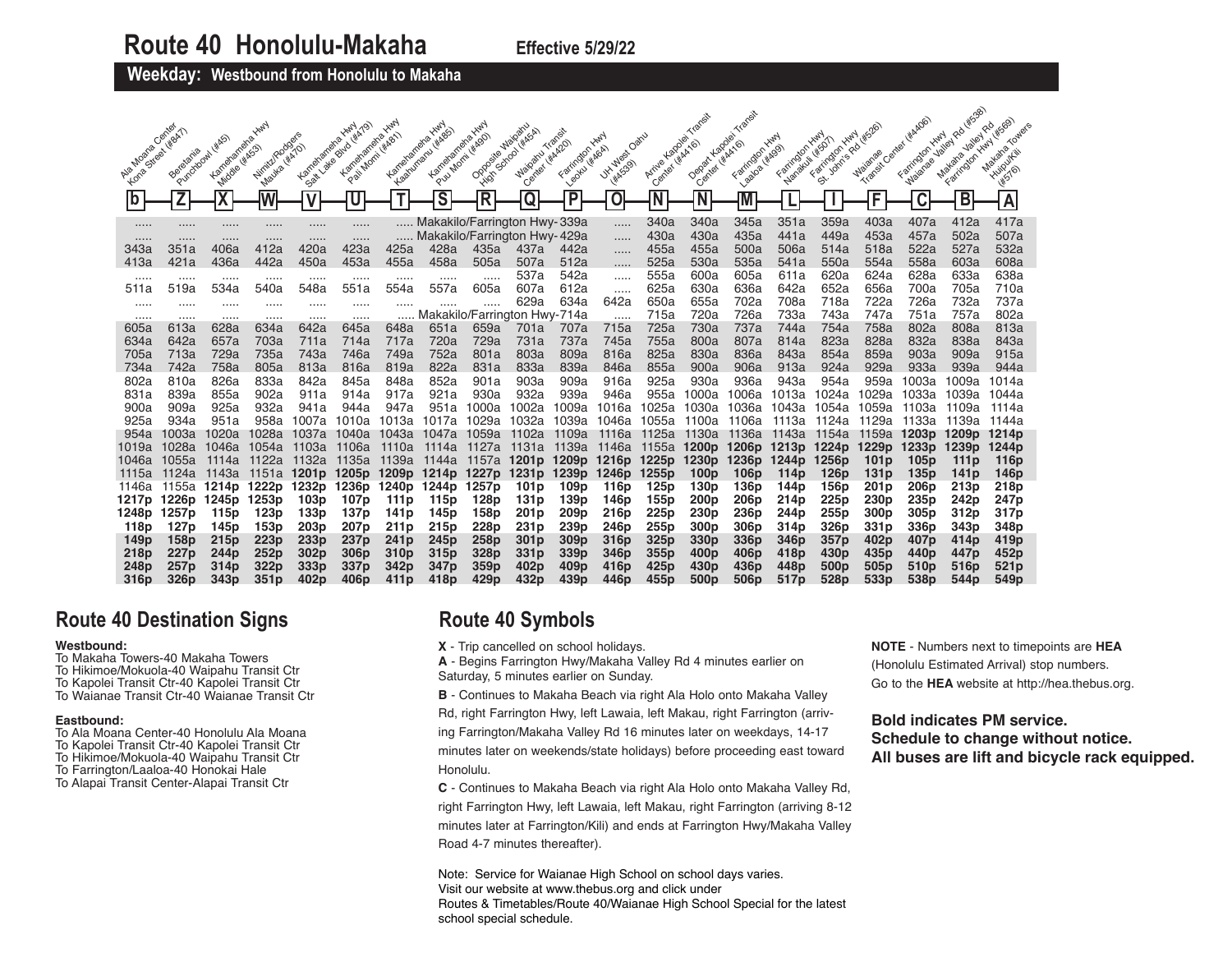## **Weekday: Westbound from Honolulu to Makaha**

| to a displacement of | Beretania        | Karretarieha<br>Middle (#A53) | Niriik/Rodgers<br>Mauka (#A7O) | Karretarieta.<br>Sattleter | Blud ( #A '<br>Karnetamena,<br>Pali Morni | Kameladreha,<br>Kaatumanu L                     | Puu Mom (*kg)<br>Kameramene.<br>$\overline{\mathsf{s}}$ | Opposite Waiparu<br><b>High</b><br>$\overline{\mathsf{R}}$ | Center Liked201<br>Waipamu<br>Q | Farington<br>Legitul ( KAGA)<br>P | J.Kivalest Oatru<br><b>HK5391</b> | Arrive Kapolei<br>Center Wickho) | Depart Kapper<br>Center Wicks                   | Laaloa (#Ago)<br>Farington | Nanakuli (#501)<br>Farington | <b>HAN</b><br>John's Rd<br>Farrington | Transit Center<br><b>Walange</b> | Farington<br>Watanae | Makana<br>Farrington | Makana<br>Huilpulkii<br>145761 |
|----------------------|------------------|-------------------------------|--------------------------------|----------------------------|-------------------------------------------|-------------------------------------------------|---------------------------------------------------------|------------------------------------------------------------|---------------------------------|-----------------------------------|-----------------------------------|----------------------------------|-------------------------------------------------|----------------------------|------------------------------|---------------------------------------|----------------------------------|----------------------|----------------------|--------------------------------|
| 348p                 | 358 <sub>p</sub> | 414p                          | 422p                           | 433 <sub>p</sub>           | 437p                                      | 442p                                            | 449 <sub>p</sub>                                        | 459 <sub>p</sub>                                           | 502p                            | 509p                              | 516 <sub>p</sub>                  | 525 <sub>p</sub>                 | 530 <sub>p</sub>                                | 536 <sub>p</sub>           | 546 <sub>p</sub>             | 557p                                  | 602 <sub>p</sub>                 | 607 <sub>p</sub>     | 613p                 | 618p                           |
| 421 <sub>p</sub>     | 431 <sub>p</sub> | 447 <sub>p</sub>              | 455 <sub>p</sub>               | 505 <sub>p</sub>           | 509p                                      | 514 <sub>p</sub>                                | 520 <sub>p</sub>                                        | 530 <sub>p</sub>                                           | 532 <sub>p</sub>                | 539 <sub>p</sub>                  | 546 <sub>p</sub>                  | 555 <sub>p</sub>                 | 600 <sub>p</sub>                                | 606 <sub>p</sub>           | 616 <sub>p</sub>             | 627 <sub>p</sub>                      | 632p                             | 637 <sub>p</sub>     | 643 <sub>p</sub>     | 648 <sub>p</sub>               |
| 453p                 | 503 <sub>p</sub> | 519 <sub>p</sub>              | 527 <sub>p</sub>               | 537 <sub>p</sub>           | 540 <sub>p</sub>                          | 545 <sub>p</sub>                                | 550 <sub>p</sub>                                        | 600 <sub>p</sub>                                           | 602 <sub>p</sub>                | 609 <sub>p</sub>                  | 616 <sub>p</sub>                  | 625 <sub>p</sub>                 | 630 <sub>p</sub>                                | 636 <sub>p</sub>           | 645 <sub>p</sub>             | 656 <sub>p</sub>                      | 701 <sub>p</sub>                 | 706p                 | 712p                 | 717p                           |
| 527 <sub>p</sub>     | 537 <sub>p</sub> | 553p                          | 601 <sub>p</sub>               | 611 <sub>p</sub>           | 614 <sub>p</sub>                          | 618p                                            | 622 <sub>p</sub>                                        | 631 <sub>p</sub>                                           | 633p                            | 639 <sub>p</sub>                  | 646 <sub>p</sub>                  | 655 <sub>p</sub>                 | 700p                                            | 706 <sub>p</sub>           | 713 <sub>p</sub>             | 724p                                  | 729 <sub>p</sub>                 | 733p                 | 739p                 | 744p                           |
| 559p                 | 609 <sub>p</sub> | 625 <sub>p</sub>              | 632p                           | 641 <sub>p</sub>           | 644p                                      | 648p                                            | 652p                                                    | 701p                                                       | 703p                            | 709 <sub>p</sub>                  | 716p                              | 725p                             | 730p                                            | 737p                       | 744 <sub>p</sub>             | 755p                                  | 800 <sub>p</sub>                 | 804 <sub>p</sub>     | 810 <sub>p</sub>     | 815p                           |
| 631p                 | 640 <sub>p</sub> | 656 <sub>p</sub>              | 703p                           | 712p                       | 715p                                      | 719p                                            | 723p                                                    | 731 <sub>p</sub>                                           | 733p                            | 739p                              | 746p                              | 755p                             | 800 <sub>p</sub>                                | 807p                       | 814p                         | 825p                                  | 830 <sub>p</sub>                 | 834p                 | 840p                 | 845p                           |
| 710p                 | 719p             | 735p                          | 742p                           | 751p                       | 754p                                      | 758p                                            | 802p                                                    | 810 <sub>p</sub>                                           | 812p                            | 818p                              | 825 <sub>p</sub>                  | 834p                             | 839p                                            | 846 <sub>p</sub>           | 853p                         | 904 <sub>p</sub>                      | 909 <sub>p</sub>                 | 913 <sub>p</sub>     | 918 <sub>p</sub>     | 923 <sub>p</sub>               |
| 749p                 | 757p             | 812p                          | 819 <sub>p</sub>               | 828p                       | 831 <sub>p</sub>                          | 835 <sub>p</sub>                                | 839p                                                    | 847 <sub>p</sub>                                           | 849p                            | 855p                              | 902 <sub>p</sub>                  | 911 <sub>p</sub>                 | 916 <sub>p</sub>                                | 923 <sub>p</sub>           | 929 <sub>p</sub>             | 938p                                  | 942p                             | 945p                 | 950 <sub>p</sub>     | 955 <sub>p</sub>               |
| 845p                 | 853 <sub>p</sub> | 908 <sub>p</sub>              | 915 <sub>p</sub>               | 923p                       | 926 <sub>p</sub>                          | 929 <sub>p</sub>                                | 932p                                                    | 940 <sub>p</sub>                                           | 942 <sub>p</sub>                | 947 <sub>p</sub>                  | $\cdots$                          | 1001p                            |                                                 |                            |                              |                                       |                                  |                      |                      |                                |
| 854p                 | 902p             | 917 <sub>p</sub>              | 924 <sub>p</sub>               | 932 <sub>p</sub>           | 935 <sub>p</sub>                          | 938p                                            | 941 <sub>p</sub>                                        | 949 <sub>p</sub>                                           | 951p                            | 956 <sub>p</sub>                  | 1003p                             | 1012 <sub>p</sub>                | 1017 <sub>p</sub>                               | 1024 <sub>p</sub>          | 1030 <sub>p</sub>            | 1039p                                 | 1043p                            | 1046 <sub>p</sub>    | 1051 <sub>p</sub>    | 1056p                          |
|                      | 1004p 1012p      | 1027p                         | 1034p                          |                            |                                           | 1042p 1045p 1048p 1051p                         |                                                         | 1059p                                                      | 1101 <sub>p</sub>               | 1106 <sub>p</sub>                 | $\cdots$                          |                                  | 1120p 1125p 1130p 1135p 1144p 1148p 1151p 1156p |                            |                              |                                       |                                  |                      |                      | 1201a                          |
|                      |                  |                               |                                |                            |                                           | 1007p 1015p 1030p 1037p 1045p 1048p 1051p 1054p |                                                         | 1102p                                                      | 1104 <sub>p</sub>               | 1109 <sub>p</sub>                 | $\cdots$                          |                                  | 1123p 1128p 1133p 1138p 1147p 1151p             |                            |                              |                                       |                                  |                      |                      |                                |
|                      | 1101p 1109p      | 1124p                         | 1131 p                         |                            |                                           | 1139p 1142p 1144p 1147p                         |                                                         | 1154p                                                      | 1156p                           | 1201a                             | .                                 | 1215a                            |                                                 | 1238a                      |                              |                                       | 1257a                            |                      |                      |                                |
| 1119p                | 1127p            | 1142p                         | 1149p                          | 1157p                      | 1200a                                     | 1202a                                           | 1205a                                                   | 1212a                                                      | 1214a                           | 1219a                             |                                   | 1233a                            | 233a                                            |                            | 244a                         | 253a                                  |                                  | 100a                 | 105a                 | C <sub>110a</sub>              |
| 1202a<br>114a        | 1210a<br>122a    | 225a<br>135a                  | 1232a<br>141a                  | 1240a<br>148a              | 1243a                                     | 1245a<br>153a                                   | 1248a<br>156a                                           | 1255a<br>203a                                              | 257a<br>205a                    | 102a<br>210a                      |                                   | 115a<br>223a                     | 115a<br>223a                                    | 121a<br>228a               | 127a<br>234a                 | 136a<br>243a                          | 140a<br>247a                     | 143a<br>250a         | 148a<br>255a         | 153a<br>300a                   |
| 202a                 | 210a             | 223a                          | 229a                           | 236a                       | 151a<br>238a                              | 240a                                            | 243a                                                    | 250a                                                       | 252a                            | 257a                              |                                   | 310a                             | 310a                                            | 315a                       | 321a                         | 330a                                  | 334a                             | 337a                 | 342a                 | 347a                           |
| 302a                 | 310a             | 323a                          | 329a                           | 336a                       | 338a                                      | 340a                                            | 343a                                                    | 350a                                                       | 352a                            | 357a                              | .                                 | 410a                             | 410a                                            |                            | 421a                         | 430a                                  | 434a                             | 437a                 | 442a                 | 447a                           |
|                      |                  |                               |                                |                            |                                           |                                                 |                                                         |                                                            |                                 |                                   |                                   |                                  |                                                 | 415a                       |                              |                                       |                                  |                      |                      |                                |

# **Route 40 Symbols**

**X** - Trip cancelled on school holidays.

**A** - Begins Farrington Hwy/Makaha Valley Rd 4 minutes earlier on Saturday, 5 minutes earlier on Sunday.

**B** - Continues to Makaha Beach via right Ala Holo onto Makaha Valley Rd, right Farrington Hwy, left Lawaia, left Makau, right Farrington (arriving Farrington/Makaha Valley Rd 16 minutes later on weekdays, 14-17

minutes later on weekends/state holidays) before proceeding east toward Honolulu.

**C** - Continues to Makaha Beach via right Ala Holo onto Makaha Valley Rd, right Farrington Hwy, left Lawaia, left Makau, right Farrington (arriving 8-12 minutes later at Farrington/Kili) and ends at Farrington Hwy/Makaha Valley Road 4-7 minutes thereafter).

Note: Service for Waianae High School on school days varies. Visit our website at www.thebus.org and click under Routes & Timetables/Route 40/Waianae High School Special for the latest school special schedule.

**NOTE** - Numbers next to timepoints are **HEA** (Honolulu Estimated Arrival) stop numbers. Go to the **HEA** website at http://hea.thebus.org.

## **Bold indicates PM service. Schedule to change without notice.**

**All buses are lift and bicycle rack equipped.**

# **Route 40 Destination Signs**

## **Westbound:**

- To Makaha Towers-40 Makaha Towers
- To Hikimoe/Mokuola-40 Waipahu Transit Ctr
- To Kapolei Transit Ctr-40 Kapolei Transit Ctr To Waianae Transit Ctr-40 Waianae Transit Ctr
- 

## **Eastbound:**

- To Ala Moana Center-40 Honolulu Ala Moana
- To Kapolei Transit Ctr-40 Kapolei Transit Ctr
- To Hikimoe/Mokuola-40 Waipahu Transit Ctr
- To Farrington/Laaloa-40 Honokai Hale
- To Alapai Transit Center-Alapai Transit Ctr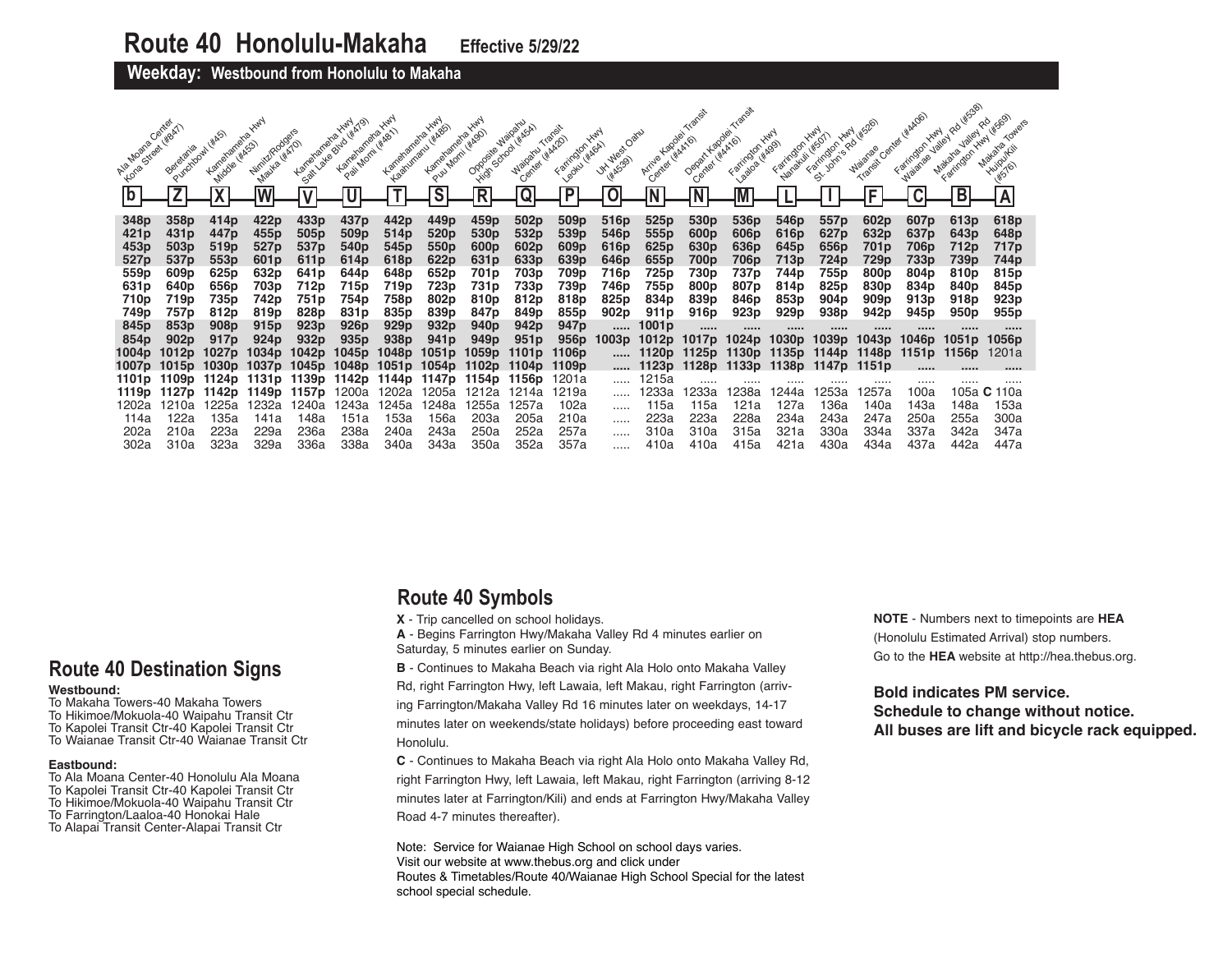**Saturday: Eastbound from Makaha to Honolulu** 

|                          |                    |                                         | <b>1 4/622)</b>   |                          |                       |                          |                                    |                                 |                                      |                   |                               |                         |                                      |                         |                               |                              |                                |                          |                     |        |
|--------------------------|--------------------|-----------------------------------------|-------------------|--------------------------|-----------------------|--------------------------|------------------------------------|---------------------------------|--------------------------------------|-------------------|-------------------------------|-------------------------|--------------------------------------|-------------------------|-------------------------------|------------------------------|--------------------------------|--------------------------|---------------------|--------|
| Maxia Towers             | Matatagua Jaley Ro | Faringson Hwy 14/135)<br>Faritraton Hwy | Valley Rd         | Transit Canter ( Keldos) | I of various califood | Manageli Ave (Hosp)      |                                    |                                 |                                      | Majoatu Transit   |                               |                         | <b>HAN</b>                           | <b>HAN</b>              | Seal you divided              |                              | <b>HAN</b>                     | Purdybowl (xt31)         | Kongoliwal (Kr.313) | Center |
|                          |                    |                                         |                   |                          |                       | Farington Hwy            |                                    |                                 |                                      |                   |                               | Kameramene,             | Kameraneha                           | Kametanene,             |                               |                              |                                |                          | Ala Moana           |        |
|                          | Huiroukin (#576)   | <b>Maianae</b>                          | <b>Waianae</b>    | Farrington Hwy           | Faritington Hwy       | 188108 46611             | Depart Kapolei<br>Center Wicky (1) | J.Y. West Oanu<br><b>HAS391</b> | Farington Hwy<br>Leadul Head         | Center (#AA21)    | <b>High School</b><br>Waipanu | Pull Mom (#882)         | Pail Morni (#90)                     |                         | Nimit/Rodgers<br>Makai (#70A) | Kamerameter<br>Middle (#579) | Berelana (#591)<br><b>Fing</b> |                          |                     |        |
| A                        | $\overline{B}$     | $\overline{\mathsf{C}}$                 | F                 |                          |                       |                          |                                    | $\mathbf 0$                     | $\overline{\mathsf{P}}$              | Q                 | R                             | $\overline{\mathsf{s}}$ | U                                    | $\overline{\mathsf{V}}$ |                               | $\overline{\mathbf{v}}$      | $\mathbf v$                    | a                        | $\overline{b}$      |        |
|                          |                    |                                         |                   |                          |                       |                          |                                    |                                 |                                      |                   |                               |                         |                                      |                         |                               | Λ                            |                                |                          |                     |        |
|                          | .                  |                                         |                   |                          |                       |                          | 400a                               | .                               | 409a                                 | 414a              | 415a                          | 421a                    | 426a                                 | 428a                    | 436a                          | 440a                         | 449a                           | 456a                     | 501a                |        |
| <b>AB</b> 324a<br>A 416a | 338a<br>424a       | 343a<br>429a                            | 346a<br>432a      | 350a<br>436a             | 358a<br>445a          | 404a<br>451a             | 410a<br>500a                       | .                               | 419a<br>512a                         | 425a<br>518a      | 426a<br>520a                  | 432a<br>527a            | 437a<br>533a                         | 439a<br>535a            | 447a<br>543a                  | 451a<br>548a                 | 500a<br>558a                   | 507a<br>606a             | 513a<br>612a        |        |
| A 446a                   | 454a               | 459a                                    | 502a              | 506a                     | 515a                  | 521a                     | 530a                               | .                               | 542a                                 | 548a              | 550a                          | 557a                    | 603a                                 | 606a                    | 614a                          | 619a                         | 629a                           | 637a                     | 643a                |        |
| 518a                     | 524a               | 529a                                    | 532a              | 536a                     | 545a                  | 551a                     | 600a                               |                                 | 612a                                 | 618a              | 620a                          | 628a                    | 634a                                 | 637a                    | 645a                          | 652a                         | 702a                           | 710a                     | 716a                |        |
| A 546a                   | 554a               | 559a                                    | 602a              | 606a                     | 615a                  | 621a                     | 630a                               |                                 | 642a                                 | 649a              | 652a                          | 700a                    | 706a                                 | 709a                    | 717a                          | 724a                         | 734a                           | 742a                     | 748a                |        |
| 613a                     | 621a               | 627a                                    | 630a              | 635a                     | 645a                  | 651a                     | 700a                               | 708a                            | 716a                                 | 723a              | 726a                          | 734a                    | 740a                                 | 743a                    | 751a                          | 758a                         | 809a                           | 817a                     | 823a                |        |
| 643a                     | 651a               | 657a                                    | 700a              | 705a                     | 715a                  | 721a                     | 730a                               | 738a                            | 746a                                 | 753a              | 756a                          | 804a                    | 810a                                 | 813a                    | 821a                          | 828a                         | 839a                           | 847a                     | 853a                |        |
| A 713a                   | 721a               | 727a                                    | 730a              | 735a                     | 745a                  | 751a                     | 800a                               | 808a                            | 816a                                 | 823a              | 825a                          | 833a                    | 840a                                 | 843a                    | 852a                          | 858a                         | 909a                           | 918a                     | 924a                |        |
| 740a                     | 748a               | 754a                                    | 757a              | 802a                     | 814a                  | 821a                     | 830a                               | 838a                            | 846a                                 | 853a              | 856a                          | 904a                    | 911a                                 | 914a                    | 923a                          | 929a                         | 940a                           | 949a                     | 955a                |        |
| A 808a                   | 816a               | 823a                                    | 826a              | 831a                     | 842a                  | 851a                     | 900a                               | 908a                            | 916a                                 | 924a              | 927a                          | 935a                    | 942a                                 | 945a                    | 954a                          | 1000a                        | 1013a                          | 1023a                    | 1031a               |        |
| 839a<br>908a             | 847a<br>917a       | 854a<br>924a                            | 857a<br>927a      | 902a<br>932a             | 913a<br>943a          | 921a<br>951a             | 930a<br>1000a                      | 938a<br>1008a                   | 946a<br>1016a                        | 954a<br>1024a     | 956a<br>1026a                 | 1004a<br>1034a          | 1012a<br>1042a                       | 1015a<br>1045a          | 1025a<br>1055a                | 1031a<br>1101a               | 1044a<br>1114a                 | 1054a<br>1124a           | 1102a<br>1132a      |        |
| 933a                     | 942a               | 949a                                    | 952a              | 957a                     | 1008a                 | 1017a                    | 030a                               | 1038a                           | 1046a                                | 1054a             | 1056a                         | 1104a                   | 1112a                                | 1115a                   | 1125a                         | 1132a                        | 1145a                          | 1155a                    | 1203 <sub>p</sub>   |        |
| 1001a                    | 1011a              | 1018a                                   | 1022a             | 1027a                    | 1038a                 | 1047a                    | 1100a                              | 1108a                           | 1116a                                | 1123a             | 1125a                         | 1133a                   | 1141a                                | 1144a                   | 1154a                         | 1201 <sub>p</sub>            | 1214p                          | 1224p                    | 1232p               |        |
| 1028a                    | 1039a              | 046a                                    | 1050a             | 1055a                    | 1107a                 | 1117a                    | 1130a                              | 1138a                           | 1146a                                | 1153a             | 1155a                         | 1203 <sub>p</sub>       | 1211 <sub>p</sub>                    | 1214p                   | 1225p                         | 1231 <sub>p</sub>            | 1244p                          | 1254 <sub>p</sub>        | 102p                |        |
| 1100a                    | 1110a              | 1117a                                   | 1120a             | 1125a                    | 1137a                 | 1147a                    | 1200 <sub>p</sub>                  | 1208p                           | 1216 <sub>p</sub>                    | 1223 <sub>p</sub> | 1225 <sub>p</sub>             | 1233p                   | 1241 <sub>p</sub>                    | 1244p                   | 1255p                         | 102p                         | 115 <sub>p</sub>               | 125p                     | 132p                |        |
| 1132a                    | 1142a              | 1149a                                   | 1152a             | 1157a                    | 1208p                 | 1217 <sub>p</sub>        | 1230 <sub>p</sub>                  | 1238 <sub>p</sub>               | 1246 <sub>p</sub>                    | 1252p             | 1254p                         | 102 <sub>p</sub>        | 110 <sub>p</sub>                     | 113p                    | 124p                          | 130 <sub>p</sub>             | 143p                           | 153p                     | 200 <sub>p</sub>    |        |
| 1200 <sub>p</sub>        | 1210 <sub>p</sub>  | 1217 <sub>p</sub>                       | 1221 <sub>p</sub> | 1226 <sub>p</sub>        | 1238 <sub>p</sub>     | 1247 <sub>p</sub>        | 100p                               | 108 <sub>p</sub>                | 116 <sub>p</sub>                     | 122 <sub>p</sub>  | 124p                          | 132p                    | 139 <sub>p</sub>                     | 142p                    | 153p                          | 159p                         | 211 <sub>p</sub>               | 220 <sub>p</sub>         | 227p                |        |
| 1231 <sub>p</sub>        | 1241 <sub>p</sub>  | 1247p 1251p                             |                   | 1256p                    | 108p                  | 117 <sub>p</sub>         | 130p                               | 138p                            | 146 <sub>p</sub>                     | 152p              | 154 <sub>p</sub>              | 202 <sub>p</sub>        | 209 <sub>p</sub>                     | 212p                    | 223p                          | 229p                         | 241 <sub>p</sub>               | 250p                     | 257p                |        |
| 103p<br>130 <sub>p</sub> | 113p<br>142p       | 120 <sub>p</sub><br>149p                | 123p<br>152p      | 128p<br>157p             | 139p<br>209p          | 147p<br>217 <sub>p</sub> | 200p<br>230 <sub>p</sub>           | 208p<br>238p                    | 216 <sub>p</sub><br>246 <sub>p</sub> | 222p<br>252p      | 224p<br>254p                  | 232p<br>302p            | 239 <sub>p</sub><br>309 <sub>p</sub> | 242p<br>312p            | 253p<br>322p                  | 258p<br>327p                 | 310 <sub>p</sub><br>339p       | 319 <sub>p</sub><br>348p | 326p<br>355p        |        |
| 157p                     | 209 <sub>p</sub>   | 218p                                    | 222p              | 227 <sub>p</sub>         | 239p                  | 247 <sub>p</sub>         | 300p                               | 308p                            | 316p                                 | 322p              | 324p                          | 332p                    | 339p                                 | 342p                    | 351p                          | 356p                         | 407 <sub>p</sub>               | 416p                     | 423p                |        |
| 228p                     | 240p               | 248p                                    | 251p              | 256 <sub>p</sub>         | 308p                  | 317p                     | 330 <sub>p</sub>                   | 338p                            | 346p                                 | 352p              | 354p                          | 402p                    | 409 <sub>p</sub>                     | 412p                    | 421p                          | 426p                         | 436p                           | 444p                     | 451p                |        |
| 258p                     | 310 <sub>p</sub>   | 317 <sub>p</sub>                        | 321p              | 326 <sub>p</sub>         | 338p                  | 347 <sub>p</sub>         | 400 <sub>p</sub>                   | 408p                            | 416 <sub>p</sub>                     | 422p              | 424p                          | 432p                    | 438p                                 | 441 <sub>p</sub>        | 450 <sub>p</sub>              | 455p                         | 505 <sub>p</sub>               | 513 <sub>p</sub>         | 520 <sub>p</sub>    |        |
| 331p                     | 342p               | 348p                                    | 351p              | 356 <sub>p</sub>         | 407p                  | 417p                     | 430 <sub>p</sub>                   | 438p                            | 446 <sub>p</sub>                     | 453p              | 455p                          | 503p                    | 509 <sub>p</sub>                     | 512p                    | 520p                          | 525p                         | 535 <sub>p</sub>               | 543 <sub>p</sub>         | 550p                |        |
| 401 <sub>p</sub>         | 412p               | 418p                                    | 421 <sub>p</sub>  | 426 <sub>p</sub>         | 438p                  | 447p                     | 500 <sub>p</sub>                   | 508p                            | 516 <sub>p</sub>                     | 523p              | 525 <sub>p</sub>              | 533p                    | 539 <sub>p</sub>                     | 542p                    | 550p                          | 555p                         | 605 <sub>p</sub>               | 612p                     | 619p                |        |
| 450 <sub>p</sub>         | 502 <sub>p</sub>   | 508p                                    | 511 <sub>p</sub>  | 516 <sub>p</sub>         | 527 <sub>p</sub>      | 535 <sub>p</sub>         | 545 <sub>p</sub>                   | 550 <sub>p</sub>                | 559 <sub>p</sub>                     | 606 <sub>p</sub>  | 608 <sub>p</sub>              | 615 <sub>p</sub>        | 621 <sub>p</sub>                     | 624 <sub>p</sub>        | 635 <sub>p</sub>              | 640 <sub>p</sub>             | 649 <sub>p</sub>               | 656 <sub>p</sub>         | 702p                |        |

## **Route 40 Destination Signs**

## **Westbound:**

To Makaha Towers-40 Makaha Towers To Hikimoe/Mokuola-40 Waipahu Transit Ctr To Kapolei Transit Ctr-40 Kapolei Transit Ctr To Waianae Transit Ctr-40 Waianae Transit Ctr

## **Eastbound:**

- To Ala Moana Center-40 Honolulu Ala Moana
- To Kapolei Transit Ctr-40 Kapolei Transit Ctr
- To Hikimoe/Mokuola-40 Waipahu Transit Ctr To Farrington/Laaloa-40 Honokai Hale
- To Alapai Transit Center-Alapai Transit Ctr

# **Route 40 Symbols**

**A** - Begins Farrington Hwy/Makaha Valley Rd 4 minutes earlier on Saturday, 5 minutes earlier on Sunday.

**B** - Continues to Makaha Beach via right Ala Holo onto Makaha Valley Rd, right Farrington Hwy, left Lawaia, left Makau, right Farrington (arriving Farrington/Makaha Valley Rd 16 minutes later on weekdays, 14-17 minutes later on weekends/state holidays) before proceeding east toward Honolulu.Road 4-7 minutes thereafter).

**NOTE** - Numbers next to timepoints are **HEA** (Honolulu Estimated Arrival) stop numbers. Go to the **HEA** website at http://hea.thebus.org.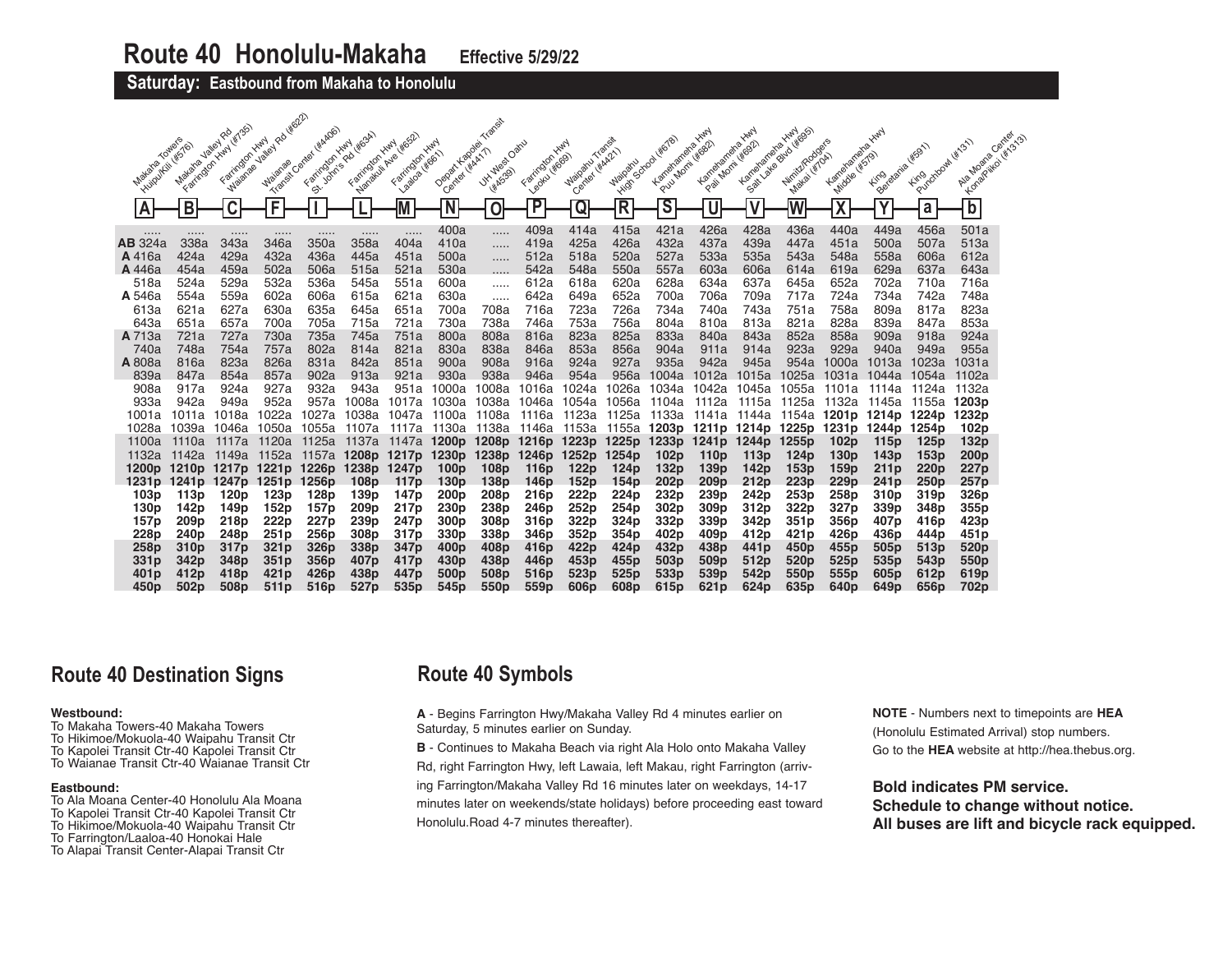## **Saturday: Eastbound from Makaha to Honolulu**

| Makana           | Towers<br>Huiroukill (#576)<br>Farrington Hwy<br><b>Makana</b> | Farrington Hwy<br><b>ValleY</b><br><b>Malange</b> | <b>Jailey</b><br><b>Waianae</b> | Transit Canter (*MADO) | Faringan Hwy (4634)<br>Farmoun Hwy<br>Narakuli Ave (463) | 1.8202 416611<br>Farrington | <b>HAN</b><br>Depart Kapolei<br>Center ( KAA17) | Jit ylest Oatu<br><b>HAS391</b> | Farrington<br>Leoku (#669) | <b>HAN</b><br>Center y Ka21)<br>Waipanu | Waipamu           | High School World<br>Kartedastere (1862)<br>Puu Momi | <b>HAN</b><br>Kameramene | Kamenamena.<br>Pail Momi (stock)<br>Satt | 1805)<br><b>HAY</b><br>Winix/Rodge's<br>w Lake Blvd L<br>Matai | <b>Landberg Keys</b> | King danie litson | England Hitland   | <b>00M/31-</b><br>Ala Moana<br>Konapilitoi |  |
|------------------|----------------------------------------------------------------|---------------------------------------------------|---------------------------------|------------------------|----------------------------------------------------------|-----------------------------|-------------------------------------------------|---------------------------------|----------------------------|-----------------------------------------|-------------------|------------------------------------------------------|--------------------------|------------------------------------------|----------------------------------------------------------------|----------------------|-------------------|-------------------|--------------------------------------------|--|
| Α                |                                                                |                                                   |                                 |                        |                                                          |                             |                                                 |                                 | P                          |                                         | Ŕ                 | $\mathbf{C}$                                         |                          |                                          |                                                                |                      |                   |                   | $\overline{b}$                             |  |
| 518p             | 531 <sub>p</sub>                                               | 537p                                              | 541 <sub>p</sub>                | 546 <sub>p</sub>       | 557p                                                     | 605p                        | 615p                                            | 620p                            | 629p                       | 636p                                    | 638p              | 645 <sub>p</sub>                                     | 651p                     | 654p                                     | 702p                                                           | 707p                 | 716p              | 723p              | 728p                                       |  |
| 552p             | 604 <sub>p</sub>                                               | 610 <sub>p</sub>                                  | 613 <sub>p</sub>                | 618 <sub>p</sub>       | 628p                                                     | 635 <sub>p</sub>            | 645 <sub>p</sub>                                | 650 <sub>p</sub>                | 659p                       | 705p                                    | 707p              | 714 <sub>p</sub>                                     | 720p                     | 722p                                     | 729 <sub>p</sub>                                               | 733p                 | 742p              | 749p              | 754p                                       |  |
| 632p             | 640 <sub>p</sub>                                               | 646 <sub>p</sub>                                  | 649 <sub>p</sub>                | 654 <sub>p</sub>       | 703p                                                     | 710p                        | 715p                                            | 720p                            | 729p                       | 735p                                    | 737p              | 744p                                                 | 750p                     | 752p                                     | 759p                                                           | 803 <sub>p</sub>     | 811 <sub>p</sub>  | 817 <sub>p</sub>  | 822p                                       |  |
| 700p             | 709p                                                           | 715p                                              | 719p                            | 724p                   | 733p                                                     | 740p                        | 745p                                            | 750p                            | 759p                       | 805 <sub>p</sub>                        | 807p              | 814 <sub>p</sub>                                     | 820p                     | 822p                                     | 829p                                                           | 832p                 | 840 <sub>p</sub>  | 845 <sub>p</sub>  | 850 <sub>p</sub>                           |  |
| 731p             | 740p                                                           | 746p                                              | 750p                            | 755p                   | 804 <sub>p</sub>                                         | 810 <sub>p</sub>            | 815 <sub>p</sub>                                | 820p                            | 829p                       | 834p                                    | 836p              | 843 <sub>p</sub>                                     | 849 <sub>p</sub>         | 851p                                     | 858p                                                           | 901 <sub>p</sub>     | 909p              | 914 <sub>p</sub>  | 919 <sub>p</sub>                           |  |
| 800 <sub>p</sub> | 811p                                                           | 816 <sub>p</sub>                                  | 819 <sub>p</sub>                | 824p                   | 833p                                                     | 839p                        | 845p                                            | 850 <sub>p</sub>                | 859p                       | 904 <sub>p</sub>                        | 906 <sub>p</sub>  | 913p                                                 | 919 <sub>p</sub>         | 922p                                     | 930 <sub>p</sub>                                               | 934 <sub>p</sub>     | 942p              | 947 <sub>p</sub>  | 952 <sub>p</sub>                           |  |
| 829p             | 839 <sub>p</sub>                                               | 844p                                              | 847 <sub>p</sub>                | 852p                   | 901 <sub>p</sub>                                         | 907 <sub>p</sub>            | 915 <sub>p</sub>                                | 920 <sub>p</sub>                | 929 <sub>p</sub>           | 934 <sub>p</sub>                        |                   |                                                      |                          |                                          |                                                                |                      |                   |                   |                                            |  |
| 900 <sub>p</sub> | 910 <sub>p</sub>                                               | 915 <sub>p</sub>                                  | 918 <sub>p</sub>                | 923 <sub>p</sub>       | 932 <sub>p</sub>                                         | 938p                        | 945 <sub>p</sub>                                | 950 <sub>p</sub>                | 959p                       | 1004p                                   | 1006p             | 1013p                                                | 1019p                    | 1022p                                    | 1030p                                                          | 1033p                | 1041p             | 1046p             | 1051 <sub>p</sub>                          |  |
| 1005p            | 1014p                                                          | 1019p                                             | 1022 <sub>p</sub>               | 1026 <sub>p</sub>      | 1034p                                                    | 1040p                       | 1045 <sub>p</sub>                               | 1050p                           | 1059 <sub>p</sub>          | 1104p                                   | 1106 <sub>p</sub> | 1112p                                                | 1117 <sub>p</sub>        | 1119 <sub>p</sub>                        | 1125p                                                          | 1129p                | 1136p             | 1140 <sub>p</sub> | 1145 <sub>p</sub>                          |  |
| B1059p           | 1115p                                                          | 1119p                                             |                                 | 1126 <sub>p</sub>      | 1134p                                                    | 1140 <sub>p</sub>           | 1145 <sub>p</sub>                               | $\cdots$                        | 1157 <sub>p</sub>          | 1202a                                   | 1204a             | 1209a                                                | 1213a                    | 1215a                                    | 1221a                                                          | 1224a                | 1231a             | 1235a             | 1240a                                      |  |
| 1228a            | 1237a                                                          | 1242a                                             | 1245a                           | 1249a                  | 1257a                                                    | 103a                        | 108a                                            | .                               | 120a                       | 124a                                    | 126a              | 130a                                                 | 134a                     | 136a                                     | 142a                                                           | 145a                 | 151a              | 155a              | 200a                                       |  |
| <b>B</b> 109a    | 125a                                                           | 129a                                              | 132a                            | 136a                   | 144a                                                     | 150a                        | 155a                                            | .                               | 207a                       | 211a                                    | 213a              | 218a                                                 | 222a                     | 224a                                     | 230a                                                           | 233a                 | 239a              | 243a              | 248a                                       |  |
| 240a             | 249a                                                           | 254a                                              | 257a                            | 301a                   | 309a                                                     | 315a                        | 320a                                            |                                 | 332a                       | 336a                                    | 338a              | 342a                                                 | 346a                     | 348a                                     | 354a                                                           | 357a                 | 403a              | 407a              | 412a                                       |  |

# **Route 40 Destination Signs**

#### **Westbound:**

- To Makaha Towers-40 Makaha Towers
- To Hikimoe/Mokuola-40 Waipahu Transit Ctr
- To Kapolei Transit Ctr-40 Kapolei Transit Ctr
- To Waianae Transit Ctr-40 Waianae Transit Ctr

## **Eastbound:**

- To Ala Moana Center-40 Honolulu Ala Moana
- To Kapolei Transit Ctr-40 Kapolei Transit Ctr
- To Hikimoe/Mokuola-40 Waipahu Transit Ctr
- To Farrington/Laaloa-40 Honokai Hale
- To Alapai Transit Center-Alapai Transit Ctr

# **Route 40 Symbols**

**A** - Begins Farrington Hwy/Makaha Valley Rd 4 minutes earlier on Saturday, 5 minutes earlier on Sunday.

**B** - Continues to Makaha Beach via right Ala Holo onto Makaha Valley

Rd, right Farrington Hwy, left Lawaia, left Makau, right Farrington (arriving Farrington/Makaha Valley Rd 16 minutes later on weekdays, 14-17 minutes later on weekends/state holidays) before proceeding east toward Honolulu.

**NOTE** - Numbers next to timepoints are **HEA** (Honolulu Estimated Arrival) stop numbers. Go to the **HEA** website at http://hea.thebus.org.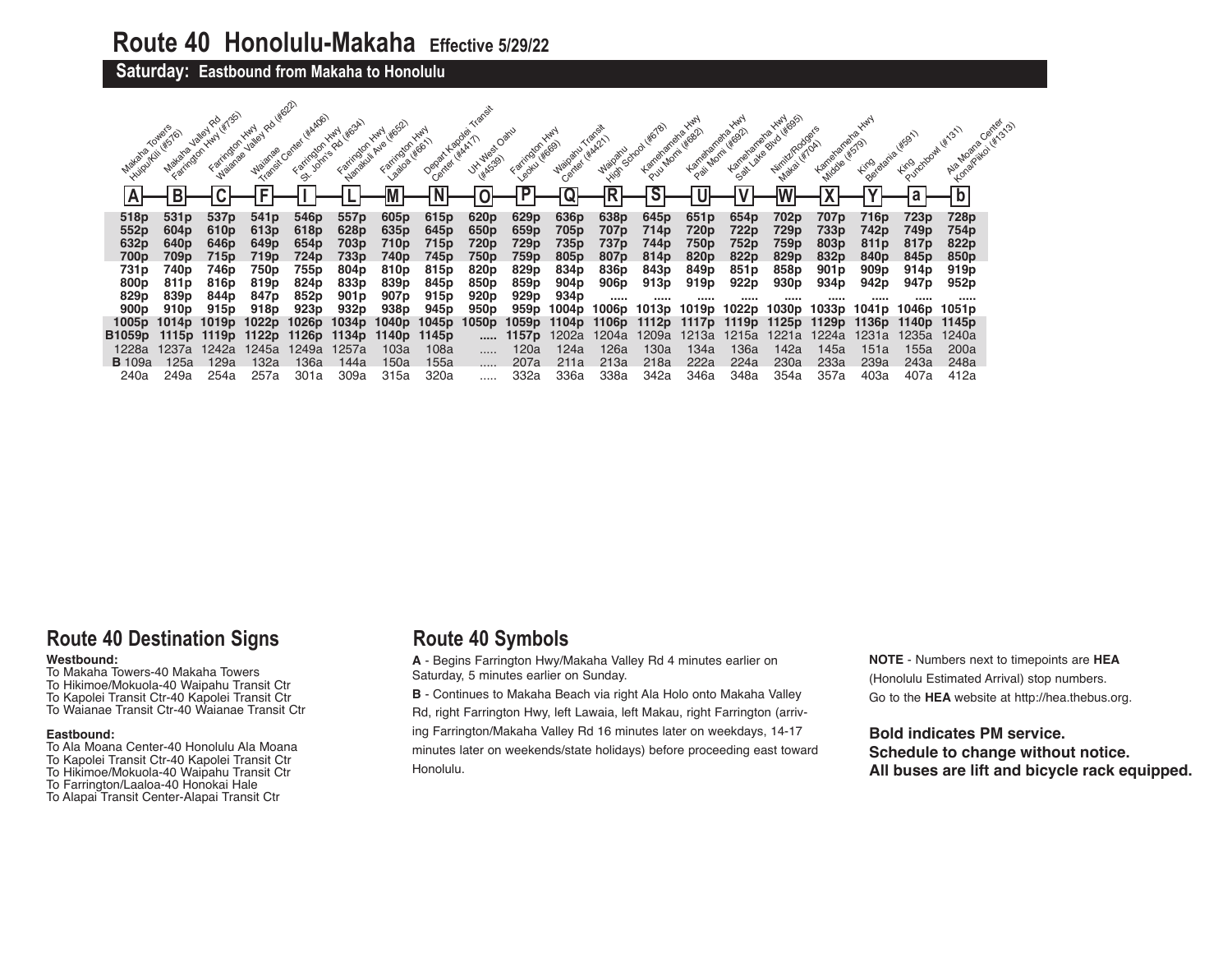## **Saturday: Westbound from Honolulu to Makaha**

|                          |                                        |                                         | <b>HAN</b>                                     |                                      |                                                     |                                      |                                                         | <b>HAN</b>                             |                                         |                                                  |                              |                          |                                      |                                      |                                                              | <b>HAN</b><br><b>HAN</b>             |                           |                                                        | <b>180 445381</b>                                         | Towers                   |
|--------------------------|----------------------------------------|-----------------------------------------|------------------------------------------------|--------------------------------------|-----------------------------------------------------|--------------------------------------|---------------------------------------------------------|----------------------------------------|-----------------------------------------|--------------------------------------------------|------------------------------|--------------------------|--------------------------------------|--------------------------------------|--------------------------------------------------------------|--------------------------------------|---------------------------|--------------------------------------------------------|-----------------------------------------------------------|--------------------------|
| Alamosto Center          | Purchabash (#AS)<br>Berefania          | Kametanenexy                            | Winite Rodgers<br><b>HAGST</b><br>Mayka (KATO) | Kameraneha                           | Kamelaneka-kurd<br>Blvd (#x79)<br>Pail Morni (#A81) | Kametaneha Y                         | Leadwingou (stags)<br>Pour Mont (#2001)<br>Kamenaneha Y | Opposite Makamu                        | <b>Somoon ( WASA)</b><br><b>Waipamu</b> | Transit<br>Likadon<br>Leoku (#40ch)<br>Farington | Jit. West Oaku<br><b>HAY</b> | Arrive Kapolei           | Depart Kapolei<br>- UKAA161          | Likation<br>Farington                | <b>HAN</b><br>Nenakuli (#SOT)<br>Farrington Y<br><b>HADD</b> | St. Join's Rd<br>Farington           | Waianae                   | · Center Hickory<br><b>HAY</b><br>Farington<br>Waianae | <b>Jailey</b><br>Farington Hwy<br><b>Jailey</b><br>Makana |                          |
| <b>Kone</b>              |                                        | Middle                                  |                                                | Sattlate                             |                                                     |                                      |                                                         | <b>High</b>                            | Center                                  |                                                  | <b>HAK5391</b>               | Center                   | Center                               | Laatoa                               |                                                              |                                      | Transit                   |                                                        |                                                           |                          |
| b                        | Z                                      | $\overline{\textsf{X}}$                 | $\overline{\mathsf{W}}$                        | V                                    | U                                                   | T                                    | $\overline{\mathsf{s}}$                                 | $\overline{\mathsf{R}}$                | $\overline{\mathtt{Q}}$                 | P                                                | 0                            | N                        | N                                    | M                                    |                                                              |                                      | F                         | C                                                      | B                                                         | $\overline{A}$           |
| 347a<br>440a             | 353a<br>446a                           | 409a<br>502a                            | 415a<br>508a                                   | 422a<br>515a                         | 425a<br>518a                                        | 427a<br>520a                         | 430a<br>523a                                            | 437a<br>530a                           | 439a<br>532a                            | 444a<br>537a                                     | .                            | 457a<br>550a             | 500a<br>550a                         | 505a<br>556a                         | 511a<br>602a                                                 | 519a<br>611a                         | 523a<br>615a              | 527a<br>619a                                           | 532a<br>624a                                              | 537a<br>629a             |
| 533a                     | 539a                                   | 555a                                    | 601a                                           | 608a                                 | 611a                                                | 613a                                 | 616a                                                    | 623a                                   | 625a                                    | 630a                                             | .                            | 645a                     | 645a                                 | 652a                                 | 658a                                                         | 708a                                 | 712a                      | 716a                                                   | 721a                                                      | 726a                     |
| 609a<br>639a             | 616a<br>646a                           | 632a<br>702a                            | 638a<br>708a                                   | 645a<br>715a                         | 648a<br>718a                                        | 651a<br>721a                         | 654a<br>724a                                            | 701a<br>731a                           | 703a<br>733a                            | 709a<br>739a                                     | 717a<br>747a                 | 727a<br>757a             | 730a<br>800a                         | 737a<br>807a                         | 743a<br>813a                                                 | 753a<br>823a                         | 757a<br>828a              | 801a<br>832a                                           | 807a<br>838a                                              | 812a<br>843a             |
| 710a                     | 717a                                   | 733a                                    | 739a                                           | 746a                                 | 749a                                                | 752a                                 | 755a                                                    | 803a                                   | 805a                                    | 811a                                             | 818a                         | 827a                     | 830a                                 | 836a                                 | 842a                                                         | 852a                                 | 857a                      | 901a                                                   | 907a                                                      | 912a                     |
| 737a<br>806a             | 744a<br>813a                           | 800a<br>829a                            | 807a<br>836a                                   | 814a<br>843a                         | 817a<br>846a                                        | 820a<br>849a                         | 823a<br>853a                                            | 831a<br>901a                           | 833a<br>903a                            | 841a<br>911a                                     | 848a<br>918a                 | 857a<br>927a             | 900a<br>930a                         | 906a<br>936a                         | 912a<br>942a                                                 | 923a<br>953a                         | 928a<br>958a              | 932a<br>1002a                                          | 938a<br>1008a                                             | 943a<br>1013a            |
| 834a                     | 841a                                   | 857a                                    | 904a                                           | 911a                                 | 914a                                                | 917a                                 | 921a                                                    | 931a                                   | 933a                                    | 941a                                             | 948a                         | 957a                     | 1000a                                | 1006a                                | 1012a                                                        | 1024a                                | 1029a                     | 1033a                                                  | 1039a                                                     | 1044a                    |
| 904a<br>932a             | 911a<br>939a                           | 927a<br>955a                            | 934a<br>1002a                                  | 941a<br>1010a                        | 944a<br>1013a                                       | 947a<br>1016a                        | 951a<br>1020a                                           | 1001a<br>1030a                         | 1003a<br>1032a                          | 1011a<br>1041a                                   | 1018a<br>1048a               | 1027a<br>1057a           | 1030a<br>1100a                       | 1036a<br>1106a                       | 1042a<br>1112a                                               | 1054a<br>1124a                       | 1059a<br>1129a            | 1103a<br>1133a                                         | 1109a<br>1139a                                            | 1114a<br>1145a           |
| 959a                     | 1006a                                  | 1023a                                   | 1030a                                          | 1039a                                | 1042a                                               | 1045a                                |                                                         | 1049a 1059a                            | 1102a                                   | 1111a                                            | 1118a                        |                          | 1127a 1130a                          | 1136a                                | 1143a                                                        | 1155a                                | 1200 <sub>p</sub>         | 1204p 1210p                                            |                                                           | 1215p                    |
| 1022a<br>1052a           | 1029a<br>1059a                         | 1047a<br>1117a 1124a                    | 1054a                                          | 1103a<br>1133a                       | 1106a<br>1136a                                      | 1110a<br>1140a                       | 1114a<br>1144a                                          | 1128a<br>1158a                         | 1132a<br>1202p                          | 1141a<br>1211p 1218p 1227p                       | 1148a                        |                          | 1157a <b>1200p 1206p</b><br>1230p    | 1236p                                | 1213p<br>1244p                                               | 1225p<br>1256p                       | 1230 <sub>p</sub><br>101p | 1234p<br>105 <sub>p</sub>                              | 1240p<br>111p                                             | 1245p<br>116p            |
| 1119a                    | 1127a                                  | 1146a                                   | 1153a                                          | 1202p                                |                                                     | 1205p 1209p 1214p 1228p              |                                                         |                                        |                                         | 1232p 1241p 1248p 1257p                          |                              |                          | 100 <sub>p</sub>                     | 106 <sub>p</sub>                     | 114 <sub>p</sub>                                             | 126 <sub>p</sub>                     | 131 <sub>p</sub>          | 135p                                                   | 141p                                                      | 146p                     |
| 1151a<br>1221p           | 1229 <sub>p</sub>                      | 1159a <b>1218p 1225p 1234p</b><br>1248p | 1255p                                          | 104 <sub>p</sub>                     | 1237p<br>107 <sub>p</sub>                           | 1241p 1246p<br>111 <sub>p</sub>      | 116 <sub>p</sub>                                        | 100 <sub>p</sub><br>130 <sub>p</sub>   | 104p<br>134 <sub>p</sub>                | 111p<br>141 <sub>p</sub>                         | 118p<br>148p                 | 127 <sub>p</sub><br>157p | 130p<br>200 <sub>p</sub>             | 136 <sub>p</sub><br>206 <sub>p</sub> | 144p<br>214 <sub>p</sub>                                     | 156p<br>226p                         | 201 p<br>231 p            | 205p<br>235 <sub>p</sub>                               | 211p<br>241 p                                             | 216p<br>246p             |
| 1255p                    | 103p                                   | 120 <sub>p</sub>                        | 127 <sub>p</sub>                               | 136 <sub>p</sub>                     | 139 <sub>p</sub>                                    | 143p                                 | 148p                                                    | 201 <sub>p</sub>                       | 204 <sub>p</sub>                        | 211 <sub>p</sub>                                 | 218p                         | 227p                     | 230 <sub>p</sub>                     | 236 <sub>p</sub>                     | 244p                                                         | 256p                                 | 301 <sub>p</sub>          | 305 <sub>p</sub>                                       | 312p                                                      | 317p                     |
| 126p<br>157p             | 134p<br>205 <sub>p</sub>               | 151p<br>222p                            | 158p<br>229 <sub>p</sub>                       | 207 <sub>p</sub><br>238 <sub>p</sub> | 210 <sub>p</sub><br>241 <sub>p</sub>                | 214 <sub>p</sub><br>245 <sub>p</sub> | 218p<br>249 <sub>p</sub>                                | 231 <sub>p</sub><br>301 <sub>p</sub>   | 234p<br>304 <sub>p</sub>                | 241 p<br>311 <sub>p</sub>                        | 248p<br>318p                 | 257p<br>327p             | 300 <sub>p</sub><br>330 <sub>p</sub> | 306p<br>336 <sub>p</sub>             | 314p<br>344p                                                 | 326p<br>356 <sub>p</sub>             | 331 p<br>401 p            | 335p<br>405 <sub>p</sub>                               | 342p<br>412p                                              | 347p<br>417 <sub>p</sub> |
| 228p<br>300 <sub>p</sub> | 236 <sub>p</sub><br>308p               | 253p<br>325p                            | 300 <sub>p</sub><br>332p                       | 309 <sub>p</sub><br>341 <sub>p</sub> | 312p                                                | 316p<br>347 <sub>p</sub>             | 320 <sub>p</sub><br>351p                                | 331p<br>401 <sub>p</sub>               | 334p                                    | 341 <sub>p</sub><br>411 <sub>p</sub>             | 348p                         | 357p                     | 400p<br>430 <sub>p</sub>             | 406p<br>436 <sub>p</sub>             | 412p<br>442p                                                 | 423p<br>454p                         | 428p<br>459 <sub>p</sub>  | 432p<br>503 <sub>p</sub>                               | 438p<br>509 <sub>p</sub>                                  | 443p<br>514p             |
| 329p                     | 337p                                   | 354p                                    | 401 p                                          | 410p                                 | 344p<br>413p                                        | 416p                                 | 420p                                                    | 431 p                                  | 404p<br>434p                            | 441 p                                            | 418p<br>448p                 | 427p<br>457p             | 500 <sub>p</sub>                     | 506p                                 | 512p                                                         | 523p                                 | 528p                      | 532p                                                   | 538p                                                      | 543p                     |
| 401 p<br>432p            | 409p<br>440p                           | 425p<br>456p                            | 432p<br>503p                                   | 441 p<br>511 <sub>p</sub>            | 444p<br>514 <sub>p</sub>                            | 447 <sub>p</sub><br>517p             | 451 p<br>521 <sub>p</sub>                               | 501 p<br>531p                          | 504p<br>534p                            | 511p<br>541 <sub>p</sub>                         | 518p<br>548p                 | 527p<br>557p             | 530 <sub>p</sub><br>600 <sub>p</sub> | 536p<br>606p                         | 542p<br>612p                                                 | 553p<br>623p                         | 558p<br>628p              | 602 <sub>p</sub><br>632p                               | 608p<br>638p                                              | 613p<br>643p             |
| 502p                     | 510p                                   | 526p                                    | 533p                                           | 541 <sub>p</sub>                     | 544 <sub>p</sub>                                    | 548p                                 | 552p                                                    | 602p                                   | 604 <sub>p</sub>                        | 611p                                             | 618p                         | 627p                     | 630 <sub>p</sub>                     | 636p                                 | 642p                                                         | 653p                                 | 658p                      | 702p                                                   | 708p                                                      | 713p                     |
| 535p<br>604 <sub>p</sub> | 543p<br>612p                           | 559p<br>628p                            | 606p<br>635 <sub>p</sub>                       | 614 <sub>p</sub><br>643 <sub>p</sub> | 617 <sub>p</sub><br>646 <sub>p</sub>                | 620 <sub>p</sub><br>649p             | 623p<br>653p                                            | 633p<br>703p                           | 635 <sub>p</sub><br>705p                | 641 <sub>p</sub><br>711p                         | 648p<br>718p                 | 657p<br>727p             | 700p<br>730p                         | 706p<br>737p                         | 713p<br>744p                                                 | 724p<br>755p                         | 729p<br>800p              | 733p<br>804p                                           | 739p<br>810p                                              | 744p<br>815p             |
| 635 <sub>p</sub>         | 643p                                   | 659p                                    | 706 <sub>p</sub>                               | 714p                                 | 717p                                                | 720 <sub>p</sub>                     | 724p                                                    | 733p                                   | 735p                                    | 741 <sub>p</sub>                                 | 748p                         | 757p                     | 800 <sub>p</sub>                     | 807p                                 | 814p                                                         | 825 <sub>p</sub>                     | 830 <sub>p</sub>          | 834p                                                   | 840p                                                      | 845p                     |
| 715p<br>756p             | 722p<br>803p                           | 738p<br>818p                            | 745p<br>825p                                   | 753p<br>831p                         | 756p<br>833p                                        | 759p<br>836p                         | 803p<br>839p                                            | 812p<br>848p                           | 814p<br>850p                            | 820p<br>856p                                     | 827p<br>903 <sub>p</sub>     | 836p<br>912p             | 839p<br>915 <sub>p</sub>             | 846 <sub>p</sub><br>922p             | 853 <sub>p</sub><br>929 <sub>p</sub>                         | 904 <sub>b</sub><br>940 <sub>p</sub> | 909 p<br>944p             | 913p<br>947 <sub>p</sub>                               | 919p<br>953p                                              | 924p<br>958p             |
| 853p                     | 900p                                   | 915 <sub>p</sub>                        | 922 <sub>p</sub>                               | 928 <sub>p</sub>                     | 930 <sub>p</sub>                                    | 933 <sub>p</sub>                     | 936 <sub>p</sub>                                        | 944 <sub>p</sub>                       | 946p                                    | 951 <sub>p</sub>                                 | 958p                         | 1007p                    | 1010p                                | 1017p                                | 1024p                                                        | 1035p                                | 1039p                     | 1042p                                                  | 1048p                                                     | 1053p                    |
| 1008p<br>1102p           | 1015 <sub>p</sub><br>1109 <sub>p</sub> | 1030 <sub>p</sub><br>1124 p             | 1037 <sub>p</sub><br>1131 <sub>p</sub>         | 1043 <sub>p</sub><br>1137p           | 1045 <sub>p</sub><br>1139p                          | 1048p<br>1141 <sub>p</sub>           | 1051p<br>1144p                                          | 1059 <sub>p</sub><br>1151 <sub>p</sub> | 1101 <sub>p</sub><br>1153p              | 1106 <sub>p</sub><br>1157p                       | <br>.                        | 1122p<br>1211a           | 1125p                                | 1132p                                | 1139p                                                        | 1150 <sub>p</sub>                    | 1154 <sub>p</sub>         | 1157p                                                  | 1203a                                                     | 1208a                    |
| 1122p                    | 1129 <sub>p</sub>                      | 1144p                                   | 1151 <sub>p</sub>                              | 1157p                                |                                                     | <b>1159p</b> 1201a 1204a             |                                                         | 1211a                                  | 1213a                                   | 1217a                                            |                              | 1231a                    | 1231a                                | 1237a                                | 1243a                                                        | 1252a                                | 1256a                     | 1259a                                                  | 104a                                                      | $C$ 109a                 |
| 1207a<br>121a            | 1214a<br>127a                          | 1229a<br>140a                           | 1235a<br>146a                                  | 1241a<br>152a                        | 1243a<br>154a                                       | 1245a<br>156a                        | 1247a<br>158a                                           | 1253a<br>204a                          | 1255a<br>206a                           | 1259a<br>210a                                    | .                            | 112a<br>223a             | 112a<br>223a                         | 118a<br>228a                         | 124a<br>234a                                                 | 133a<br>243a                         | 137a<br>247a              | 140a<br>250a                                           | 145a<br>255a                                              | 150a<br>300a             |
| 208a                     | 214a                                   | 227a                                    | 233a                                           | 239a                                 | 241a                                                | 243a                                 | 245a                                                    | 251a                                   | 253a                                    | 257a                                             |                              | 310a                     | 310a                                 | 315a                                 | 321a                                                         | 330a                                 | 334a                      | 337a                                                   | 342a                                                      | 347a                     |
| 308a                     | 314a                                   | 327a                                    | 333a                                           | 339a                                 | 341a                                                | 343a                                 | 345a                                                    | 351a                                   | 353a                                    | 357a                                             | .                            | 410a                     | 410a                                 | 415a                                 | 421a                                                         | 430a                                 | 434a                      | 437a                                                   | 442a                                                      | 447a                     |

# **Route 40 Destination Signs**

#### **Westbound:**

To Makaha Towers-40 Makaha Towers To Hikimoe/Mokuola-40 Waipahu Transit Ctr To Kapolei Transit Ctr-40 Kapolei Transit Ctr To Waianae Transit Ctr-40 Waianae Transit Ctr **Eastbound:**

- To Ala Moana Center-40 Honolulu Ala Moana
- To Kapolei Transit Ctr-40 Kapolei Transit Ctr
- To Hikimoe/Mokuola-40 Waipahu Transit Ctr To Farrington/Laaloa-40 Honokai Hale
- To Alapai Transit Center-Alapai Transit Ctr

# **Route 40 Symbols**

**C** - Continues to Makaha Beach via right Ala Holo onto Makaha Valley Rd, right Farrington Hwy, left Lawaia, left Makau, right Farrington (arriving 8-12 minutes later at Farrington/Kili) and ends at Farrington Hwy/Makaha Valley Road 4-7 minutes thereafter).

**NOTE** - Numbers next to timepoints are **HEA** (Honolulu Estimated Arrival) stop numbers. Go to the **HEA** website at http://hea.thebus.org.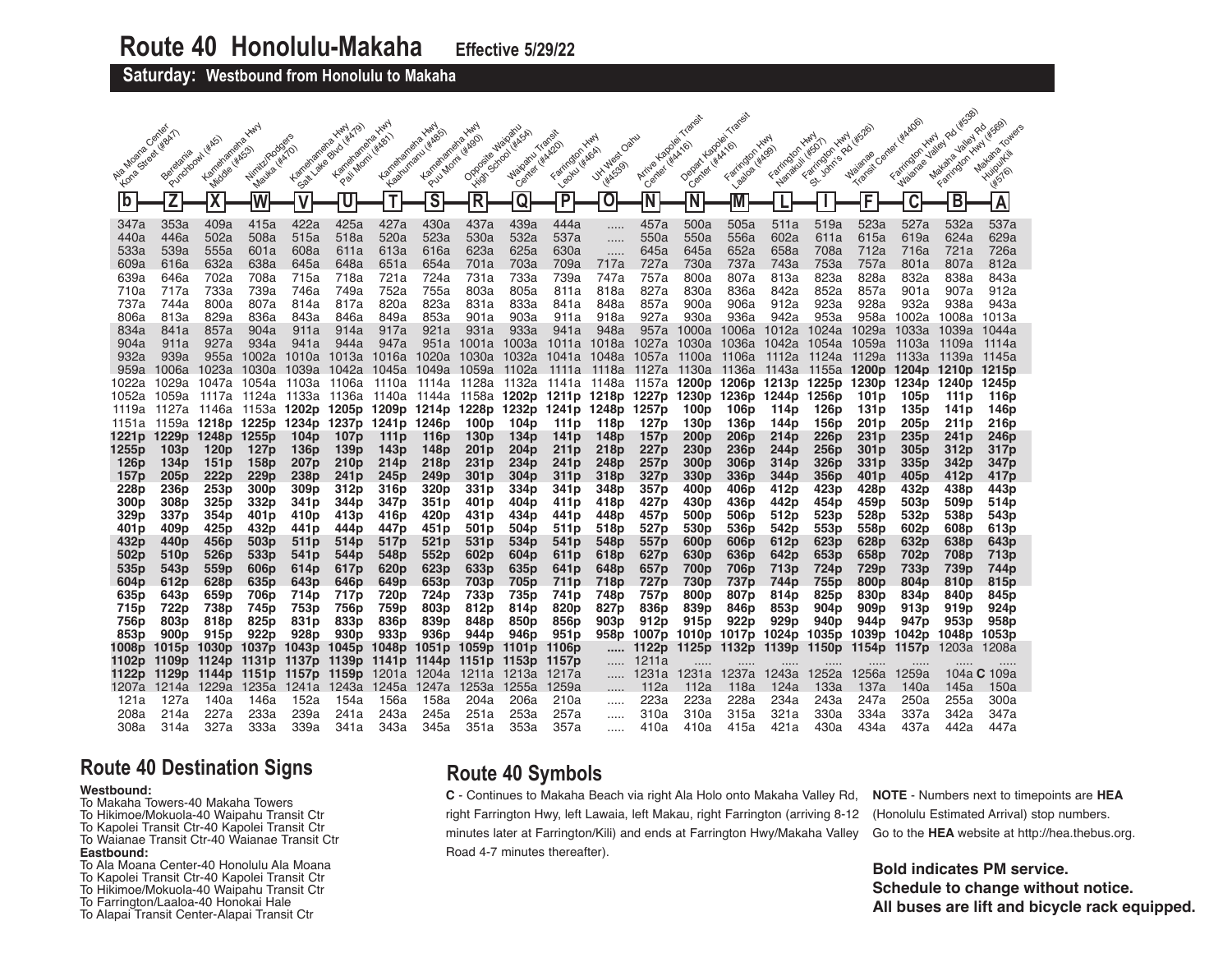**Sunday: Eastbound from Makaha to Honolulu** 

| 1 Rd 4622<br>1951<br>Center (#AADG)<br>14/6951<br>Makaka Jalial Ro<br>Kartefangrangra Hwy<br>Kematanana Kuy<br><b>HAN</b><br>Su John Packagesh<br>Management Ave Hege2<br>Center<br>Transit<br>Towers<br>Farington Hwy<br>Purchastown (st, 31)<br>NirritzIRodgers<br><b>HAN</b><br>Farington Hwy<br><b>HAN</b><br>Depart Kapolei<br>Oanu<br>Pull Montreal<br>145767<br>Kameramene<br>Kameramere<br><b>WSON</b><br>Kongeriko (Krst.)<br><b>Jailey</b><br>Farmolon Hwy<br><b>HAA21)</b><br>Clenter (#AA17)<br>(#579)<br><b>HFG611</b><br>Farrington<br>Leader Website<br>Makai (#10A)<br>Ala Moana<br>Farrington<br>Farington<br>School<br>JK1 West<br><b>Waipamu</b><br>Makana<br>Waipamu<br>Pali Momil<br><b>Waianae</b><br>Sattlake<br>Beretaria<br><b>HEASS9)</b><br>Middle L<br>Laatoa<br>Center<br><b>Fing</b><br>Transit<br><b>Fing</b><br><b>High</b><br>$\overline{\mathsf{s}}$<br>$\overline{\mathbf{X}}$<br>F<br>P<br>R<br>$\overline{\mathsf{W}}$<br>$\overline{b}$<br>N<br>В<br>Μ<br>0<br>С<br>Q<br>a<br>U<br>A<br>423a<br>428a<br>431a<br>439a<br>505a<br>444a<br>453a<br>457a<br>415a<br>417a<br>.<br>$\cdots$<br>.<br><br>.<br><br><br>.<br>$\cdots$<br>405a<br>417a<br>424a<br>426a<br>432a<br>437a<br>448a<br>514a<br>440a<br>453a<br>502a<br>506a<br>$\cdots$<br><br>.<br>.<br><br><br><br>AB322a<br>338a<br>343a<br>346a<br>351a<br>359a<br>405a<br>410a<br>422a<br>429a<br>431a<br>437a<br>442a<br>520a<br>445a<br>454a<br>459a<br>508a<br>512a<br>423a<br>429a<br>432a<br>437a<br>451a<br>512a<br>521a<br>528a<br>533a<br>536a<br>550a<br>559a<br>A 417a<br>445a<br>500a<br>519a<br>545a<br>603a<br>611a<br>453a<br>502a<br>521a<br>530a<br>542a<br>620a<br>629a<br>633a<br><b>A</b> 444a<br>459a<br>507a<br>515a<br>549a<br>551a<br>558a<br>603a<br>606a<br>615a<br>641a<br>514a<br>523a<br>529a<br>532a<br>537a<br>545a<br>551a<br>600a<br>612a<br>619a<br>621a<br>628a<br>633a<br>636a<br>650a<br>659a<br>703a<br>711a<br>645a<br>553a<br>559a<br>621a<br>733a<br>544a<br>602a<br>607a<br>615a<br>630a<br>642a<br>649a<br>651a<br>658a<br>703a<br>706a<br>715a<br>720a<br>729a<br>741a<br><br><b>A</b> 615a<br>624a<br>630a<br>633a<br>652a<br>721a<br>723a<br>730a<br>736a<br>739a<br>748a<br>753a<br>802a<br>806a<br>814a<br>638a<br>646a<br>700a<br>705a<br>714a<br>753a<br>644a<br>653a<br>659a<br>702a<br>707a<br>715a<br>722a<br>730a<br>735a<br>744a<br>751a<br>800a<br>806a<br>809a<br>818a<br>823a<br>832a<br>836a<br>844a<br>712a<br>721a<br>727a<br>730a<br>736a<br>752a<br>805a<br>822a<br>824a<br>831a<br>837a<br>849a<br>854a<br>903a<br>915a<br>745a<br>800a<br>814a<br>840a<br>907a<br><b>A</b> 742a<br>751a<br>757a<br>800a<br>822a<br>830a<br>835a<br>853a<br>855a<br>902a<br>921a<br>926a<br>936a<br>806a<br>815a<br>844a<br>909a<br>912a<br>941a<br>949a<br>852a<br>923a<br>810a<br>819a<br>826a<br>829a<br>835a<br>900a<br>905a<br>926a<br>933a<br>943a<br>952a<br>845a<br>914a<br>940a<br>957a<br>1012a<br>1020a<br>1007a<br>922a<br>930a<br>935a<br>953a<br>840a<br>849a<br>856a<br>859a<br>905a<br>915a<br>956a<br>1003a<br>1022a<br>944a<br>1010a<br>1013a<br>1027a<br>1043a<br>1052a<br>1038a<br>926a<br>935a<br>911a<br>919a<br>929a<br>945a<br>952a<br>1000a<br>1022a<br>1025a<br>1032a<br>1005a<br>1014a<br>1039a 1042a<br>1051a<br>1056a<br>1121a<br>1107a<br>-1112a<br>956a<br>959a<br><b>A</b> 941a<br>949a<br>1005a<br>1015a<br>1022a<br>1030a<br>1044a<br>1052a<br>1055a<br>1102a<br>1109a<br>1112a<br>1121a<br>1035a<br>1126a<br>1137a<br>1142a<br>1151a<br>1025a<br>1052a<br>1122a<br>1010a<br>1018a<br>1028a<br>1034a<br>1045a<br>1114a<br>1125a<br>1132a 1139a<br>1142a<br>1151a<br>1156a <b>1207p 1212p</b><br>1221p<br>1100a<br>1105a<br>1048a<br>1055a<br>1058a<br>1115a<br>1122a<br>1130a<br>1135a<br>1152a<br>1155a<br>1202p 1209p 1212p 1221p 1226p<br>1242p<br>1251 <sub>p</sub><br>1040a<br>1104a<br>1144a<br>1237p<br>1125a<br>1128a<br>1145a<br>1152a<br>1200p 1205p 1214p 1222p<br>1225p 1232p 1239p<br>1242p 1251p<br>1256p<br>112 <sub>p</sub><br>121 <sub>p</sub><br>1110a<br>1118a<br>1134a<br>107 <sub>p</sub><br>1148a<br>1155a<br>1158a<br>1204p 1215p<br>1222p<br>1230 <sub>p</sub><br>1235p 1244p<br>1252p<br>1255 <sub>p</sub><br>102 <sub>p</sub><br>109 <sub>p</sub><br>112 <sub>p</sub><br>121p<br>126 <sub>p</sub><br>137 <sub>p</sub><br>142 <sub>p</sub><br>151 <sub>p</sub><br>1140a<br>211 <sub>p</sub><br>219 <sub>p</sub><br>1210p 1218p 1225p 1228p 1234p 1245p<br>1252 <sub>p</sub><br>100 <sub>D</sub><br>105 <sub>p</sub><br>114 <sub>p</sub><br>122 <sub>p</sub><br>125 <sub>p</sub><br>132 <sub>p</sub><br>139 <sub>p</sub><br>142 <sub>p</sub><br>151 <sub>p</sub><br>156 <sub>p</sub><br>207 <sub>p</sub><br>237 <sub>p</sub><br>1240p 1248p 1255p 1258p<br>104 <sub>p</sub><br>115 <sub>p</sub><br>122p<br>130 <sub>p</sub><br>135 <sub>p</sub><br>144p<br>152p<br>155p<br>202p<br>209p<br>212p<br>221 p<br>226 <sub>p</sub><br>241 p<br>249p<br>205p<br>222p<br>225p<br>232p<br>239p<br>256p<br>324 <sub>p</sub><br>110 <sub>p</sub><br>118p<br>125 <sub>p</sub><br>128p<br>134 <sub>p</sub><br>145p<br>152p<br>200 <sub>p</sub><br>214 <sub>p</sub><br>243p<br>301 <sub>p</sub><br>312p<br>316p<br>222p<br>233p<br>259 <sub>p</sub><br>156 <sub>p</sub><br>213 <sub>p</sub><br>250p<br>307 <sub>p</sub><br>324p<br>327p<br>336p<br>352p<br>356p<br>404 p<br>206p<br>216 <sub>p</sub><br>240p<br>245 <sub>p</sub><br>310 <sub>p</sub><br>317 <sub>p</sub><br>341 <sub>p</sub><br>329p |
|---------------------------------------------------------------------------------------------------------------------------------------------------------------------------------------------------------------------------------------------------------------------------------------------------------------------------------------------------------------------------------------------------------------------------------------------------------------------------------------------------------------------------------------------------------------------------------------------------------------------------------------------------------------------------------------------------------------------------------------------------------------------------------------------------------------------------------------------------------------------------------------------------------------------------------------------------------------------------------------------------------------------------------------------------------------------------------------------------------------------------------------------------------------------------------------------------------------------------------------------------------------------------------------------------------------------------------------------------------------------------------------------------------------------------------------------------------------------------------------------------------------------------------------------------------------------------------------------------------------------------------------------------------------------------------------------------------------------------------------------------------------------------------------------------------------------------------------------------------------------------------------------------------------------------------------------------------------------------------------------------------------------------------------------------------------------------------------------------------------------------------------------------------------------------------------------------------------------------------------------------------------------------------------------------------------------------------------------------------------------------------------------------------------------------------------------------------------------------------------------------------------------------------------------------------------------------------------------------------------------------------------------------------------------------------------------------------------------------------------------------------------------------------------------------------------------------------------------------------------------------------------------------------------------------------------------------------------------------------------------------------------------------------------------------------------------------------------------------------------------------------------------------------------------------------------------------------------------------------------------------------------------------------------------------------------------------------------------------------------------------------------------------------------------------------------------------------------------------------------------------------------------------------------------------------------------------------------------------------------------------------------------------------------------------------------------------------------------------------------------------------------------------------------------------------------------------------------------------------------------------------------------------------------------------------------------------------------------------------------------------------------------------------------------------------------------------------------------------------------------------------------------------------------------------------------------------------------------------------------------------------------------------------------------------------------------------------------------------------------------------------------------------------------------------------------------------------------------------------------------------------------------------------------------------------------------------------------------------------------------------------------------------------------------------------------------------------------------------------------------------------------------------------------------------------------------------------------------------------------------------------------------------------------------------------------------------------------------------------------------------------------------------------------------------------------------------------------------------------------------------------------------------------------------------------------------------------------------------------------------------------------------------------------------------------------------------------------------------------------------------------------------------------------------------------------------------------------------------------------------|
|                                                                                                                                                                                                                                                                                                                                                                                                                                                                                                                                                                                                                                                                                                                                                                                                                                                                                                                                                                                                                                                                                                                                                                                                                                                                                                                                                                                                                                                                                                                                                                                                                                                                                                                                                                                                                                                                                                                                                                                                                                                                                                                                                                                                                                                                                                                                                                                                                                                                                                                                                                                                                                                                                                                                                                                                                                                                                                                                                                                                                                                                                                                                                                                                                                                                                                                                                                                                                                                                                                                                                                                                                                                                                                                                                                                                                                                                                                                                                                                                                                                                                                                                                                                                                                                                                                                                                                                                                                                                                                                                                                                                                                                                                                                                                                                                                                                                                                                                                                                                                                                                                                                                                                                                                                                                                                                                                                                                                                                                                             |
|                                                                                                                                                                                                                                                                                                                                                                                                                                                                                                                                                                                                                                                                                                                                                                                                                                                                                                                                                                                                                                                                                                                                                                                                                                                                                                                                                                                                                                                                                                                                                                                                                                                                                                                                                                                                                                                                                                                                                                                                                                                                                                                                                                                                                                                                                                                                                                                                                                                                                                                                                                                                                                                                                                                                                                                                                                                                                                                                                                                                                                                                                                                                                                                                                                                                                                                                                                                                                                                                                                                                                                                                                                                                                                                                                                                                                                                                                                                                                                                                                                                                                                                                                                                                                                                                                                                                                                                                                                                                                                                                                                                                                                                                                                                                                                                                                                                                                                                                                                                                                                                                                                                                                                                                                                                                                                                                                                                                                                                                                             |
|                                                                                                                                                                                                                                                                                                                                                                                                                                                                                                                                                                                                                                                                                                                                                                                                                                                                                                                                                                                                                                                                                                                                                                                                                                                                                                                                                                                                                                                                                                                                                                                                                                                                                                                                                                                                                                                                                                                                                                                                                                                                                                                                                                                                                                                                                                                                                                                                                                                                                                                                                                                                                                                                                                                                                                                                                                                                                                                                                                                                                                                                                                                                                                                                                                                                                                                                                                                                                                                                                                                                                                                                                                                                                                                                                                                                                                                                                                                                                                                                                                                                                                                                                                                                                                                                                                                                                                                                                                                                                                                                                                                                                                                                                                                                                                                                                                                                                                                                                                                                                                                                                                                                                                                                                                                                                                                                                                                                                                                                                             |
|                                                                                                                                                                                                                                                                                                                                                                                                                                                                                                                                                                                                                                                                                                                                                                                                                                                                                                                                                                                                                                                                                                                                                                                                                                                                                                                                                                                                                                                                                                                                                                                                                                                                                                                                                                                                                                                                                                                                                                                                                                                                                                                                                                                                                                                                                                                                                                                                                                                                                                                                                                                                                                                                                                                                                                                                                                                                                                                                                                                                                                                                                                                                                                                                                                                                                                                                                                                                                                                                                                                                                                                                                                                                                                                                                                                                                                                                                                                                                                                                                                                                                                                                                                                                                                                                                                                                                                                                                                                                                                                                                                                                                                                                                                                                                                                                                                                                                                                                                                                                                                                                                                                                                                                                                                                                                                                                                                                                                                                                                             |
|                                                                                                                                                                                                                                                                                                                                                                                                                                                                                                                                                                                                                                                                                                                                                                                                                                                                                                                                                                                                                                                                                                                                                                                                                                                                                                                                                                                                                                                                                                                                                                                                                                                                                                                                                                                                                                                                                                                                                                                                                                                                                                                                                                                                                                                                                                                                                                                                                                                                                                                                                                                                                                                                                                                                                                                                                                                                                                                                                                                                                                                                                                                                                                                                                                                                                                                                                                                                                                                                                                                                                                                                                                                                                                                                                                                                                                                                                                                                                                                                                                                                                                                                                                                                                                                                                                                                                                                                                                                                                                                                                                                                                                                                                                                                                                                                                                                                                                                                                                                                                                                                                                                                                                                                                                                                                                                                                                                                                                                                                             |
|                                                                                                                                                                                                                                                                                                                                                                                                                                                                                                                                                                                                                                                                                                                                                                                                                                                                                                                                                                                                                                                                                                                                                                                                                                                                                                                                                                                                                                                                                                                                                                                                                                                                                                                                                                                                                                                                                                                                                                                                                                                                                                                                                                                                                                                                                                                                                                                                                                                                                                                                                                                                                                                                                                                                                                                                                                                                                                                                                                                                                                                                                                                                                                                                                                                                                                                                                                                                                                                                                                                                                                                                                                                                                                                                                                                                                                                                                                                                                                                                                                                                                                                                                                                                                                                                                                                                                                                                                                                                                                                                                                                                                                                                                                                                                                                                                                                                                                                                                                                                                                                                                                                                                                                                                                                                                                                                                                                                                                                                                             |
|                                                                                                                                                                                                                                                                                                                                                                                                                                                                                                                                                                                                                                                                                                                                                                                                                                                                                                                                                                                                                                                                                                                                                                                                                                                                                                                                                                                                                                                                                                                                                                                                                                                                                                                                                                                                                                                                                                                                                                                                                                                                                                                                                                                                                                                                                                                                                                                                                                                                                                                                                                                                                                                                                                                                                                                                                                                                                                                                                                                                                                                                                                                                                                                                                                                                                                                                                                                                                                                                                                                                                                                                                                                                                                                                                                                                                                                                                                                                                                                                                                                                                                                                                                                                                                                                                                                                                                                                                                                                                                                                                                                                                                                                                                                                                                                                                                                                                                                                                                                                                                                                                                                                                                                                                                                                                                                                                                                                                                                                                             |
|                                                                                                                                                                                                                                                                                                                                                                                                                                                                                                                                                                                                                                                                                                                                                                                                                                                                                                                                                                                                                                                                                                                                                                                                                                                                                                                                                                                                                                                                                                                                                                                                                                                                                                                                                                                                                                                                                                                                                                                                                                                                                                                                                                                                                                                                                                                                                                                                                                                                                                                                                                                                                                                                                                                                                                                                                                                                                                                                                                                                                                                                                                                                                                                                                                                                                                                                                                                                                                                                                                                                                                                                                                                                                                                                                                                                                                                                                                                                                                                                                                                                                                                                                                                                                                                                                                                                                                                                                                                                                                                                                                                                                                                                                                                                                                                                                                                                                                                                                                                                                                                                                                                                                                                                                                                                                                                                                                                                                                                                                             |
|                                                                                                                                                                                                                                                                                                                                                                                                                                                                                                                                                                                                                                                                                                                                                                                                                                                                                                                                                                                                                                                                                                                                                                                                                                                                                                                                                                                                                                                                                                                                                                                                                                                                                                                                                                                                                                                                                                                                                                                                                                                                                                                                                                                                                                                                                                                                                                                                                                                                                                                                                                                                                                                                                                                                                                                                                                                                                                                                                                                                                                                                                                                                                                                                                                                                                                                                                                                                                                                                                                                                                                                                                                                                                                                                                                                                                                                                                                                                                                                                                                                                                                                                                                                                                                                                                                                                                                                                                                                                                                                                                                                                                                                                                                                                                                                                                                                                                                                                                                                                                                                                                                                                                                                                                                                                                                                                                                                                                                                                                             |
|                                                                                                                                                                                                                                                                                                                                                                                                                                                                                                                                                                                                                                                                                                                                                                                                                                                                                                                                                                                                                                                                                                                                                                                                                                                                                                                                                                                                                                                                                                                                                                                                                                                                                                                                                                                                                                                                                                                                                                                                                                                                                                                                                                                                                                                                                                                                                                                                                                                                                                                                                                                                                                                                                                                                                                                                                                                                                                                                                                                                                                                                                                                                                                                                                                                                                                                                                                                                                                                                                                                                                                                                                                                                                                                                                                                                                                                                                                                                                                                                                                                                                                                                                                                                                                                                                                                                                                                                                                                                                                                                                                                                                                                                                                                                                                                                                                                                                                                                                                                                                                                                                                                                                                                                                                                                                                                                                                                                                                                                                             |
|                                                                                                                                                                                                                                                                                                                                                                                                                                                                                                                                                                                                                                                                                                                                                                                                                                                                                                                                                                                                                                                                                                                                                                                                                                                                                                                                                                                                                                                                                                                                                                                                                                                                                                                                                                                                                                                                                                                                                                                                                                                                                                                                                                                                                                                                                                                                                                                                                                                                                                                                                                                                                                                                                                                                                                                                                                                                                                                                                                                                                                                                                                                                                                                                                                                                                                                                                                                                                                                                                                                                                                                                                                                                                                                                                                                                                                                                                                                                                                                                                                                                                                                                                                                                                                                                                                                                                                                                                                                                                                                                                                                                                                                                                                                                                                                                                                                                                                                                                                                                                                                                                                                                                                                                                                                                                                                                                                                                                                                                                             |
|                                                                                                                                                                                                                                                                                                                                                                                                                                                                                                                                                                                                                                                                                                                                                                                                                                                                                                                                                                                                                                                                                                                                                                                                                                                                                                                                                                                                                                                                                                                                                                                                                                                                                                                                                                                                                                                                                                                                                                                                                                                                                                                                                                                                                                                                                                                                                                                                                                                                                                                                                                                                                                                                                                                                                                                                                                                                                                                                                                                                                                                                                                                                                                                                                                                                                                                                                                                                                                                                                                                                                                                                                                                                                                                                                                                                                                                                                                                                                                                                                                                                                                                                                                                                                                                                                                                                                                                                                                                                                                                                                                                                                                                                                                                                                                                                                                                                                                                                                                                                                                                                                                                                                                                                                                                                                                                                                                                                                                                                                             |
|                                                                                                                                                                                                                                                                                                                                                                                                                                                                                                                                                                                                                                                                                                                                                                                                                                                                                                                                                                                                                                                                                                                                                                                                                                                                                                                                                                                                                                                                                                                                                                                                                                                                                                                                                                                                                                                                                                                                                                                                                                                                                                                                                                                                                                                                                                                                                                                                                                                                                                                                                                                                                                                                                                                                                                                                                                                                                                                                                                                                                                                                                                                                                                                                                                                                                                                                                                                                                                                                                                                                                                                                                                                                                                                                                                                                                                                                                                                                                                                                                                                                                                                                                                                                                                                                                                                                                                                                                                                                                                                                                                                                                                                                                                                                                                                                                                                                                                                                                                                                                                                                                                                                                                                                                                                                                                                                                                                                                                                                                             |
|                                                                                                                                                                                                                                                                                                                                                                                                                                                                                                                                                                                                                                                                                                                                                                                                                                                                                                                                                                                                                                                                                                                                                                                                                                                                                                                                                                                                                                                                                                                                                                                                                                                                                                                                                                                                                                                                                                                                                                                                                                                                                                                                                                                                                                                                                                                                                                                                                                                                                                                                                                                                                                                                                                                                                                                                                                                                                                                                                                                                                                                                                                                                                                                                                                                                                                                                                                                                                                                                                                                                                                                                                                                                                                                                                                                                                                                                                                                                                                                                                                                                                                                                                                                                                                                                                                                                                                                                                                                                                                                                                                                                                                                                                                                                                                                                                                                                                                                                                                                                                                                                                                                                                                                                                                                                                                                                                                                                                                                                                             |
|                                                                                                                                                                                                                                                                                                                                                                                                                                                                                                                                                                                                                                                                                                                                                                                                                                                                                                                                                                                                                                                                                                                                                                                                                                                                                                                                                                                                                                                                                                                                                                                                                                                                                                                                                                                                                                                                                                                                                                                                                                                                                                                                                                                                                                                                                                                                                                                                                                                                                                                                                                                                                                                                                                                                                                                                                                                                                                                                                                                                                                                                                                                                                                                                                                                                                                                                                                                                                                                                                                                                                                                                                                                                                                                                                                                                                                                                                                                                                                                                                                                                                                                                                                                                                                                                                                                                                                                                                                                                                                                                                                                                                                                                                                                                                                                                                                                                                                                                                                                                                                                                                                                                                                                                                                                                                                                                                                                                                                                                                             |
|                                                                                                                                                                                                                                                                                                                                                                                                                                                                                                                                                                                                                                                                                                                                                                                                                                                                                                                                                                                                                                                                                                                                                                                                                                                                                                                                                                                                                                                                                                                                                                                                                                                                                                                                                                                                                                                                                                                                                                                                                                                                                                                                                                                                                                                                                                                                                                                                                                                                                                                                                                                                                                                                                                                                                                                                                                                                                                                                                                                                                                                                                                                                                                                                                                                                                                                                                                                                                                                                                                                                                                                                                                                                                                                                                                                                                                                                                                                                                                                                                                                                                                                                                                                                                                                                                                                                                                                                                                                                                                                                                                                                                                                                                                                                                                                                                                                                                                                                                                                                                                                                                                                                                                                                                                                                                                                                                                                                                                                                                             |
|                                                                                                                                                                                                                                                                                                                                                                                                                                                                                                                                                                                                                                                                                                                                                                                                                                                                                                                                                                                                                                                                                                                                                                                                                                                                                                                                                                                                                                                                                                                                                                                                                                                                                                                                                                                                                                                                                                                                                                                                                                                                                                                                                                                                                                                                                                                                                                                                                                                                                                                                                                                                                                                                                                                                                                                                                                                                                                                                                                                                                                                                                                                                                                                                                                                                                                                                                                                                                                                                                                                                                                                                                                                                                                                                                                                                                                                                                                                                                                                                                                                                                                                                                                                                                                                                                                                                                                                                                                                                                                                                                                                                                                                                                                                                                                                                                                                                                                                                                                                                                                                                                                                                                                                                                                                                                                                                                                                                                                                                                             |
|                                                                                                                                                                                                                                                                                                                                                                                                                                                                                                                                                                                                                                                                                                                                                                                                                                                                                                                                                                                                                                                                                                                                                                                                                                                                                                                                                                                                                                                                                                                                                                                                                                                                                                                                                                                                                                                                                                                                                                                                                                                                                                                                                                                                                                                                                                                                                                                                                                                                                                                                                                                                                                                                                                                                                                                                                                                                                                                                                                                                                                                                                                                                                                                                                                                                                                                                                                                                                                                                                                                                                                                                                                                                                                                                                                                                                                                                                                                                                                                                                                                                                                                                                                                                                                                                                                                                                                                                                                                                                                                                                                                                                                                                                                                                                                                                                                                                                                                                                                                                                                                                                                                                                                                                                                                                                                                                                                                                                                                                                             |
|                                                                                                                                                                                                                                                                                                                                                                                                                                                                                                                                                                                                                                                                                                                                                                                                                                                                                                                                                                                                                                                                                                                                                                                                                                                                                                                                                                                                                                                                                                                                                                                                                                                                                                                                                                                                                                                                                                                                                                                                                                                                                                                                                                                                                                                                                                                                                                                                                                                                                                                                                                                                                                                                                                                                                                                                                                                                                                                                                                                                                                                                                                                                                                                                                                                                                                                                                                                                                                                                                                                                                                                                                                                                                                                                                                                                                                                                                                                                                                                                                                                                                                                                                                                                                                                                                                                                                                                                                                                                                                                                                                                                                                                                                                                                                                                                                                                                                                                                                                                                                                                                                                                                                                                                                                                                                                                                                                                                                                                                                             |
|                                                                                                                                                                                                                                                                                                                                                                                                                                                                                                                                                                                                                                                                                                                                                                                                                                                                                                                                                                                                                                                                                                                                                                                                                                                                                                                                                                                                                                                                                                                                                                                                                                                                                                                                                                                                                                                                                                                                                                                                                                                                                                                                                                                                                                                                                                                                                                                                                                                                                                                                                                                                                                                                                                                                                                                                                                                                                                                                                                                                                                                                                                                                                                                                                                                                                                                                                                                                                                                                                                                                                                                                                                                                                                                                                                                                                                                                                                                                                                                                                                                                                                                                                                                                                                                                                                                                                                                                                                                                                                                                                                                                                                                                                                                                                                                                                                                                                                                                                                                                                                                                                                                                                                                                                                                                                                                                                                                                                                                                                             |
|                                                                                                                                                                                                                                                                                                                                                                                                                                                                                                                                                                                                                                                                                                                                                                                                                                                                                                                                                                                                                                                                                                                                                                                                                                                                                                                                                                                                                                                                                                                                                                                                                                                                                                                                                                                                                                                                                                                                                                                                                                                                                                                                                                                                                                                                                                                                                                                                                                                                                                                                                                                                                                                                                                                                                                                                                                                                                                                                                                                                                                                                                                                                                                                                                                                                                                                                                                                                                                                                                                                                                                                                                                                                                                                                                                                                                                                                                                                                                                                                                                                                                                                                                                                                                                                                                                                                                                                                                                                                                                                                                                                                                                                                                                                                                                                                                                                                                                                                                                                                                                                                                                                                                                                                                                                                                                                                                                                                                                                                                             |
|                                                                                                                                                                                                                                                                                                                                                                                                                                                                                                                                                                                                                                                                                                                                                                                                                                                                                                                                                                                                                                                                                                                                                                                                                                                                                                                                                                                                                                                                                                                                                                                                                                                                                                                                                                                                                                                                                                                                                                                                                                                                                                                                                                                                                                                                                                                                                                                                                                                                                                                                                                                                                                                                                                                                                                                                                                                                                                                                                                                                                                                                                                                                                                                                                                                                                                                                                                                                                                                                                                                                                                                                                                                                                                                                                                                                                                                                                                                                                                                                                                                                                                                                                                                                                                                                                                                                                                                                                                                                                                                                                                                                                                                                                                                                                                                                                                                                                                                                                                                                                                                                                                                                                                                                                                                                                                                                                                                                                                                                                             |
|                                                                                                                                                                                                                                                                                                                                                                                                                                                                                                                                                                                                                                                                                                                                                                                                                                                                                                                                                                                                                                                                                                                                                                                                                                                                                                                                                                                                                                                                                                                                                                                                                                                                                                                                                                                                                                                                                                                                                                                                                                                                                                                                                                                                                                                                                                                                                                                                                                                                                                                                                                                                                                                                                                                                                                                                                                                                                                                                                                                                                                                                                                                                                                                                                                                                                                                                                                                                                                                                                                                                                                                                                                                                                                                                                                                                                                                                                                                                                                                                                                                                                                                                                                                                                                                                                                                                                                                                                                                                                                                                                                                                                                                                                                                                                                                                                                                                                                                                                                                                                                                                                                                                                                                                                                                                                                                                                                                                                                                                                             |
|                                                                                                                                                                                                                                                                                                                                                                                                                                                                                                                                                                                                                                                                                                                                                                                                                                                                                                                                                                                                                                                                                                                                                                                                                                                                                                                                                                                                                                                                                                                                                                                                                                                                                                                                                                                                                                                                                                                                                                                                                                                                                                                                                                                                                                                                                                                                                                                                                                                                                                                                                                                                                                                                                                                                                                                                                                                                                                                                                                                                                                                                                                                                                                                                                                                                                                                                                                                                                                                                                                                                                                                                                                                                                                                                                                                                                                                                                                                                                                                                                                                                                                                                                                                                                                                                                                                                                                                                                                                                                                                                                                                                                                                                                                                                                                                                                                                                                                                                                                                                                                                                                                                                                                                                                                                                                                                                                                                                                                                                                             |
|                                                                                                                                                                                                                                                                                                                                                                                                                                                                                                                                                                                                                                                                                                                                                                                                                                                                                                                                                                                                                                                                                                                                                                                                                                                                                                                                                                                                                                                                                                                                                                                                                                                                                                                                                                                                                                                                                                                                                                                                                                                                                                                                                                                                                                                                                                                                                                                                                                                                                                                                                                                                                                                                                                                                                                                                                                                                                                                                                                                                                                                                                                                                                                                                                                                                                                                                                                                                                                                                                                                                                                                                                                                                                                                                                                                                                                                                                                                                                                                                                                                                                                                                                                                                                                                                                                                                                                                                                                                                                                                                                                                                                                                                                                                                                                                                                                                                                                                                                                                                                                                                                                                                                                                                                                                                                                                                                                                                                                                                                             |
|                                                                                                                                                                                                                                                                                                                                                                                                                                                                                                                                                                                                                                                                                                                                                                                                                                                                                                                                                                                                                                                                                                                                                                                                                                                                                                                                                                                                                                                                                                                                                                                                                                                                                                                                                                                                                                                                                                                                                                                                                                                                                                                                                                                                                                                                                                                                                                                                                                                                                                                                                                                                                                                                                                                                                                                                                                                                                                                                                                                                                                                                                                                                                                                                                                                                                                                                                                                                                                                                                                                                                                                                                                                                                                                                                                                                                                                                                                                                                                                                                                                                                                                                                                                                                                                                                                                                                                                                                                                                                                                                                                                                                                                                                                                                                                                                                                                                                                                                                                                                                                                                                                                                                                                                                                                                                                                                                                                                                                                                                             |
| 227p<br>253p<br>303 <sub>p</sub><br>320p<br>337p<br>422p<br>426p<br>434p<br>237p<br>244p<br>247p<br>310 <sub>p</sub><br>315 <sub>p</sub><br>340 <sub>p</sub><br>347 <sub>p</sub><br>354p<br>357p<br>406p<br>411 <sub>p</sub><br>258p<br>323 <sub>p</sub><br>333 <sub>p</sub><br>359 <sub>p</sub><br>424 <sub>p</sub><br>427 <sub>p</sub><br>436 <sub>p</sub><br>452p<br>456p<br>504 <sub>p</sub><br>308p<br>314 <sub>p</sub><br>317 <sub>p</sub><br>340 <sub>p</sub><br>345 <sub>p</sub><br>350p<br>407 <sub>p</sub><br>410 <sub>p</sub><br>417 <sub>p</sub><br>441 <sub>p</sub>                                                                                                                                                                                                                                                                                                                                                                                                                                                                                                                                                                                                                                                                                                                                                                                                                                                                                                                                                                                                                                                                                                                                                                                                                                                                                                                                                                                                                                                                                                                                                                                                                                                                                                                                                                                                                                                                                                                                                                                                                                                                                                                                                                                                                                                                                                                                                                                                                                                                                                                                                                                                                                                                                                                                                                                                                                                                                                                                                                                                                                                                                                                                                                                                                                                                                                                                                                                                                                                                                                                                                                                                                                                                                                                                                                                                                                                                                                                                                                                                                                                                                                                                                                                                                                                                                                                                                                                                                                                                                                                                                                                                                                                                                                                                                                                                                                                                                                            |
| 329p<br>354 <sub>p</sub><br>403p<br>410 <sub>p</sub><br>415 <sub>p</sub><br>420p<br>429 <sub>p</sub><br>437 <sub>p</sub><br>440 <sub>p</sub><br>447 <sub>p</sub><br>457 <sub>p</sub><br>521 <sub>p</sub><br>525 <sub>p</sub><br>533p<br>339p<br>345 <sub>p</sub><br>348p<br>454p<br>506 <sub>p</sub><br>511 <sub>p</sub>                                                                                                                                                                                                                                                                                                                                                                                                                                                                                                                                                                                                                                                                                                                                                                                                                                                                                                                                                                                                                                                                                                                                                                                                                                                                                                                                                                                                                                                                                                                                                                                                                                                                                                                                                                                                                                                                                                                                                                                                                                                                                                                                                                                                                                                                                                                                                                                                                                                                                                                                                                                                                                                                                                                                                                                                                                                                                                                                                                                                                                                                                                                                                                                                                                                                                                                                                                                                                                                                                                                                                                                                                                                                                                                                                                                                                                                                                                                                                                                                                                                                                                                                                                                                                                                                                                                                                                                                                                                                                                                                                                                                                                                                                                                                                                                                                                                                                                                                                                                                                                                                                                                                                                    |
| 359 <sub>p</sub><br>415 <sub>p</sub><br>433p<br>459p<br>506 <sub>p</sub><br>521 <sub>p</sub><br>524p<br>532p<br>551 <sub>p</sub><br>559p<br>409p<br>418p<br>424 <sub>p</sub><br>440 <sub>p</sub><br>445 <sub>p</sub><br>450 <sub>p</sub><br>508p<br>515 <sub>p</sub><br>537 <sub>p</sub><br>547 <sub>p</sub>                                                                                                                                                                                                                                                                                                                                                                                                                                                                                                                                                                                                                                                                                                                                                                                                                                                                                                                                                                                                                                                                                                                                                                                                                                                                                                                                                                                                                                                                                                                                                                                                                                                                                                                                                                                                                                                                                                                                                                                                                                                                                                                                                                                                                                                                                                                                                                                                                                                                                                                                                                                                                                                                                                                                                                                                                                                                                                                                                                                                                                                                                                                                                                                                                                                                                                                                                                                                                                                                                                                                                                                                                                                                                                                                                                                                                                                                                                                                                                                                                                                                                                                                                                                                                                                                                                                                                                                                                                                                                                                                                                                                                                                                                                                                                                                                                                                                                                                                                                                                                                                                                                                                                                                |
| 429p<br>439 <sub>p</sub><br>503p<br>529p<br>536 <sub>p</sub><br>554p<br>621 <sub>p</sub><br>629 <sub>p</sub><br>445 <sub>p</sub><br>448p<br>454 <sub>p</sub><br>510p<br>515 <sub>p</sub><br>520p<br>538p<br>545p<br>551p<br>602p<br>607 <sub>p</sub><br>617p                                                                                                                                                                                                                                                                                                                                                                                                                                                                                                                                                                                                                                                                                                                                                                                                                                                                                                                                                                                                                                                                                                                                                                                                                                                                                                                                                                                                                                                                                                                                                                                                                                                                                                                                                                                                                                                                                                                                                                                                                                                                                                                                                                                                                                                                                                                                                                                                                                                                                                                                                                                                                                                                                                                                                                                                                                                                                                                                                                                                                                                                                                                                                                                                                                                                                                                                                                                                                                                                                                                                                                                                                                                                                                                                                                                                                                                                                                                                                                                                                                                                                                                                                                                                                                                                                                                                                                                                                                                                                                                                                                                                                                                                                                                                                                                                                                                                                                                                                                                                                                                                                                                                                                                                                                |
| 457p<br>514p<br>523p<br>533p<br>540 <sub>p</sub><br>545 <sub>p</sub><br>550 <sub>p</sub><br>559p<br>606p<br>621 <sub>p</sub><br>624p<br>632p<br>637 <sub>p</sub><br>651p<br>659p<br>508p<br>517p<br>608p<br>615p<br>647p                                                                                                                                                                                                                                                                                                                                                                                                                                                                                                                                                                                                                                                                                                                                                                                                                                                                                                                                                                                                                                                                                                                                                                                                                                                                                                                                                                                                                                                                                                                                                                                                                                                                                                                                                                                                                                                                                                                                                                                                                                                                                                                                                                                                                                                                                                                                                                                                                                                                                                                                                                                                                                                                                                                                                                                                                                                                                                                                                                                                                                                                                                                                                                                                                                                                                                                                                                                                                                                                                                                                                                                                                                                                                                                                                                                                                                                                                                                                                                                                                                                                                                                                                                                                                                                                                                                                                                                                                                                                                                                                                                                                                                                                                                                                                                                                                                                                                                                                                                                                                                                                                                                                                                                                                                                                    |
| 527p<br>603p<br>629p<br>636p<br>654p<br>729p<br>538p<br>544p<br>547 <sub>p</sub><br>553p<br>610p<br>615 <sub>p</sub><br>620 <sub>p</sub><br>638p<br>645p<br>651 p<br>702p<br>707p<br>717p<br>721p                                                                                                                                                                                                                                                                                                                                                                                                                                                                                                                                                                                                                                                                                                                                                                                                                                                                                                                                                                                                                                                                                                                                                                                                                                                                                                                                                                                                                                                                                                                                                                                                                                                                                                                                                                                                                                                                                                                                                                                                                                                                                                                                                                                                                                                                                                                                                                                                                                                                                                                                                                                                                                                                                                                                                                                                                                                                                                                                                                                                                                                                                                                                                                                                                                                                                                                                                                                                                                                                                                                                                                                                                                                                                                                                                                                                                                                                                                                                                                                                                                                                                                                                                                                                                                                                                                                                                                                                                                                                                                                                                                                                                                                                                                                                                                                                                                                                                                                                                                                                                                                                                                                                                                                                                                                                                           |
| 557p<br>623p<br>633p<br>659p<br>706p<br>723p<br>731p<br>745p<br>749 <sub>p</sub><br>608p<br>614p<br>617p<br>640 <sub>p</sub><br>645p<br>650 <sub>p</sub><br>708p<br>715p<br>721p<br>736p<br>757p                                                                                                                                                                                                                                                                                                                                                                                                                                                                                                                                                                                                                                                                                                                                                                                                                                                                                                                                                                                                                                                                                                                                                                                                                                                                                                                                                                                                                                                                                                                                                                                                                                                                                                                                                                                                                                                                                                                                                                                                                                                                                                                                                                                                                                                                                                                                                                                                                                                                                                                                                                                                                                                                                                                                                                                                                                                                                                                                                                                                                                                                                                                                                                                                                                                                                                                                                                                                                                                                                                                                                                                                                                                                                                                                                                                                                                                                                                                                                                                                                                                                                                                                                                                                                                                                                                                                                                                                                                                                                                                                                                                                                                                                                                                                                                                                                                                                                                                                                                                                                                                                                                                                                                                                                                                                                            |
| 627p<br>703p<br>729p<br>736p<br>753p<br>801 <sub>p</sub><br>806 <sub>p</sub><br>818p<br>826p<br>638p<br>644p<br>647 <sub>p</sub><br>653p<br>710p<br>715p<br>720p<br>738p<br>745p<br>751p<br>814p<br>657p<br>759p<br>805p<br>821p<br>829p<br>846p<br>708p<br>714p<br>717p<br>723p<br>733p<br>740p<br>745p<br>750p<br>807p<br>813p<br>819p<br>834p<br>842p<br>854p                                                                                                                                                                                                                                                                                                                                                                                                                                                                                                                                                                                                                                                                                                                                                                                                                                                                                                                                                                                                                                                                                                                                                                                                                                                                                                                                                                                                                                                                                                                                                                                                                                                                                                                                                                                                                                                                                                                                                                                                                                                                                                                                                                                                                                                                                                                                                                                                                                                                                                                                                                                                                                                                                                                                                                                                                                                                                                                                                                                                                                                                                                                                                                                                                                                                                                                                                                                                                                                                                                                                                                                                                                                                                                                                                                                                                                                                                                                                                                                                                                                                                                                                                                                                                                                                                                                                                                                                                                                                                                                                                                                                                                                                                                                                                                                                                                                                                                                                                                                                                                                                                                                            |
| 835p<br>730 <sub>p</sub><br>754p<br>803p<br>820p<br>829p<br>740p<br>746p<br>749p<br>810p<br>815 <sub>p</sub><br>$\cdots$<br>1.1.1.1<br>1.1.1.1<br><br><br>1.1.1.1<br>1.1.1.1<br>1.1.1.1<br>1.1.1.1                                                                                                                                                                                                                                                                                                                                                                                                                                                                                                                                                                                                                                                                                                                                                                                                                                                                                                                                                                                                                                                                                                                                                                                                                                                                                                                                                                                                                                                                                                                                                                                                                                                                                                                                                                                                                                                                                                                                                                                                                                                                                                                                                                                                                                                                                                                                                                                                                                                                                                                                                                                                                                                                                                                                                                                                                                                                                                                                                                                                                                                                                                                                                                                                                                                                                                                                                                                                                                                                                                                                                                                                                                                                                                                                                                                                                                                                                                                                                                                                                                                                                                                                                                                                                                                                                                                                                                                                                                                                                                                                                                                                                                                                                                                                                                                                                                                                                                                                                                                                                                                                                                                                                                                                                                                                                          |
| 859p<br>905 <sub>p</sub><br>913p<br>921p<br>929p<br>934p<br>942p<br>946 <sub>p</sub><br>759 <sub>p</sub><br>824p<br>833p<br>840 <sub>p</sub><br>845 <sub>p</sub><br>850p<br>907 <sub>p</sub><br>919p<br>954 <sub>p</sub><br>810p<br>816p<br>819 <sub>p</sub>                                                                                                                                                                                                                                                                                                                                                                                                                                                                                                                                                                                                                                                                                                                                                                                                                                                                                                                                                                                                                                                                                                                                                                                                                                                                                                                                                                                                                                                                                                                                                                                                                                                                                                                                                                                                                                                                                                                                                                                                                                                                                                                                                                                                                                                                                                                                                                                                                                                                                                                                                                                                                                                                                                                                                                                                                                                                                                                                                                                                                                                                                                                                                                                                                                                                                                                                                                                                                                                                                                                                                                                                                                                                                                                                                                                                                                                                                                                                                                                                                                                                                                                                                                                                                                                                                                                                                                                                                                                                                                                                                                                                                                                                                                                                                                                                                                                                                                                                                                                                                                                                                                                                                                                                                                |
| 929p<br>935p<br>826p<br>851p<br>900 <sub>p</sub><br>907p<br>915 <sub>p</sub><br>920 <sub>p</sub><br>837p<br>843p<br>846p<br>                                                                                                                                                                                                                                                                                                                                                                                                                                                                                                                                                                                                                                                                                                                                                                                                                                                                                                                                                                                                                                                                                                                                                                                                                                                                                                                                                                                                                                                                                                                                                                                                                                                                                                                                                                                                                                                                                                                                                                                                                                                                                                                                                                                                                                                                                                                                                                                                                                                                                                                                                                                                                                                                                                                                                                                                                                                                                                                                                                                                                                                                                                                                                                                                                                                                                                                                                                                                                                                                                                                                                                                                                                                                                                                                                                                                                                                                                                                                                                                                                                                                                                                                                                                                                                                                                                                                                                                                                                                                                                                                                                                                                                                                                                                                                                                                                                                                                                                                                                                                                                                                                                                                                                                                                                                                                                                                                                |
| 1028p 1030p<br>921 <sub>p</sub><br>927 <sub>p</sub><br>930 <sub>p</sub><br>935 <sub>p</sub><br>944p<br>950 <sub>p</sub><br>1009p<br>1017p 1023p<br>1038p<br>1043p<br>1103p<br>910p<br>955 <sub>p</sub><br>1000p<br>1015p<br>1051 <sub>p</sub><br>1055 <sub>p</sub>                                                                                                                                                                                                                                                                                                                                                                                                                                                                                                                                                                                                                                                                                                                                                                                                                                                                                                                                                                                                                                                                                                                                                                                                                                                                                                                                                                                                                                                                                                                                                                                                                                                                                                                                                                                                                                                                                                                                                                                                                                                                                                                                                                                                                                                                                                                                                                                                                                                                                                                                                                                                                                                                                                                                                                                                                                                                                                                                                                                                                                                                                                                                                                                                                                                                                                                                                                                                                                                                                                                                                                                                                                                                                                                                                                                                                                                                                                                                                                                                                                                                                                                                                                                                                                                                                                                                                                                                                                                                                                                                                                                                                                                                                                                                                                                                                                                                                                                                                                                                                                                                                                                                                                                                                          |
| 1036p<br>1044 <sub>p</sub><br>1055p<br>1109 <sub>p</sub><br>1117p 1123p 1128p 1130p<br>1138p<br>1011p<br>1022p<br>1028p<br>1031 <sub>p</sub><br>1050p<br>1100p<br>1115p<br>1155p<br>1203a<br>1143p<br>1151 <sub>p</sub>                                                                                                                                                                                                                                                                                                                                                                                                                                                                                                                                                                                                                                                                                                                                                                                                                                                                                                                                                                                                                                                                                                                                                                                                                                                                                                                                                                                                                                                                                                                                                                                                                                                                                                                                                                                                                                                                                                                                                                                                                                                                                                                                                                                                                                                                                                                                                                                                                                                                                                                                                                                                                                                                                                                                                                                                                                                                                                                                                                                                                                                                                                                                                                                                                                                                                                                                                                                                                                                                                                                                                                                                                                                                                                                                                                                                                                                                                                                                                                                                                                                                                                                                                                                                                                                                                                                                                                                                                                                                                                                                                                                                                                                                                                                                                                                                                                                                                                                                                                                                                                                                                                                                                                                                                                                                     |
| B1105p<br>1130p<br>1135p<br>1143p<br>1155p<br>1206a<br>1212a<br>1214a 1220a<br>1225a<br>1227a<br>1235a<br>1240a<br>1248a<br>1252a<br>100a<br>1122p<br>1127p<br>1149p<br>.                                                                                                                                                                                                                                                                                                                                                                                                                                                                                                                                                                                                                                                                                                                                                                                                                                                                                                                                                                                                                                                                                                                                                                                                                                                                                                                                                                                                                                                                                                                                                                                                                                                                                                                                                                                                                                                                                                                                                                                                                                                                                                                                                                                                                                                                                                                                                                                                                                                                                                                                                                                                                                                                                                                                                                                                                                                                                                                                                                                                                                                                                                                                                                                                                                                                                                                                                                                                                                                                                                                                                                                                                                                                                                                                                                                                                                                                                                                                                                                                                                                                                                                                                                                                                                                                                                                                                                                                                                                                                                                                                                                                                                                                                                                                                                                                                                                                                                                                                                                                                                                                                                                                                                                                                                                                                                                   |
| 1245a<br>1253a<br>122a<br>128a<br>133a<br>135a<br>143a<br>200a<br>208a<br>1220a<br>1231a<br>1237a<br>1240a<br>1259a<br>105a<br>116a<br>124a<br>148a<br>156a<br><b>B</b> 106a<br>122a<br>127a<br>130a<br>206a<br>212a<br>220a<br>225a<br>227a<br>235a<br>240a<br>248a<br>252a<br>135a<br>143a<br>149a<br>155a<br>214a<br>300a                                                                                                                                                                                                                                                                                                                                                                                                                                                                                                                                                                                                                                                                                                                                                                                                                                                                                                                                                                                                                                                                                                                                                                                                                                                                                                                                                                                                                                                                                                                                                                                                                                                                                                                                                                                                                                                                                                                                                                                                                                                                                                                                                                                                                                                                                                                                                                                                                                                                                                                                                                                                                                                                                                                                                                                                                                                                                                                                                                                                                                                                                                                                                                                                                                                                                                                                                                                                                                                                                                                                                                                                                                                                                                                                                                                                                                                                                                                                                                                                                                                                                                                                                                                                                                                                                                                                                                                                                                                                                                                                                                                                                                                                                                                                                                                                                                                                                                                                                                                                                                                                                                                                                                |
| .<br>225a<br>236a<br>242a<br>245a<br>250a<br>258a<br>304a<br>310a<br>321a<br>327a<br>329a<br>335a<br>340a<br>342a<br>350a<br>355a<br>403a<br>407a<br>415a<br>.                                                                                                                                                                                                                                                                                                                                                                                                                                                                                                                                                                                                                                                                                                                                                                                                                                                                                                                                                                                                                                                                                                                                                                                                                                                                                                                                                                                                                                                                                                                                                                                                                                                                                                                                                                                                                                                                                                                                                                                                                                                                                                                                                                                                                                                                                                                                                                                                                                                                                                                                                                                                                                                                                                                                                                                                                                                                                                                                                                                                                                                                                                                                                                                                                                                                                                                                                                                                                                                                                                                                                                                                                                                                                                                                                                                                                                                                                                                                                                                                                                                                                                                                                                                                                                                                                                                                                                                                                                                                                                                                                                                                                                                                                                                                                                                                                                                                                                                                                                                                                                                                                                                                                                                                                                                                                                                              |

**NOTE** - Numbers next to timepoints are **HEA** (Honolulu Estimated Arrival) stop numbers. Go to the **HEA** website at http://hea.thebus.org.

```
Bold indicates PM 
service.
Schedule to change 
without notice.
All buses are lift 
and bicycle rack 
equipped.
```
## **Route 40 Destination Signs**

**Westbound: Eastbound:** To Makaha Towers-40 Makaha Towers To Ala Moana Center-40 Honolulu Ala Moana To Hikimoe/Mokuola-40 Waipahu Transit Ctr To Kapolei Transit Ctr-40 Kapolei Transit Ctr

To Waianae Transit Ctr-40 Waianae Transit Ctr To Farrington/Laaloa-40 Honokai Hale

To Kapolei Transit Ctr-40 Kapolei Transit Ctr To Hikimoe/Mokuola-40 Waipahu Transit Ctr To Alapai Transit Center-Alapai Transit Ctr

# **Route 40 Symbols**

**A** - Begins Farrington Hwy/Makaha Valley Rd 4 minutes earlier on Saturday, 5 minutes earlier on Sunday.

**B** - Continues to Makaha Beach via right Ala Holo onto Makaha Valley Rd, right Farrington Hwy, left Lawaia, left Makau, right Farrington (arriving Farrington/Makaha Valley Rd 16 minutes later on weekdays, 14-17 minutes later on weekends/state holidays) before proceeding east toward Honolulu.Road 4-7 minutes thereafter).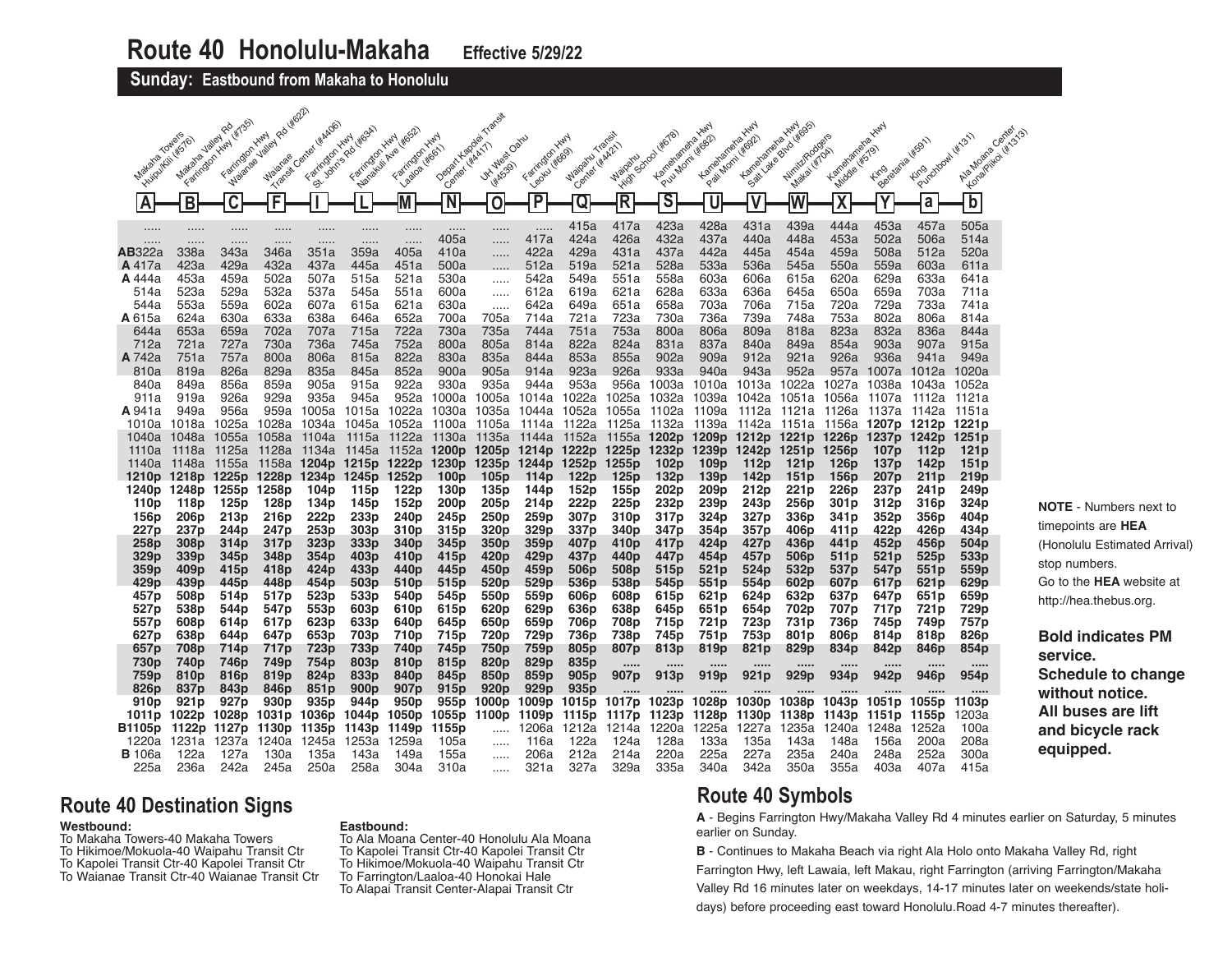## **Sunday: Westbound from Honolulu to Makaha**

|                                                        |                                                      |                                                      | <b>HAN</b>                                            |                                                       |                                                                   |                                                       | <b>HAN</b>                                                        | <b>HAN</b>                                                        | <b>Waiparu</b>                             | Transit                                                                      |                                                       |                                                                  |                                                                              |                                                       | <b>HAN</b>                                   | <b>HAY</b><br><b>HAN</b>                              |                                              | <b>HAY</b>                                                        |                                                       |                                                      |
|--------------------------------------------------------|------------------------------------------------------|------------------------------------------------------|-------------------------------------------------------|-------------------------------------------------------|-------------------------------------------------------------------|-------------------------------------------------------|-------------------------------------------------------------------|-------------------------------------------------------------------|--------------------------------------------|------------------------------------------------------------------------------|-------------------------------------------------------|------------------------------------------------------------------|------------------------------------------------------------------------------|-------------------------------------------------------|----------------------------------------------|-------------------------------------------------------|----------------------------------------------|-------------------------------------------------------------------|-------------------------------------------------------|------------------------------------------------------|
| Algabasia Cantar                                       | 1 Kons Nu<br>Beretania                               | Purdoubly (#AS)<br>Kamehanelle Y<br>Middle ( KASS)   | Niriik/Rodgers<br>Mauka                               | Kamataneha<br>Satt value Blvd<br><b>HA701</b>         | Kantelaneira Hwy<br>Pair                                          | Kamehanehe Y                                          | Leadurinary (4,855)<br>Kametaneha Y                               | Pull Morni #6901<br>Opposite                                      | Center (#AA20)<br>School<br><b>Waipamu</b> | Faritralon Hwy<br>Leady Hitlesh                                              | Jit. West Oakiv<br><b>HAK5391</b>                     | Arrive Kapolei<br>Center                                         | Depart Kapolei<br>- UKAA161<br>Center                                        | Likax161<br>Farrington<br>Laatoa                      | Nanakuli (#SOT)<br>Farrington<br><b>HADD</b> | St. Join's Rd<br>Farington                            | . Center<br>Waianae<br>Transit               | Farington<br>Waianae-                                             | Farington Hwy<br>Makana                               |                                                      |
| $\mathbf b$                                            | $\overline{\mathsf{z}}$                              | $\overline{\mathbf{X}}$                              |                                                       | $\overline{\mathsf{V}}$                               | U                                                                 | T                                                     | $\overline{\mathsf{s}}$                                           | <b>High</b><br>$\overline{\mathsf{R}}$                            | Q                                          | $\overline{\mathsf{P}}$                                                      | 0                                                     | $\overline{\mathsf{N}}$                                          | $\overline{\mathsf{N}}$                                                      | M                                                     |                                              | J.                                                    | F                                            | $\overline{\mathsf{C}}$                                           | B                                                     | $\overline{\mathsf{A}}$                              |
| 308a<br>355a<br>447a                                   | 314a<br>401a<br>453a                                 | 326a<br>413a<br>505a                                 | 331a<br>418a<br>510a                                  | 338a<br>425a<br>517a                                  | 340a<br>427a<br>519a                                              | 342a<br>429a<br>521a                                  | 344a<br>431a<br>523a                                              | 350a<br>437a<br>529a                                              | 352a<br>439a<br>531a                       | 357a<br>444a<br>536a                                                         | .<br>.<br>.                                           | 410a<br>457a<br>550a                                             | 410a<br>500a<br>550a                                                         | 415a<br>505a<br>555a                                  | 421a<br>511a<br>601a                         | 429a<br>519a<br>609a                                  | 432a<br>523a<br>613a                         | 434a<br>526a<br>616a                                              | 439a<br>531a<br>621a                                  | 444a<br>536a<br>626a                                 |
| 548a<br>634a<br>703a                                   | 555a<br>641a<br>710a                                 | 607a<br>653a<br>723a                                 | 612a<br>658a<br>728a                                  | 619a<br>705a<br>735a                                  | 621a<br>707a<br>737a                                              | 623a<br>709a<br>739a                                  | .<br>625a<br>711a                                                 | 631a<br>719a                                                      | 606a<br>633a<br>722a<br>752a               | 611a<br>638a<br>728a<br>758a                                                 | <br>646a<br>736a                                      | 625a<br>655a<br>745a                                             | 625a<br>655a<br>745a                                                         | 630a<br>700a<br>751a<br>821a                          | 636a<br>706a<br>757a<br>827a                 | 644a<br>714a<br>805a<br>835a                          | 648a<br>718a<br>810a<br>840a                 | 651a<br>721a<br>813a<br>843a                                      | 656a<br>726a<br>818a<br>848a                          | 701a<br>731a<br>823a<br>853a                         |
| 733a<br>803a<br>832a                                   | 740a<br>810a<br>839a                                 | 753a<br>824a<br>853a                                 | 758a<br>829a<br>858a                                  | 805a<br>836a<br>905a                                  | 807a<br>838a<br>907a                                              | 809a<br>840a<br>909a                                  | 741a<br>811a<br>842a<br>912a                                      | 749a<br>819a<br>850a<br>920a                                      | 822a<br>852a<br>922a                       | 828a<br>858a<br>928a                                                         | 806a<br>836a<br>906a<br>936a                          | 815a<br>845a<br>915a<br>945a                                     | 815a<br>845a<br>915a<br>945a                                                 | 851a<br>921a<br>951a                                  | 857a<br>927a<br>957a                         | 906a<br>936a<br>1006a                                 | 911a<br>941a<br>1010a                        | 915a<br>945a<br>1014a                                             | 920a<br>950a<br>1019a                                 | 925a<br>955a<br>1024a                                |
| 901a<br>931a<br>1000a                                  | 908a<br>938a<br>1007a                                | 922a<br>952a<br>1022a                                | 927a<br>957a<br>1027a                                 | 934a<br>1004a<br>1034a                                | 937a<br>1007a<br>1037a                                            | 939a<br>1009a<br>1039a                                | 942a<br>1012a<br>1042a                                            | 950a<br>1020a<br>1050a                                            | 952a<br>1022a<br>1052a                     | 958a<br>1028a<br>1058a                                                       | 1006a<br>1036a<br>1106a                               | 1015a<br>1045a<br>1115a                                          | 1015a<br>1045a<br>1115a                                                      | 1021a<br>1051a 1058a<br>- 1121a - 1128a               | 1028a                                        | 1037a<br>-1107a<br>1136a                              | 1041a<br>- 1111a<br>1140a                    | 1045a<br>-1115a<br>1144a                                          | 1050a<br>- 1120a<br>1149a                             | 1055a<br>-1125a<br>1154a                             |
| 1030a<br>1058a<br>1134a                                | 1037a<br>1105a<br>1141a                              | 1052a<br>1120a<br>1156a                              | 1057a<br>1125a<br>1201p 1210p 1213p 1215p 1218p       | 1104a<br>1132a                                        | 1107a<br>1135a                                                    | 1109a<br>1137a                                        | 1112a<br>1140a                                                    | 1120a<br>1149a<br>1229p                                           | 1122a<br>1152a<br>1234p                    | 1128a<br>1158a<br>1240 <sub>p</sub>                                          | 1136a<br>1206p<br>1248p                               | 1145a<br>1257p                                                   | 1145a 1151a 1158a<br>1215p 1215p 1221p<br>100 <sub>p</sub>                   | 106 <sub>p</sub>                                      | 1228p<br>113p                                | 1207p<br>1237 <sub>p</sub><br>122p                    | 1241 p<br>126 <sub>p</sub>                   | 1211p 1215p<br>1245p<br>130 <sub>p</sub>                          | 1220p<br>1250 <sub>p</sub><br>135p                    | 1225 <sub>p</sub><br>1255 <sub>p</sub><br>140p       |
| 1201 <sub>p</sub><br>1232p<br>105 <sub>p</sub><br>137p | 1208p<br>1239p 1254p<br>113p<br>145 <sub>p</sub>     | 1223p<br>128p<br>200 <sub>p</sub>                    | 1229p<br>100 <sub>p</sub><br>134p<br>206 <sub>p</sub> | 1238p<br>109 <sub>p</sub><br>143p<br>215 <sub>p</sub> | 1241 <sub>p</sub><br>112 <sub>p</sub><br>146p<br>218 <sub>p</sub> | 1243p<br>114 <sub>p</sub><br>148p<br>221 <sub>p</sub> | 1246 <sub>p</sub><br>117 <sub>p</sub><br>151 <sub>p</sub><br>224p | 1259 <sub>p</sub><br>129 <sub>p</sub><br>201 <sub>p</sub><br>232p | 104p<br>134p<br>204p<br>234p               | 110 <sub>p</sub><br>140 <sub>p</sub><br>210 <sub>p</sub><br>240 <sub>p</sub> | 118p<br>148p<br>218p<br>248 <sub>p</sub>              | 127 <sub>p</sub><br>157 <sub>p</sub><br>227p<br>257 <sub>p</sub> | 130 <sub>p</sub><br>200 <sub>p</sub><br>230 <sub>p</sub><br>300 <sub>p</sub> | 136 <sub>p</sub><br>206 <sub>p</sub><br>236p<br>306p  | 142p<br>212p<br>242p<br>312p                 | 151p<br>221p<br>251p<br>321 <sub>p</sub>              | 155p<br>225 <sub>p</sub><br>255p<br>325p     | 159p<br>229 <sub>p</sub><br>259p<br>329p                          | 204 <sub>p</sub><br>234 <sub>p</sub><br>305p<br>335p  | 209 <sub>p</sub><br>239p<br>310 <sub>p</sub><br>340p |
| 207 <sub>p</sub><br>238p<br>308p                       | 215p<br>246 <sub>p</sub><br>316p                     | 230 <sub>p</sub><br>301p<br>331p                     | 236 <sub>p</sub><br>307p<br>337p                      | 245p<br>315p<br>345 <sub>p</sub>                      | 248p<br>318p<br>348p                                              | 251 p<br>321p<br>351 <sub>p</sub>                     | 254p<br>324p<br>354p                                              | 302p<br>332p<br>402p                                              | 304 <sub>p</sub><br>334p<br>404p           | 310 <sub>p</sub><br>340p<br>410p                                             | 318p<br>348p<br>418p                                  | 327p<br>357p<br>427 <sub>p</sub>                                 | 330 <sub>p</sub><br>400p<br>430p                                             | 336 <sub>p</sub><br>406p<br>436 <sub>p</sub>          | 342p<br>412p<br>442p                         | 351p<br>421p<br>451p                                  | 355 <sub>p</sub><br>425 <sub>p</sub><br>455p | 359 <sub>p</sub><br>429 <sub>p</sub><br>459 <sub>p</sub>          | 405 <sub>p</sub><br>435 <sub>p</sub><br>505p          | 410p<br>440p<br>510 <sub>p</sub>                     |
| 338p<br>408p<br>439p                                   | 346p<br>416 <sub>p</sub><br>447 <sub>p</sub>         | 401 <sub>p</sub><br>430 <sub>p</sub><br>501p         | 407 <sub>p</sub><br>436p<br>507p                      | 415 <sub>p</sub><br>444p<br>515p                      | 418p<br>447 <sub>p</sub><br>518p                                  | 421 <sub>p</sub><br>450p<br>521p                      | 424p<br>453p<br>524p                                              | 432p<br>501 <sub>p</sub><br>532p                                  | 434p<br>504p<br>534p                       | 440p<br>510 <sub>p</sub><br>540 <sub>p</sub>                                 | 448p<br>518p<br>548p                                  | 457p<br>527p<br>557p                                             | 500 <sub>p</sub><br>530 <sub>p</sub><br>600 <sub>p</sub>                     | 506p<br>536 <sub>p</sub><br>606p                      | 512p<br>542p<br>612p                         | 521 <sub>p</sub><br>551p<br>621 <sub>p</sub>          | 525 <sub>p</sub><br>555p<br>625 <sub>p</sub> | 529p<br>559p<br>629p                                              | 535p<br>605 <sub>p</sub><br>635p                      | 540p<br>610p<br>640p                                 |
| 510p<br>541 p<br>610p                                  | 518p<br>549 <sub>p</sub><br>618p                     | 532p<br>603p<br>633p                                 | 538p<br>608p<br>638p                                  | 546 <sub>p</sub><br>616 <sub>p</sub><br>646p          | 549 <sub>p</sub><br>619p<br>649 <sub>p</sub>                      | 552p<br>622p<br>652p                                  | 555p<br>625p<br>655p                                              | 602p<br>632p<br>702p                                              | 604p<br>634p<br>704p                       | 610 <sub>p</sub><br>640 <sub>p</sub><br>710p                                 | 618p<br>648 <sub>p</sub><br>718p                      | 627 <sub>p</sub><br>657 <sub>p</sub><br>727 <sub>p</sub>         | 630 <sub>p</sub><br>700 <sub>p</sub><br>730 <sub>p</sub>                     | 636p<br>706p<br>736 <sub>p</sub>                      | 642p<br>712p<br>743 <sub>p</sub>             | 651 <sub>p</sub><br>721p<br>752p                      | 655p<br>725 <sub>p</sub><br>756 <sub>p</sub> | 659p<br>728p<br>759 <sub>p</sub>                                  | 704p<br>733p<br>804 <sub>p</sub>                      | 709p<br>738p<br>809 <sub>p</sub>                     |
| 641 p<br>719p<br>758p<br>901 p                         | 649p<br>727p<br>806 <sub>p</sub><br>908 <sub>p</sub> | 704p<br>742p<br>821 <sub>p</sub><br>921 <sub>p</sub> | 709p<br>747 <sub>p</sub><br>826p<br>926 <sub>p</sub>  | 716p<br>754p<br>833p<br>933 <sub>p</sub>              | 719p<br>757p<br>836p<br>936 <sub>p</sub>                          | 722p<br>759p<br>838p<br>938 <sub>p</sub>              | 725p<br>802p<br>841p<br>941 <sub>p</sub>                          | 732p<br>809p<br>848p<br>948p                                      | 734p<br>811p<br>850 <sub>p</sub><br>950p   | 740p<br>817p<br>855p<br>955 <sub>p</sub>                                     | 748p<br>825p<br>903 <sub>p</sub><br>1003 <sub>p</sub> | 757p<br>834p<br>912p<br>1012 <sub>p</sub>                        | 800 <sub>p</sub><br>837p<br>915 <sub>p</sub><br>1015 <sub>p</sub>            | 806p<br>843p<br>921 <sub>p</sub><br>1021 <sub>p</sub> | 812p<br>849p<br>928p<br>1027 <sub>p</sub>    | 821p<br>858p<br>937 <sub>p</sub><br>1036 <sub>p</sub> | 825p<br>902p<br>941 p<br>1040 <sub>p</sub>   | 829p<br>906 <sub>p</sub><br>944 <sub>p</sub><br>1043 <sub>p</sub> | 834p<br>911 <sub>p</sub><br>949p<br>1048 <sub>p</sub> | 839p<br>916 <sub>p</sub><br>954p<br>1053p            |
| 1014p<br>1111 p<br>1130 <sub>p</sub>                   | 1021p<br>1118p 1131p<br>1137p 1150p                  | 1034p                                                | 1039 <sub>p</sub><br>1136p<br>1155p                   | 1046 <sub>p</sub><br>1202a                            | 1049p<br>1204a                                                    | 1051 <sub>p</sub><br>1143p 1145p 1147p 1149p<br>1206a | 1053p<br>1208a                                                    | 1059p<br>1155p<br>1214a                                           | 1101 <sub>p</sub><br>1157p<br>1216a        | 1105 <sub>p</sub><br>1201a<br>1220a                                          | 1113p                                                 | 1122p<br>1213a<br>1232a                                          | 1125p 1131p<br>1235a                                                         | 1240a                                                 | 1138p<br>1246a                               | 1147p<br>1255a                                        | 1151 <sub>p</sub><br>1259a                   | 1154p<br>101a                                                     | 1159p<br>106a                                         | 1204a<br>111a<br>С                                   |
| 1209a<br>121a<br>217a                                  | 1216a<br>127a<br>223a                                | 1228a<br>139a<br>235a                                | 1233a<br>144a<br>240a                                 | 1240a<br>151a<br>247a                                 | 1242a<br>153a<br>249a                                             | 1244a<br>155a<br>251a                                 | 1246a<br>158a<br>254a                                             | 1252a<br>204a<br>300a                                             | 1254a<br>206a<br>302a                      | 1258a<br>210a<br>306a                                                        | .<br>.<br>                                            | 110a<br>222a<br>318a                                             | 110a<br>222a<br>318a                                                         | 115a<br>227a<br>323a                                  | 121a<br>233a<br>329a                         | 130a<br>242a<br>338a                                  | 134a<br>246a<br>342a                         | 136a<br>248a<br>344a                                              | 141a<br>253a<br>349a                                  | 146a<br>258a<br>354a                                 |

# **Route 40 Destination Signs**

### **Westbound:**

- To Makaha Towers-40 Makaha Towers To Hikimoe/Mokuola-40 Waipahu Transit Ctr To Kapolei Transit Ctr-40 Kapolei Transit Ctr
- To Waianae Transit Ctr-40 Waianae Transit Ctr

## **Eastbound:**

To Ala Moana Center-40 Honolulu Ala Moana To Kapolei Transit Ctr-40 Kapolei Transit Ctr To Hikimoe/Mokuola-40 Waipahu Transit Ctr To Farrington/Laaloa-40 Honokai Hale To Alapai Transit Center-Alapai Transit Ctr

# **Route 40 Symbols**

**C** - Continues to Makaha Beach via right Ala Holo onto Makaha Valley Rd, right Farrington Hwy, left Lawaia, left Makau, right Farrington (arriving 8-12 minutes later at Farrington/Kili) and ends at Farrington Hwy/Makaha Valley Road 4-7 minutes thereafter).

**NOTE** - Numbers next to timepoints are **HEA** (Honolulu Estimated Arrival) stop numbers. Go to the **HEA** website at http://hea.thebus.org.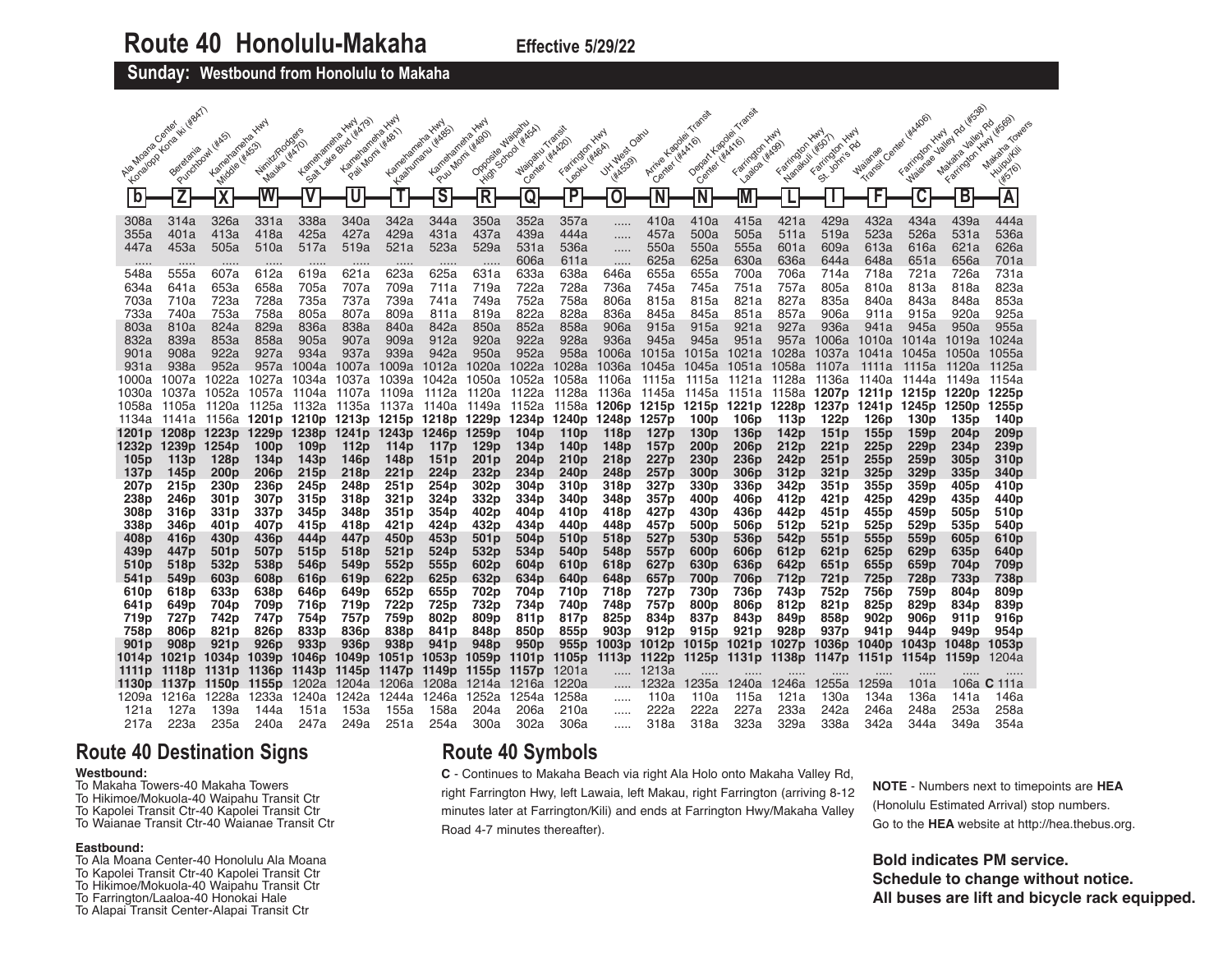**State Holiday: Eastbound from Makaha to Honolulu** 

| Maxaha Towers<br>ΙA | Maxara Jaley Ro<br>Huidukii (#576)<br>$\mathsf B$ | Farington Him 14/155<br>Farrington Hwy<br>$\overline{\mathsf{C}}$ | Magnesia Jaiol Rd World<br>F | Transit Canter (KAADOS)<br>Cancidorizada Manufacan | Farington Hwy    | Magazin Ave 46522<br>Farington Hwy<br>1820/02 1806-1<br>M | Depart Kappen<br>Center ( MAX 1)<br>$\overline{\mathsf{N}}$ | Transit<br>Litrasian Cam<br>$\mathbf 0$ | Leavingon Hwy<br>$\overline{P}$      | Margaru Transit<br>Center (#4422)<br>Q | Waipanu<br>$\overline{\mathsf{R}}$ | Kameramene,<br>$\overline{\mathsf{s}}$ | <b>HAN</b><br>Puu Mom (#882)<br>Kamatanaha<br>U | Kantalanaha Yuny<br>Pail Momi (ifost)<br>$\overline{\mathsf{V}}$ | Call also prior trades<br>Nimit/Rodgers<br>Makai liitoki<br>₩ | Kamalanaha<br>Middle 4579)<br>$\overline{\mathbf{X}}$ | <b>HAN</b><br>Lingidadia (K591)<br>Ÿ | Pulsadoran (K131)<br>∣a | Aig Moans Center<br>Kongression (St. 25)<br>Ъ |  |
|---------------------|---------------------------------------------------|-------------------------------------------------------------------|------------------------------|----------------------------------------------------|------------------|-----------------------------------------------------------|-------------------------------------------------------------|-----------------------------------------|--------------------------------------|----------------------------------------|------------------------------------|----------------------------------------|-------------------------------------------------|------------------------------------------------------------------|---------------------------------------------------------------|-------------------------------------------------------|--------------------------------------|-------------------------|-----------------------------------------------|--|
|                     | 424a                                              | 429a                                                              | 432a                         | 436a                                               |                  |                                                           |                                                             |                                         | 512a                                 | 518a                                   |                                    | 528a                                   | 534a                                            | 536a                                                             | 544a                                                          | 549a                                                  | 559a                                 | 605a                    |                                               |  |
| 419a<br>449a        | 454a                                              | 459a                                                              | 502a                         | 506a                                               | 445a<br>515a     | 451a<br>521a                                              | 500a<br>530a                                                | .                                       | 542a                                 | 548a                                   | 520a<br>550a                       | 558a                                   | 604a                                            | 607a                                                             | 615a                                                          | 620a                                                  | 630a                                 | 636a                    | 613a<br>644a                                  |  |
| 519a                | 524a                                              | 529a                                                              | 532a                         | 536a                                               | 545a             | 551a                                                      | 600a                                                        | .                                       | 612a                                 | 618a                                   | 620a                               | 628a                                   | 634a                                            | 637a                                                             | 645a                                                          | 650a                                                  | 700a                                 | 707a                    | 716a                                          |  |
| 549a                | 554a                                              | 559a                                                              | 602a                         | 606a                                               | 615a             | 621a                                                      | 630a                                                        |                                         | 642a                                 | 649a                                   | 651a                               | 659a                                   | 705a                                            | 708a                                                             | 716a                                                          | 721a                                                  | 731a                                 | 738a                    | 747a                                          |  |
| 614a                | 619a                                              | 625a                                                              | 628a                         | 633a                                               | 643a             | 649a                                                      | 700a                                                        | .<br>708a                               | 716a                                 | 723a                                   | 725a                               | 733a                                   | 739a                                            | 742a                                                             | 750a                                                          | 754a                                                  | 805a                                 | 813a                    | 821a                                          |  |
| 644a                | 649a                                              | 655a                                                              | 658a                         | 703a                                               | 713a             | 719a                                                      | 730a                                                        | 738a                                    | 746a                                 | 753a                                   | 755a                               | 804a                                   | 810a                                            | 813a                                                             | 821a                                                          | 825a                                                  | 836a                                 | 844a                    | 852a                                          |  |
| 714a                | 719a                                              | 725a                                                              | 728a                         | 733a                                               | 743a             | 749a                                                      | 800a                                                        | 808a                                    | 816a                                 | 823a                                   | 825a                               | 834a                                   | 841a                                            | 844a                                                             | 853a                                                          | 857a                                                  | 908a                                 | 916a                    | 924a                                          |  |
| 740a                | 745a                                              | 751a                                                              | 755a                         | 800a                                               | 812a             | 819a                                                      | 830a                                                        | 838a                                    | 846a                                 | 853a                                   | 855a                               | 905a                                   | 913a                                            | 916a                                                             | 925a                                                          | 929a                                                  | 940a                                 | 949a                    | 957a                                          |  |
| 805a                | 813a                                              | 820a                                                              | 824a                         | 829a                                               | 841a             | 849a                                                      | 900a                                                        | 908a                                    | 916a                                 | 924a                                   | 926a                               | 936a                                   | 944a                                            | 947a                                                             | 956a                                                          | 1001a                                                 | 1014a                                | 1024a                   | 1032a                                         |  |
| 835a                | 843a                                              | 850a                                                              | 854a                         | 859a                                               | 911a             | 919a                                                      | 930a                                                        | 938a                                    | 946a                                 | 954a                                   | 956a                               | 1006a                                  | 1015a                                           | 1018a                                                            | 1028a                                                         | 1033a                                                 | 1046a                                | 1056a                   | 1105a                                         |  |
| 904a                | 912a                                              | 919a                                                              | 923a                         | 928a                                               | 942a             | 949a                                                      | 1000a                                                       | 1008a                                   | 1016a                                | 1024a                                  | 1026a                              | 1036a                                  | 1045a                                           | 1048a                                                            | 1058a                                                         | 1103a                                                 | 1116a                                | 1126a                   | 1136a                                         |  |
| 934a                | 942a                                              | 949a                                                              | 953a                         | 958a                                               | 1012a            | 1019a                                                     | 1030a                                                       | 1038a                                   | 1046a                                | 1054a                                  | 1056a                              | - 1106a                                | 1115a                                           | 1118a                                                            | 1128a                                                         | 1133a                                                 | - 1146a                              | 1156a                   | 1206 <sub>p</sub>                             |  |
| 1003a               | 1011a                                             | 1018a                                                             | 1022a                        | 1027a                                              | 1042a            | 1049a                                                     | 1100a                                                       | 1108a                                   | 1116a                                | 1123a                                  | 1125a                              | 1135a                                  | 1144a                                           | 1147a                                                            | 1157a                                                         | 1202p                                                 | 1215p                                | 1225p                   | 1235p                                         |  |
| 1034a               | 1042a                                             | 1049a                                                             | 1053a                        | 1058a                                              | 1113a            | 1119a                                                     | 1130a                                                       | 1138a                                   | 1146a                                | 1153a                                  | 1155a                              | 1205p 1214p                            |                                                 | 1217p                                                            | 1228p                                                         | 1233p                                                 | 1246p                                | 1256p                   | 106 <sub>p</sub>                              |  |
| 1105a               | 1110a                                             | 1117a                                                             | 1121a                        | 1126a                                              | 1143a            | 1149a 1200p                                               |                                                             | 1208p                                   | 1216p                                | 1223p                                  | 1225p                              | 1235p 1244p                            |                                                 | 1247p                                                            | 1258p                                                         | 103p                                                  | 116 <sub>p</sub>                     | 125p                    | 135 <sub>p</sub>                              |  |
| 1136a               | 1141a<br>1205p 1210p 1217p                        | 1148a                                                             | 1152a<br>1221 <sub>p</sub>   | 1157a<br>1226 <sub>p</sub>                         | 1243p 1249p      |                                                           | 1213p 1219p 1230p<br>100 <sub>p</sub>                       | 1238p<br>108p                           | 1246p                                | 1252p<br>122p                          | 1254p<br>124 <sub>p</sub>          | 104 <sub>p</sub><br>134p               | 113p                                            | 116p<br>144p                                                     | 127 <sub>p</sub><br>155 <sub>p</sub>                          | 132 <sub>p</sub><br>200 <sub>p</sub>                  | 145p<br>212p                         | 154p<br>221p            | 204 <sub>p</sub><br>231 <sub>p</sub>          |  |
|                     | 1236p 1241p                                       | 1247p                                                             | 1251 <sub>p</sub>            | 1256p                                              | 113 <sub>p</sub> | 119 <sub>p</sub>                                          | 130 <sub>p</sub>                                            | 138 <sub>p</sub>                        | 116 <sub>p</sub><br>146 <sub>p</sub> | 152p                                   | 154 <sub>p</sub>                   | 204 <sub>p</sub>                       | 141 <sub>p</sub><br>211 <sub>p</sub>            | 214 <sub>p</sub>                                                 | 225 <sub>p</sub>                                              | 230 <sub>p</sub>                                      | 242 <sub>p</sub>                     | 251p                    | 301 <sub>p</sub>                              |  |
| 109 <sub>p</sub>    | 114p                                              | 120 <sub>p</sub>                                                  | 124 <sub>p</sub>             | 129 <sub>p</sub>                                   | 143p             | 149p                                                      | 200 <sub>p</sub>                                            | 208p                                    | 216 <sub>p</sub>                     | 222p                                   | 224 <sub>p</sub>                   | 234 <sub>p</sub>                       | 241 <sub>p</sub>                                | 244 <sub>p</sub>                                                 | 255p                                                          | 300 <sub>p</sub>                                      | 312p                                 | 321p                    | 331p                                          |  |
| 139 <sub>p</sub>    | 144p                                              | 150 <sub>p</sub>                                                  | 154 <sub>p</sub>             | 159 <sub>p</sub>                                   | 213p             | 219 <sub>p</sub>                                          | 230 <sub>p</sub>                                            | 238 <sub>p</sub>                        | 246 <sub>p</sub>                     | 252p                                   | 254p                               | 303 <sub>p</sub>                       | 310 <sub>p</sub>                                | 313 <sub>p</sub>                                                 | 323p                                                          | 328p                                                  | 340 <sub>p</sub>                     | 349 <sub>p</sub>        | 359 <sub>p</sub>                              |  |
| 208p                | 213 <sub>p</sub>                                  | 220 <sub>p</sub>                                                  | 224p                         | 229p                                               | 243 <sub>p</sub> | 249 <sub>p</sub>                                          | 300 <sub>p</sub>                                            | 308p                                    | 316p                                 | 322p                                   | 324p                               | 332p                                   | 339p                                            | 342p                                                             | 351p                                                          | 356 <sub>p</sub>                                      | 407 <sub>p</sub>                     | 416p                    | 426p                                          |  |
| 238p                | 243p                                              | 250p                                                              | 254 <sub>p</sub>             | 259p                                               | 313p             | 319 <sub>p</sub>                                          | 330p                                                        | 338p                                    | 346p                                 | 352p                                   | 354p                               | 402p                                   | 409 <sub>p</sub>                                | 412p                                                             | 421 <sub>p</sub>                                              | 426 <sub>p</sub>                                      | 436 <sub>p</sub>                     | 444p                    | 454p                                          |  |
| 308p                | 313p                                              | 320 <sub>p</sub>                                                  | 324p                         | 329 <sub>p</sub>                                   | 343p             | 349p                                                      | 400 <sub>p</sub>                                            | 408p                                    | 416 <sub>p</sub>                     | 422p                                   | 424 <sub>p</sub>                   | 432p                                   | 438p                                            | 441 <sub>p</sub>                                                 | 450 <sub>p</sub>                                              | 455p                                                  | 505 <sub>p</sub>                     | 513 <sub>p</sub>        | 523p                                          |  |
| 339p                | 344p                                              | 350 <sub>p</sub>                                                  | 354p                         | 359 <sub>p</sub>                                   | 413p             | 419p                                                      | 430 <sub>p</sub>                                            | 438p                                    | 446p                                 | 453 <sub>p</sub>                       | 455 <sub>p</sub>                   | 503p                                   | 509p                                            | 512p                                                             | 520 <sub>p</sub>                                              | 525 <sub>p</sub>                                      | 535 <sub>p</sub>                     | 543 <sub>p</sub>        | 553p                                          |  |
| 409 <sub>p</sub>    | 413p                                              | 419 <sub>p</sub>                                                  | 423p                         | 428p                                               | 443 <sub>p</sub> | 449 <sub>p</sub>                                          | 500 <sub>p</sub>                                            | 508p                                    | 516p                                 | 523p                                   | 525 <sub>p</sub>                   | 533p                                   | 539p                                            | 542 <sub>p</sub>                                                 | 550 <sub>p</sub>                                              | 555p                                                  | 605 <sub>p</sub>                     | 612 <sub>p</sub>        | 622p                                          |  |
| 440 <sub>p</sub>    | 444p                                              | 450 <sub>p</sub>                                                  | 454 <sub>p</sub>             | 459 <sub>p</sub>                                   | 514 <sub>p</sub> | 520 <sub>p</sub>                                          | 530 <sub>p</sub>                                            | 535p                                    | 544p                                 | 551p                                   | 553p                               | 601 <sub>p</sub>                       | 607p                                            | 610 <sub>p</sub>                                                 | 618p                                                          | 623 <sub>p</sub>                                      | 633p                                 | 640 <sub>p</sub>        | 650 <sub>p</sub>                              |  |
| 510 <sub>p</sub>    | 514p                                              | 520 <sub>p</sub>                                                  | 524 <sub>p</sub>             | 529 <sub>p</sub>                                   | 544 <sub>p</sub> | 550 <sub>p</sub>                                          | 600 <sub>p</sub>                                            | 605 <sub>p</sub>                        | 614p                                 | 621 <sub>p</sub>                       | 623p                               | 631 <sub>p</sub>                       | 637p                                            | 640p                                                             | 648p                                                          | 653 <sub>p</sub>                                      | 702p                                 | 709 <sub>p</sub>        | 719p                                          |  |
| 525 <sub>p</sub>    | 530 <sub>p</sub>                                  | 536p                                                              | 540 <sub>p</sub>             | 545 <sub>p</sub>                                   | 600 <sub>p</sub> | 606 <sub>p</sub>                                          | 612 <sub>p</sub>                                            |                                         | 1.1.1.1                              | 1.1.1.1                                | 1.1.1.1                            | 1.1.1.1                                | 1.1.1.1                                         |                                                                  | 1.1.1.1                                                       | 1.1.1.1                                               |                                      |                         |                                               |  |

# **Route 40 Destination Signs**

## **Westbound:**

To Makaha Towers-40 Makaha Towers To Hikimoe/Mokuola-40 Waipahu Transit Ctr To Kapolei Transit Ctr-40 Kapolei Transit Ctr To Waianae Transit Ctr-40 Waianae Transit Ctr

#### **Eastbound:**

To Ala Moana Center-40 Honolulu Ala Moana To Kapolei Transit Ctr-40 Kapolei Transit Ctr To Hikimoe/Mokuola-40 Waipahu Transit Ctr To Farrington/Laaloa-40 Honokai Hale

# **Route 40 Symbols**

**A** - Begins Farrington Hwy/Makaha Valley Rd 4 minutes earlier on Saturday, 5 minutes earlier on Sunday.

**B** - Continues to Makaha Beach via right Ala Holo onto Makaha Valley

Rd, right Farrington Hwy, left Lawaia, left Makau, right Farrington (arriving Farrington/Makaha Valley Rd 16 minutes later on weekdays, 14-17 minutes later on weekends/state holidays) before proceeding east toward Honolulu.Road 4-7 minutes thereafter).

**NOTE** - Numbers next to timepoints are **HEA** (Honolulu Estimated Arrival) stop numbers. Go to the **HEA** website at http://hea.thebus.org.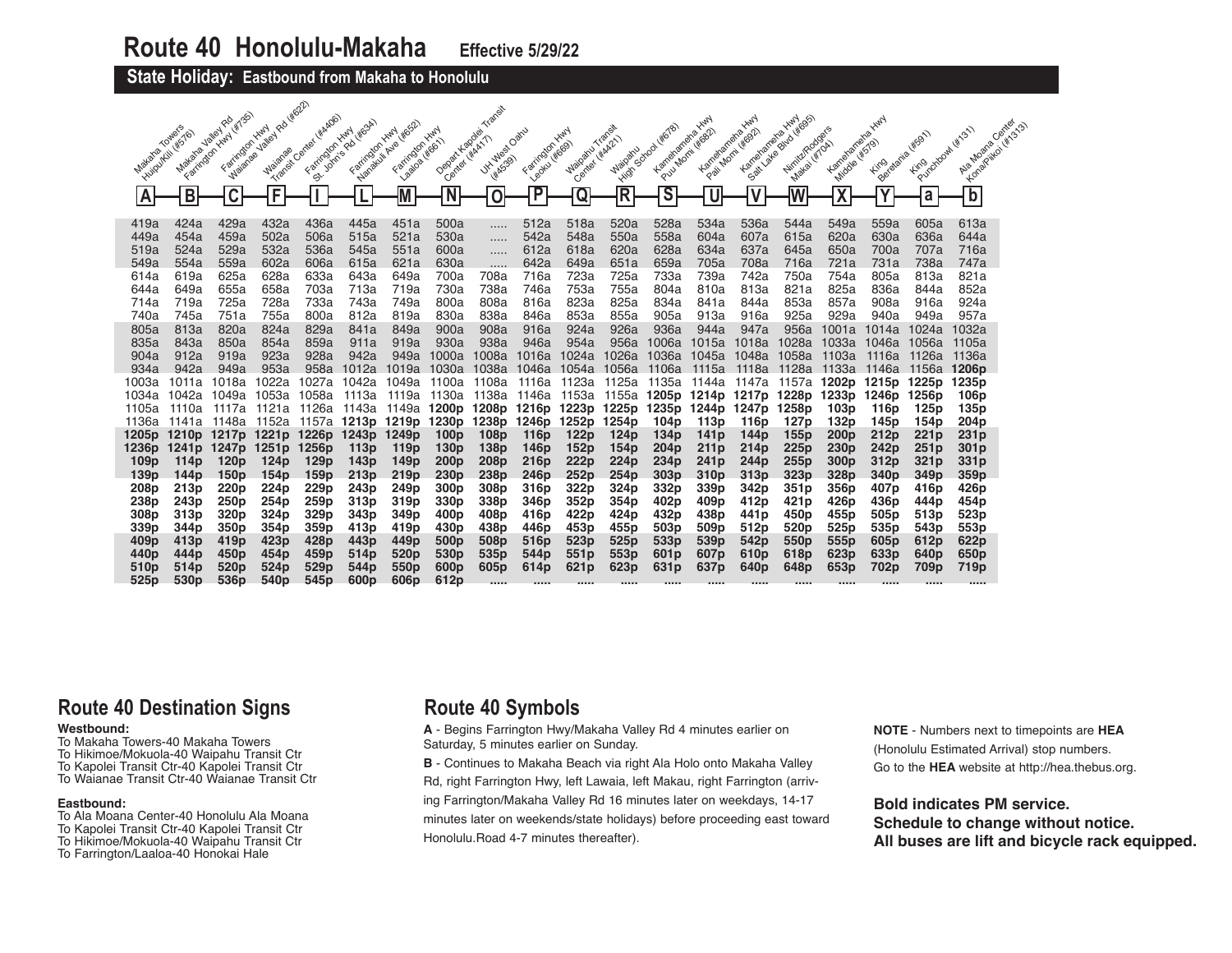**State Holiday: Eastbound from Makaha to Honolulu** 

| Modelia Towers            | Huiroutein (str.) To<br><b>Makana</b> | 14/35<br>Farington Hwy<br>Valley<br>Farrington Hwy | <b>Rd</b> 4622<br>Interior Jailey<br>Waianae | Transit Genter (#Magos    | Fantagon Hwy Wood<br>Faritraton Hwy  | Nanadit Ave (#652)<br>Farington Hwy<br>1.28/08 4/6611 | Depart Kapper<br>Center Wick17 | Utr viest Oatus<br><b>HAS391</b> | Farington<br>Leoku (#669)<br>▽ | Majoatu Transit<br><b>HAN</b><br>Center Water | Waipamu                    | - High School Weight<br>Forland Marini (4082) | <b>HAN</b><br>Kameraneha | <b>HAN</b><br>Pail Mom ( Kega)<br>Lamenamena. | Salt Jake edito it dass<br>Niritz/Rodgers<br><b>Makai (#70A)</b> | Kamola Grando    | King dana wsg.1  | King oroman 4x31)    | Gentley<br>Kongoliwa (Kr. 31.3)<br>Ala Moana |  |
|---------------------------|---------------------------------------|----------------------------------------------------|----------------------------------------------|---------------------------|--------------------------------------|-------------------------------------------------------|--------------------------------|----------------------------------|--------------------------------|-----------------------------------------------|----------------------------|-----------------------------------------------|--------------------------|-----------------------------------------------|------------------------------------------------------------------|------------------|------------------|----------------------|----------------------------------------------|--|
|                           | B                                     |                                                    |                                              |                           |                                      |                                                       |                                |                                  | $\overline{\mathsf{P}}$        |                                               | R                          | c                                             |                          |                                               |                                                                  |                  |                  |                      | $\overline{b}$                               |  |
| 539 <sub>p</sub>          | 544 <sub>p</sub>                      | 550 <sub>p</sub>                                   | 554 <sub>p</sub>                             | 559p                      | 614p                                 | 620 <sub>p</sub>                                      | 630 <sub>p</sub>               | 635 <sub>p</sub>                 | 644p                           | 650 <sub>p</sub>                              | 652p                       | 700 <sub>p</sub>                              | 706p                     | 708p                                          | 715 <sub>p</sub>                                                 | 720p             | 729p             | 736p                 | 746p                                         |  |
| 614p<br>619 <sub>p</sub>  | 619 <sub>p</sub><br>624p              | 625 <sub>p</sub><br>630 <sub>p</sub>               | 629 <sub>p</sub><br>634 <sub>p</sub>         | 634p<br>639 <sub>p</sub>  | 644 <sub>p</sub><br>649 <sub>p</sub> | 650 <sub>p</sub><br>655 <sub>p</sub>                  | 700p<br>701p                   | 705p<br>                         | 714p<br>                       | 720p<br>                                      | 722p<br>                   | 730p<br>                                      | 736p<br>                 | 738p<br>                                      | 745p<br>                                                         | 749p<br>         | 757p<br>         | 804 <sub>p</sub><br> | 814p<br>                                     |  |
| 647 <sub>p</sub>          | 652p                                  | 658 <sub>p</sub>                                   | 702p                                         | 707 p                     | 716p                                 | 722p                                                  | 730p                           | 735p                             | 744p                           | 750p                                          | 752p                       | 759p                                          | 805 <sub>p</sub>         | 807p                                          | 814 <sub>p</sub>                                                 | 817 <sub>p</sub> | 825p             | 829 <sub>p</sub>     | 838 <sub>p</sub>                             |  |
| 702p                      | 707p                                  | 713p                                               | 717p                                         | 722p                      | 731 p                                | 737p                                                  | 743p                           |                                  |                                |                                               |                            |                                               |                          |                                               |                                                                  |                  |                  |                      |                                              |  |
| 715p                      | 720p                                  | 726p                                               | 730 <sub>p</sub>                             | 735p                      | 744p                                 | 750p                                                  | 800 <sub>p</sub>               | 805p                             | 814p                           | 819p                                          | 821 <sub>p</sub>           | 828p                                          | 834p                     | 836p                                          | 843p                                                             | 846 <sub>p</sub> | 854 <sub>p</sub> | 858p                 | 907 <sub>p</sub>                             |  |
| 733p                      | 738p                                  | 744p                                               | 748p                                         | 753p                      | 802p                                 | 808p                                                  | 818p                           | 823p                             | 832p                           | 837p                                          |                            |                                               |                          |                                               |                                                                  |                  |                  |                      |                                              |  |
| 803p                      | 808p                                  | 813p                                               | 817p                                         | 822p                      | 831 <sub>p</sub>                     | 837p                                                  | 848p                           | 853p                             | 902p                           | 907 <sub>p</sub>                              | 909p                       | 916p                                          | 922p                     | 925p                                          | 933 <sub>p</sub>                                                 | 936 <sub>p</sub> | 944p             | 948p                 | 957 <sub>p</sub>                             |  |
| 834p                      | 839p                                  | 844p                                               | 848p                                         | 853p                      | 902p                                 | 908p                                                  | 918p                           | 923p                             | 932 <sub>p</sub>               | 937 <sub>p</sub>                              |                            |                                               |                          |                                               |                                                                  | <br>1036p        |                  | <br>1048p            |                                              |  |
| 902 <sub>p</sub><br>1007p | 907 <sub>p</sub><br>1012 <sub>p</sub> | 912 <sub>p</sub><br>1017 <sub>p</sub>              | 916 <sub>p</sub><br>1020p                    | 921 <sub>p</sub><br>1024p | 930 <sub>p</sub><br>1032p            | 936 <sub>p</sub><br>1038p                             | 948p<br>1048 <sub>p</sub>      | 953 <sub>p</sub><br>1053p        | 1002p<br>1102p                 | 1007 p<br>1106p                               | 1009 <sub>p</sub><br>1108p | 1016p<br>1114p                                | 10220<br>1119p           | 1025p<br>1121 <sub>p</sub>                    | 1033p<br>1127p                                                   | 1130p            | 1044p<br>1136b   | 1140p                | 1057p<br>1149 <sub>p</sub>                   |  |
| B1100p                    | 111/6                                 | 1122 <sub>p</sub>                                  | 1125 <sub>p</sub>                            | 1128 <sub>p</sub>         | 1136p                                | 1142p                                                 | 1152 <sub>p</sub>              |                                  | 1204a                          | 208a                                          | I210a                      | 1216a                                         | 1220a                    | 1222a                                         | 1228a                                                            | 1231a            | 1237a            | 1241a                | 1248a                                        |  |
| 1234a                     | 1238a                                 | 1243a                                              | 1246a                                        | 1249a                     | 1257a                                | 103a                                                  | 108a                           |                                  | 120a                           | 124a                                          | 126a                       | 130a                                          | 134a                     | 136a                                          | 142a                                                             | 145a             | 151a             | 155a                 | 202a                                         |  |
| <b>B</b> 1259a            | 115a                                  | 120a                                               | 123a                                         | 126a                      | 134a                                 | 140a                                                  | 145a                           |                                  | 157a                           | 201a                                          | 203a                       | 209a                                          | 213a                     | 215a                                          | 221a                                                             | 224a             | 230a             | 234a                 | 241a                                         |  |
| 226a                      | 230a                                  | 235a                                               | 238a                                         | 241a                      | 249a                                 | 255a                                                  | 300a                           |                                  | 312a                           | 316a                                          | 318a                       | 324a                                          | 328a                     | 330a                                          | 336a                                                             | 339a             | 345a             | 349a                 | 356a                                         |  |
| <b>B</b> 314a             | 330a                                  | 335a                                               | 338a                                         | 341a                      | 349a                                 | 355a                                                  | 400a                           |                                  | 412a                           | 416a                                          | 418a                       | 424a                                          | 428a                     | 430a                                          | 436a                                                             | 439a             | 445a             | 449a                 | 456a                                         |  |

# **Route 40 Destination Signs**

## **Westbound:**

To Makaha Towers-40 Makaha Towers To Hikimoe/Mokuola-40 Waipahu Transit Ctr

- To Kapolei Transit Ctr-40 Kapolei Transit Ctr
- To Waianae Transit Ctr-40 Waianae Transit Ctr

## **Eastbound:**

- To Ala Moana Center-40 Honolulu Ala Moana
- To Kapolei Transit Ctr-40 Kapolei Transit Ctr
- To Hikimoe/Mokuola-40 Waipahu Transit Ctr
- To Farrington/Laaloa-40 Honokai Hale
- To Alapai Transit Center-Alapai Transit Ctr

# **Route 40 Symbols**

**A** - Begins Farrington Hwy/Makaha Valley Rd 4 minutes earlier on Saturday, 5 minutes earlier on Sunday.

**B** - Continues to Makaha Beach via right Ala Holo onto Makaha Valley Rd, right Farrington Hwy, left Lawaia, left Makau, right Farrington (arriving Farrington/Makaha Valley Rd 16 minutes later on weekdays, 14-17 minutes later on weekends/state holidays) before proceeding east toward Honolulu.Road 4-7 minutes thereafter).

**NOTE** - Numbers next to timepoints are **HEA** (Honolulu Estimated Arrival) stop numbers. Go to the **HEA** website at http://hea.thebus.org.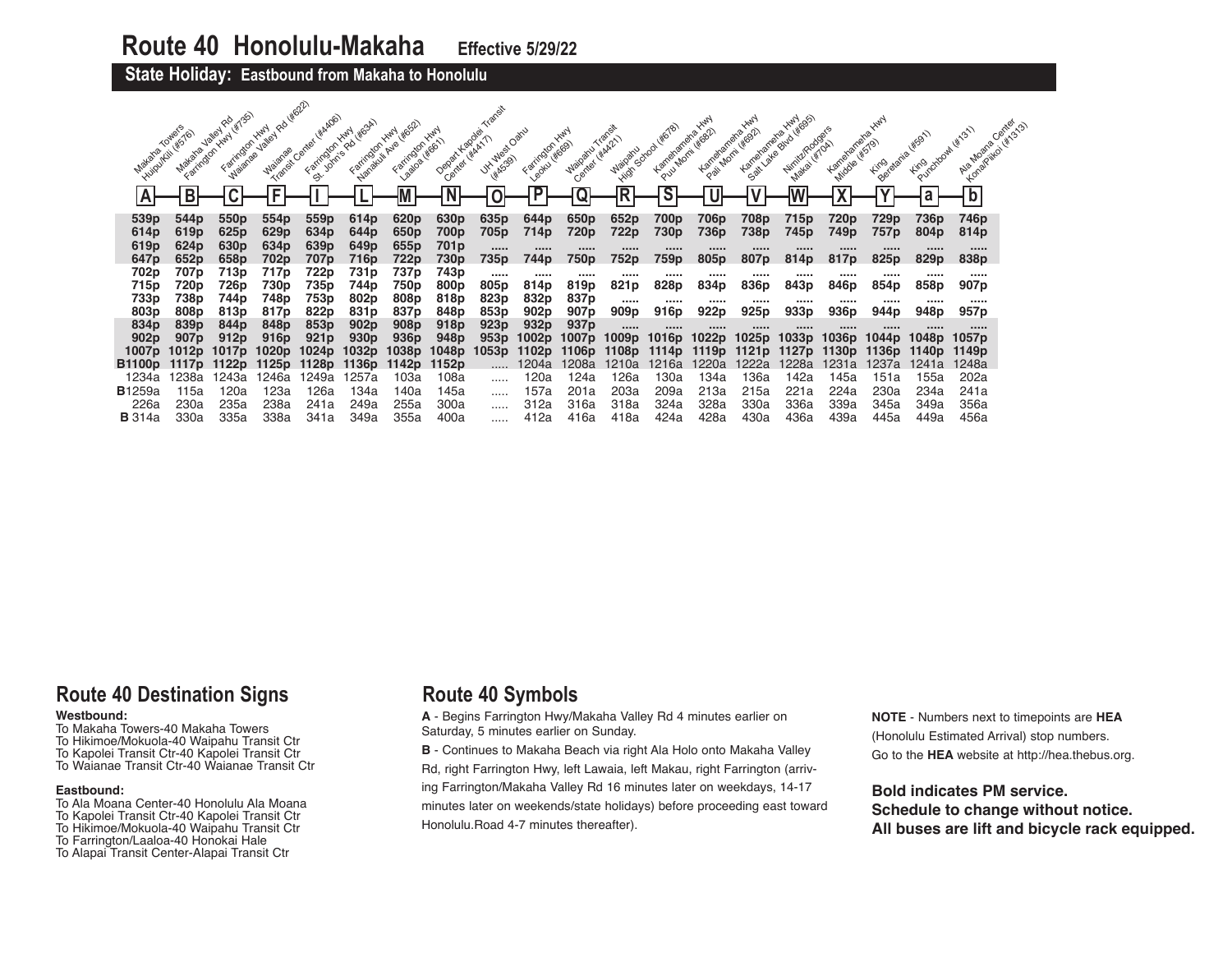**State Holiday: Westbound from Honolulu to Makaha** 

|                                       |                          |                                | <b>HWY</b>                      |                          |                                      | <b>KNALL</b>                       | <b>HAN</b>                        | <b>HAN</b>                                  | Waipanu                                                      | Transit                              |                                   | Artizie Lagoei Transist |                                      | Transit                              | <b>HWY</b>                           | <b>HAN</b>                           |                                  |                                      | 180 445381<br><b>Jalley</b>          | 1.45091                      |
|---------------------------------------|--------------------------|--------------------------------|---------------------------------|--------------------------|--------------------------------------|------------------------------------|-----------------------------------|---------------------------------------------|--------------------------------------------------------------|--------------------------------------|-----------------------------------|-------------------------|--------------------------------------|--------------------------------------|--------------------------------------|--------------------------------------|----------------------------------|--------------------------------------|--------------------------------------|------------------------------|
| Ave Moste Center<br>Eona Sition Hadri | Beretania<br>Purchbowl b | Kametaneha Y<br>Middle ( KASS) | Wirnich Rodgers<br>Mauka (Kx70) | Kameraneha               | Seal de divolination<br>Kametaneha Y | Pail Momi (* 1861)<br>Karnetarieta | Keadurianu (Kass)<br>Kametanene Y | Pul Mom ( # 690)<br>Opposite<br><b>High</b> | 1 School (*ASA)<br>Center ( W.A.20)<br><b>Waipanu</b>        | Farington Hwy<br>Legitul Hides       | J.Kivalest Oatiu<br><b>HAK599</b> | Center (#AA16)          | Depart Kapalei<br>Center Hitch'6)    | laaloa (#Ago)<br>Farington           | Nanakuli (#50T)<br>Farrington        | Farrington Hwy<br>St. John's Rd L    | Transit Center<br><b>Waianae</b> | Farington Hwy<br>Walange             | Mataha Jaley Ro<br>Farington Hwy     | Makana<br>Huirpultii<br>4576 |
| $\mathbf b$                           |                          |                                |                                 |                          |                                      | Ŧ                                  | $\overline{\mathsf{s}}$           | $\overline{\mathsf{R}}$                     | Q                                                            | P                                    | 0                                 | Ñ                       |                                      |                                      |                                      |                                      | Ē                                | C                                    | В                                    | A                            |
|                                       | .                        | <br>.                          | .<br>.                          | <br>                     |                                      |                                    |                                   |                                             | Makakilo/Farrington Hwy-339a<br>Makakilo/Farrington Hwy-429a |                                      | .                                 | 340a<br>430a            | 340a<br>430a                         | 345a<br>435a                         | 350a<br>440a                         | 358a<br>448a                         | 402a<br>452a                     | 406a<br>456a                         | 411a<br>501a                         | 416a<br>506a                 |
| <br>343a                              | <br>351a                 | 407a                           | 413a                            | 420a                     | <br>423a                             | $\cdots$<br>425a                   | 428a                              | 435a                                        | 437a                                                         | 442a                                 | .<br>.                            | 455a                    | 455a                                 | 500a                                 | 506a                                 | 514a                                 | 518a                             | 522a                                 | 527a                                 | 532a                         |
| 413a                                  | 421a                     | 437a                           | 443a                            | 450a                     | 453a                                 | 455a                               | 458a                              | 505a                                        | 507a                                                         | 512a                                 |                                   | 525a                    | 530a                                 | 536a                                 | 542a                                 | 551a                                 | 555a                             | 559a                                 | 604a                                 | 609a                         |
| $\cdots$                              | .                        | .                              | .                               |                          |                                      | $\cdots$                           | .                                 | $\cdots$                                    | 537a                                                         | 542a                                 | .                                 | 555a                    | 600a                                 | 606a                                 | 612a                                 | 621a                                 | 625a                             | 629a                                 | 634a                                 | 639a                         |
| 513a                                  | 521a                     | 537a                           | 543a                            | 550a                     | 553a                                 | 555a                               | 558a                              | 605a                                        | 607a<br>634a                                                 | 612a<br>639a                         | .<br>647a                         | 625a<br>655a            | 630a<br>700a                         | 637a<br>707a                         | 643a<br>712a                         | 653a<br>721a                         | 657a<br>725a                     | 701a<br>729a                         | 706a<br>733a                         | 711a<br>738a                 |
| <br>                                  | <br>.                    | <br>.                          | <br>.                           | .<br>                    | .<br>                                | .<br>.                             | <br>Makaki                        | .                                           | lo/Farrington Hwy-714a                                       |                                      |                                   | 715a                    | 720a                                 | 727a                                 | 733a                                 | 742a                                 | 746a                             | 750a                                 | 756a                                 | 801a                         |
| 606a                                  | 614a                     | 630a                           | 636a                            | 643a                     | 646a                                 | 649a                               | 652a                              | 659a                                        | 701a                                                         | 707a                                 | 715a                              | 725a                    | 730a                                 | 737a                                 | 743a                                 | 753a                                 | 757a                             | 801a                                 | 807a                                 | 812a                         |
| 636a                                  | 644a                     | 700a                           | 706a                            | 713a                     | 716a                                 | 719a                               | 722a                              | 729a                                        | 731a                                                         | 737a                                 | 745a                              | 755a                    | 800a                                 | 807a                                 | 813a                                 | 823a                                 | 828a                             | 832a                                 | 838a                                 | 843a                         |
| 703a                                  | 711a                     | 727a                           | 733a                            | 743a                     | 747a                                 | 750a                               | 753a                              | 801a                                        | 803a                                                         | 809a                                 | 816a                              | 825a                    | 830a                                 | 836a                                 | 842a                                 | 853a                                 | 858a                             | 902a                                 | 908a                                 | 914a                         |
| 733a                                  | 741a                     | 757a                           | 804a                            | 812a                     | 815a                                 | 818a                               | 821a                              | 829a                                        | 831a                                                         | 839a                                 | 846a                              | 855a                    | 900a                                 | 906a                                 | 914a                                 | 926a                                 | 931a                             | 935a                                 | 941a                                 | 946a                         |
| 801a                                  | 809a                     | 825a                           | 832a                            | 841a                     | 844a                                 | 847a                               | 851a                              | 859a                                        | 901a                                                         | 909a                                 | 916a                              | 925a                    | 930a                                 | 936a                                 | 944a                                 | 956a                                 | 1001a                            | 1005a                                | 1011a                                | ∣016a                        |
| 827a<br>856a                          | 835a<br>905a             | 851a<br>921a                   | 858a<br>928a                    | 908a<br>938a             | 912a<br>942a                         | 915a<br>945a                       | 919a<br>949a                      | 929a<br>959a                                | 931a<br>1001a                                                | 939a<br>1009a                        | 946a<br>1016a                     | 955a<br>1025a           | 1000a<br>1030a                       | 1006a<br>1036a                       | 1014a                                | 026a                                 | 1031a                            | 1035a                                | 1041a                                | 1046a<br>1116a               |
| 925a                                  | 934a                     | 950a                           | 957a                            | 1007a                    | 1011a                                | 1014a                              | 1018a                             | 1028a                                       | 1030a                                                        | 1039a                                | 1046a                             | 1055a                   | 1100a                                | 1106a                                | 1044a<br>1114a                       | ⊺056a<br>1126a                       | i101a<br>1131a                   | 05a<br>1135a                         | 111<br>1a<br>1141a                   | 1146a                        |
| 954a                                  | 1003a                    | 1020a                          | 1027a                           | 1037a                    | 1041a                                | 1044a                              | 1048a                             | 1058a                                       | 1100a                                                        | 1109a                                | 1116a                             | 1125a                   | 1130a                                | 1136a                                | 1145a                                | 1157a                                | 1202p                            | 1206 <sub>p</sub>                    | 1212p                                | 1217 <sub>p</sub>            |
| 1013a                                 | 1022a                    | 1041a                          | 1048a                           | 1058a                    | 1102a                                | 110/a                              | 1112a                             | 1126a                                       | 1130a                                                        | 1139a                                | 1146a                             | 1155a                   | 1200 <sub>p</sub>                    | 1206 <sub>p</sub>                    | 1215 <sub>p</sub>                    | 1227p                                | 1232 <sub>p</sub>                | 1236 <sub>p</sub>                    | 1242 <sub>p</sub>                    | 1247 <sub>p</sub>            |
| 1038a                                 | 1047a                    | 1106a                          | 1113a                           | 1125a                    | 1129a                                | 1135a                              | 1142a                             | 1156a                                       | 1200 <sub>p</sub>                                            | 1209 <sub>p</sub>                    | 1216 <sub>p</sub>                 | 1225p                   | 1230 <sub>p</sub>                    | 1236 <sub>p</sub>                    | 1246 <sub>p</sub>                    | 1258 <sub>p</sub>                    | 103p                             | 107 <sub>p</sub>                     | 113 <sub>p</sub>                     | 118 <sub>p</sub>             |
| 1106a                                 | 1115a                    | 1134a                          | 1141a                           | 1153a                    | 1157a                                | 1204 <sub>p</sub>                  | 1212 <sub>p</sub>                 | 1226 <sub>p</sub>                           | 1230 <sub>p</sub>                                            | 1239 <sub>p</sub>                    | 1246 <sub>p</sub>                 | 1255p                   | 100 <sub>p</sub>                     | 106 <sub>p</sub>                     | 116 <sub>p</sub>                     | 128 <sub>p</sub>                     | 133p                             | 137 <sub>p</sub>                     | 143 <sub>p</sub>                     | 148p                         |
| 1138a                                 | 1147a                    | 1206p                          | 1213 <sub>p</sub>               | 1225p                    | 1229 <sub>p</sub>                    | 1236p                              | 1244 <sub>p</sub>                 | 1258p                                       | 102 <sub>p</sub>                                             | 109 <sub>p</sub>                     | 116 <sub>p</sub>                  | 125 <sub>p</sub>        | 130 <sub>p</sub>                     | 136 <sub>p</sub>                     | 146 p                                | 158p                                 | 203 <sub>p</sub>                 | 207 <sub>p</sub>                     | 213 <sub>p</sub>                     | 218p                         |
| 1208p                                 | 1217 <sub>p</sub>        | 1236 <sub>p</sub>              | 1243p                           | 1255p                    | 1259p                                | 106p                               | 114p                              | 128 <sub>p</sub>                            | 132 <sub>p</sub>                                             | 139p                                 | 146 <sub>p</sub>                  | 155p                    | 200 <sub>p</sub>                     | 206 <sub>p</sub>                     | 216 <sub>p</sub>                     | 228p                                 | 233 <sub>p</sub>                 | 237p                                 | 243 <sub>p</sub>                     | 248 <sub>p</sub>             |
| 1244 p<br>117 <sub>p</sub>            | 1253p<br>126p            | 110p<br>143 <sub>p</sub>       | 117p<br>150 <sub>p</sub>        | 129 <sub>p</sub><br>202p | 133p<br>206 <sub>p</sub>             | 139p<br>211p                       | 147 p<br>217 <sub>p</sub>         | 159 <sub>p</sub><br>229 <sub>p</sub>        | 202 <sub>p</sub><br>232p                                     | 209 <sub>p</sub><br>239 <sub>p</sub> | 216p<br>246 <sub>p</sub>          | 225p<br>255p            | 230 <sub>p</sub><br>300 <sub>p</sub> | 236 <sub>p</sub><br>306 <sub>p</sub> | 246 <sub>p</sub><br>314 <sub>p</sub> | 258 <sub>p</sub><br>328 <sub>p</sub> | 303 <sub>p</sub><br>333p         | 307 <sub>p</sub><br>337 <sub>p</sub> | 314 <sub>p</sub><br>344 <sub>p</sub> | 319p<br>349 <sub>p</sub>     |
| 147 <sub>p</sub>                      | 156p                     | 213p                           | 220p                            | 232p                     | 236p                                 | 241 <sub>p</sub>                   | 247 <sub>p</sub>                  | 259 <sub>p</sub>                            | 302p                                                         | 309 <sub>p</sub>                     | 316 <sub>p</sub>                  | 325 <sub>p</sub>        | 330 <sub>p</sub>                     | 336 <sub>p</sub>                     | 344 <sub>p</sub>                     | 358 <sub>p</sub>                     | 403p                             | 407 <sub>p</sub>                     | 414p                                 | 419p                         |
| 218 <sub>p</sub>                      | 227 <sub>p</sub>         | 244 <sub>p</sub>               | 251p                            | 303 <sub>p</sub>         | 307p                                 | 312p                               | 318p                              | 329p                                        | 332p                                                         | 339p                                 | 346p                              | 355 <sub>p</sub>        | 400 <sub>p</sub>                     | 406 <sub>p</sub>                     | 414p                                 | 426p                                 | 431p                             | 435 <sub>p</sub>                     | 441 p                                | 446p                         |
| 251 p                                 | 300 <sub>p</sub>         | 317 <sub>p</sub>               | 324 <sub>p</sub>                | 336 <sub>p</sub>         | 340 <sub>p</sub>                     | 344 <sub>p</sub>                   | 349p                              | 359 <sub>p</sub>                            | 402p                                                         | 409 <sub>p</sub>                     | 416 <sub>p</sub>                  | 425 <sub>p</sub>        | 430 <sub>p</sub>                     | 436p                                 | 444p                                 | 456p                                 | 501 <sub>p</sub>                 | 505 <sub>p</sub>                     | 511 <sub>p</sub>                     | 516p                         |
| 321p                                  | 330 <sub>p</sub>         | 347 <sub>p</sub>               | 354 <sub>p</sub>                | 406p                     | 410p                                 | 414p                               | 419p                              | 429p                                        | 432p                                                         | 439p                                 | 446p                              | 455p                    | 500 <sub>p</sub>                     | 506 <sub>p</sub>                     | 514p                                 | 525 <sub>p</sub>                     | 530p                             | 534 <sub>p</sub>                     | 540 <sub>p</sub>                     | 545 <sub>p</sub>             |

# **Route 40 Destination Signs**

## **Westbound:**

- To Makaha Towers-40 Makaha Towers To Hikimoe/Mokuola-40 Waipahu Transit Ctr
- To Kapolei Transit Ctr-40 Kapolei Transit Ctr
- To Waianae Transit Ctr-40 Waianae Transit Ctr

## **Eastbound:**

- To Ala Moana Center-40 Honolulu Ala Moana To Kapolei Transit Ctr-40 Kapolei Transit Ctr
- To Hikimoe/Mokuola-40 Waipahu Transit Ctr
- To Farrington/Laaloa-40 Honokai Hale

## **Route 40 Symbols**

**C** - Continues to Makaha Beach via right Ala Holo onto Makaha Valley Rd, right Farrington Hwy, left Lawaia, left Makau, right Farrington (arriving 8-12 minutes later at Farrington/Kili) and ends at Farrington Hwy/Makaha Valley Road 4-7 minutes thereafter).

**NOTE** - Numbers next to timepoints are **HEA** (Honolulu Estimated Arrival) stop numbers. Go to the **HEA** website at http://hea.thebus.org.